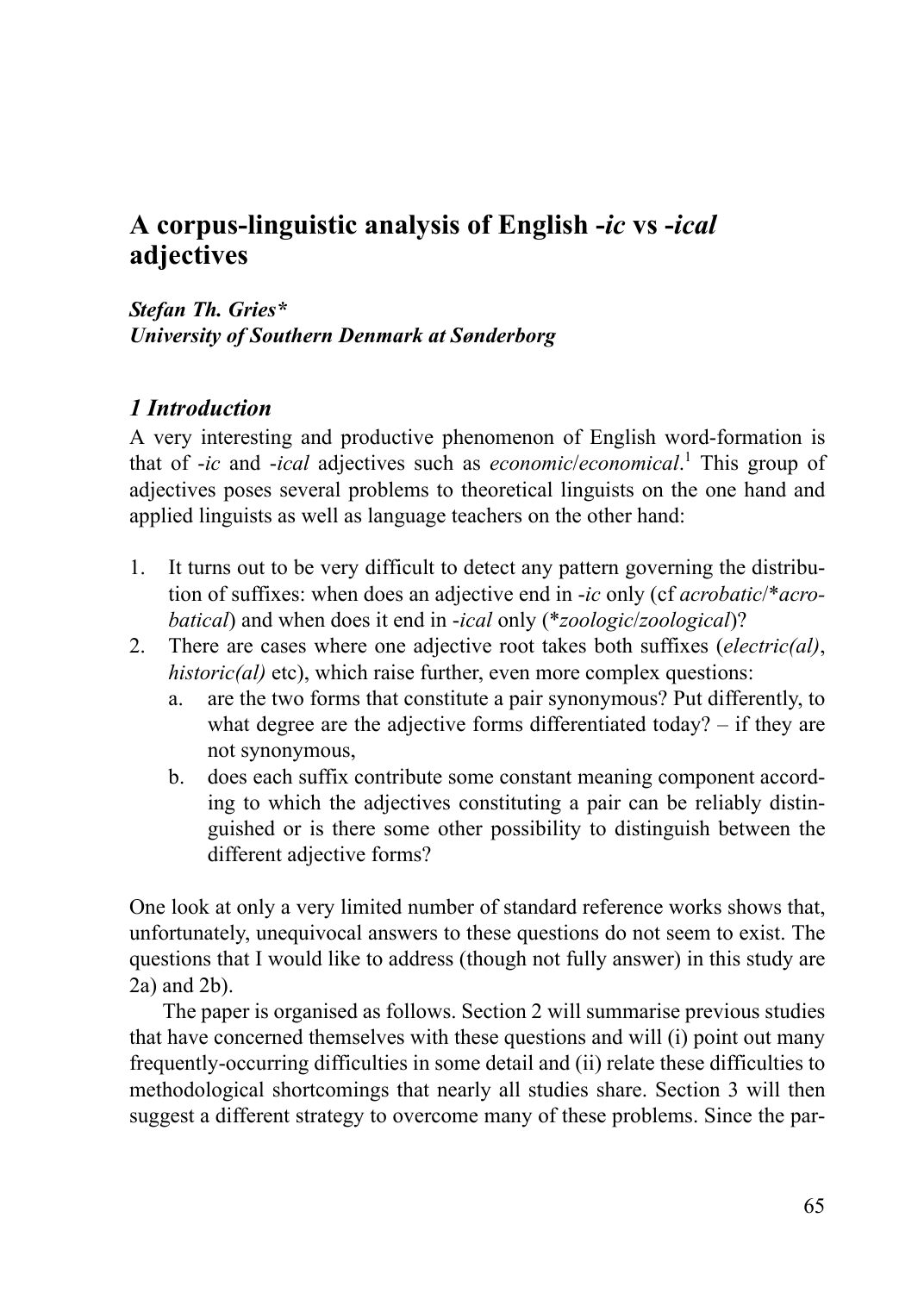ticular strategy to be proposed has not been used often in lexicography, sections 3.1 and 3.2 briefly introduce its theoretical foundations, which are then brought together in section 3.3. Section 4 is concerned with the practical application. Section 4.1 demonstrates how this method can be fruitfully applied to question 2a), while section 4.2 is devoted to a brief demonstration of how extended techniques can be used to tackle the issue raised in 2b). Section 5 provides some additional results. Section 6 concludes the study.

# *2 Previous analyses*

The question of semantic differentiation between the two adjectives of such a pair has been repeatedly addressed throughout the last two centuries. Most analyses proceed in two steps, roughly corresponding to questions 2a) and 2b). That is to say, they start out from discussing several (typically well-known and frequent) adjective pairs, such as *classic(al), economic(al), electric(al), historic(al), politic(al)* etc, in terms of their semantics (and, sometimes, in terms of other grammatical properties). In a second step, the analyses are extended by also focussing on the issue of whether there is some common component of meaning that the two suffixes add to the meaning of the adjective root to which they are attached. This review will proceed in the same way. Section 2.1 will provide a brief overview of common classifications of frequently discussed adjective pairs. Section 2.2, then, will be devoted to presenting proposed semantic and distributional generalisations, and section 2.3 will point out a variety of difficulties in previous analyses.

#### *2.1 Particular adjectives*

-*ic*/-*ical* adjectives have been investigated by many dictionary makers, grammarians, language teachers and (applied) linguists. It is neither interesting nor possible (given lack of space) to discuss all of the individual claims in great detail. I will therefore only provide an overview of results from a small, though representative, sample of references. For brevity's sake, I will do so in tabular form. Consider Table 1.2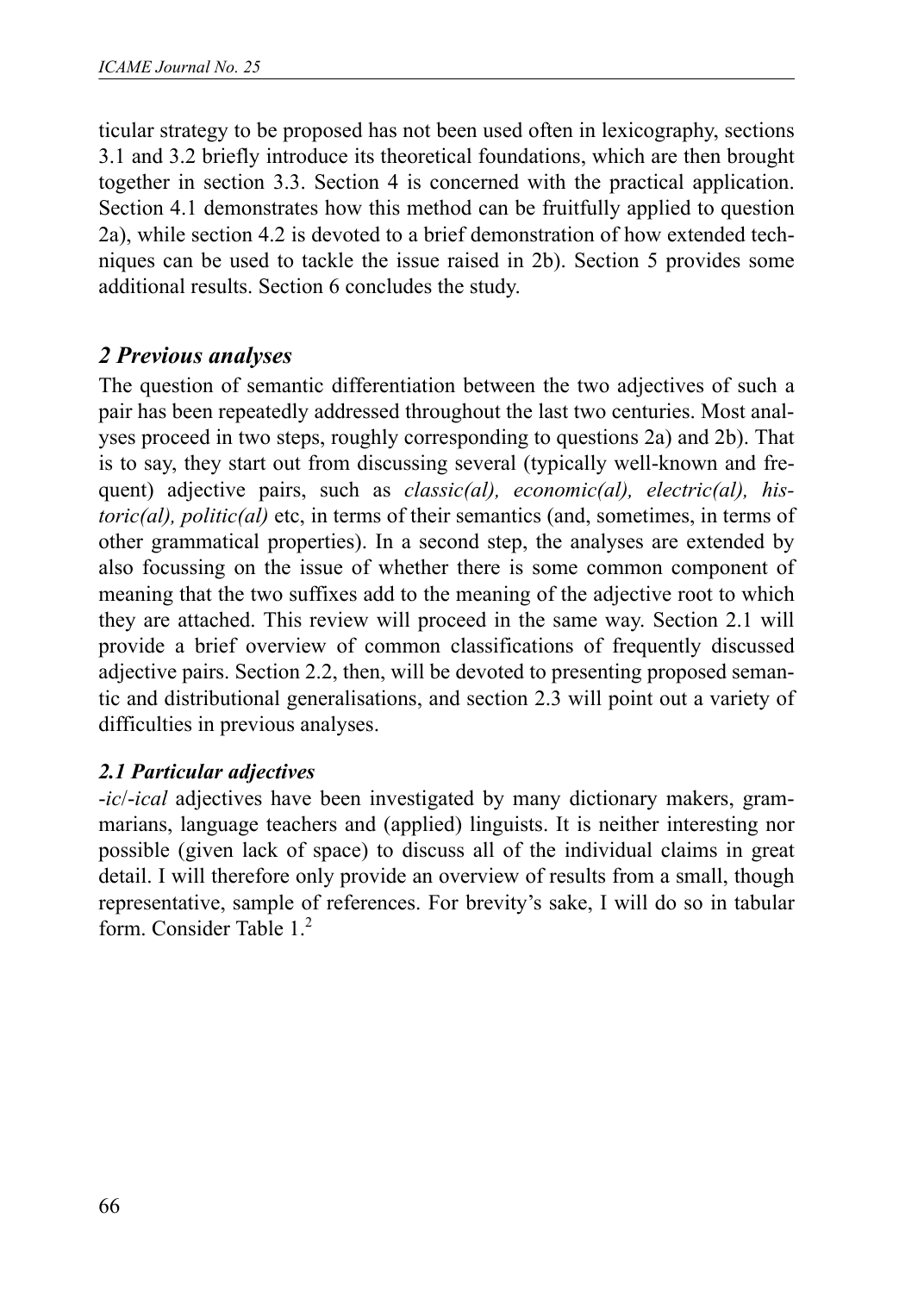| Adjective       | <b>Semantic feature</b>                                                                                                              | Reference(s)                                        |
|-----------------|--------------------------------------------------------------------------------------------------------------------------------------|-----------------------------------------------------|
| politic         | artful, crafty, prudent, sagacious, wise,<br>scheming, sensible (given the circumstances),<br>well-adapted (to a particular purpose) | OJ, QGLS, CEDT, OED,<br>CoCD, CCED, NJR             |
|                 | crafty and unscrupulous, shrewd, cunning<br>(sinister)                                                                               | CEDT, OED, CoCD                                     |
|                 | political, constitutional (archaic)                                                                                                  | CEDT, OED                                           |
| political       | of, relating to, dealing with or pertaining to<br>politics and/or the science of government/state/<br>administration                 | OJ, CEDT, OED, CoCD,<br>CCED, NJR                   |
|                 | policy-making as distinguished from<br>administration, law, military                                                                 | CEDT, OED                                           |
|                 | relating to the way power is achieved and used                                                                                       | <b>CCED</b>                                         |
| economic        | of, relating to or concerned with economics and<br>finance                                                                           | HWF, HM, QGLS,<br>CEDT, OED, CoCD,<br>CCED, NJR, MK |
|                 | concerning or affecting the organization of<br>material resources, industry, money and trade                                         | CEDT, OED, CoCD,<br><b>CCED</b>                     |
|                 | pertaining to the management of a household or<br>private affairs                                                                    | <b>OED</b>                                          |
|                 | relating to services, businesses etc, producing a<br>profit by being produced or operated                                            | CEDT, OED, CoCD,<br><b>CCED</b>                     |
|                 | inexpensive, cheap                                                                                                                   | <b>CEDT</b>                                         |
|                 | not resulting in money being lost                                                                                                    | CoCD                                                |
|                 | practical, utilitarian                                                                                                               | CEDT, OED                                           |
|                 | a variant of economical                                                                                                              | <b>CEDT</b>                                         |
| economi-<br>cal | thrifty, money-saving, frugal                                                                                                        | HM, HH, CEDT, OED,<br>NJR, MK                       |

*Table 1:* Findings and claims on -*ic*/-*ical* adjectives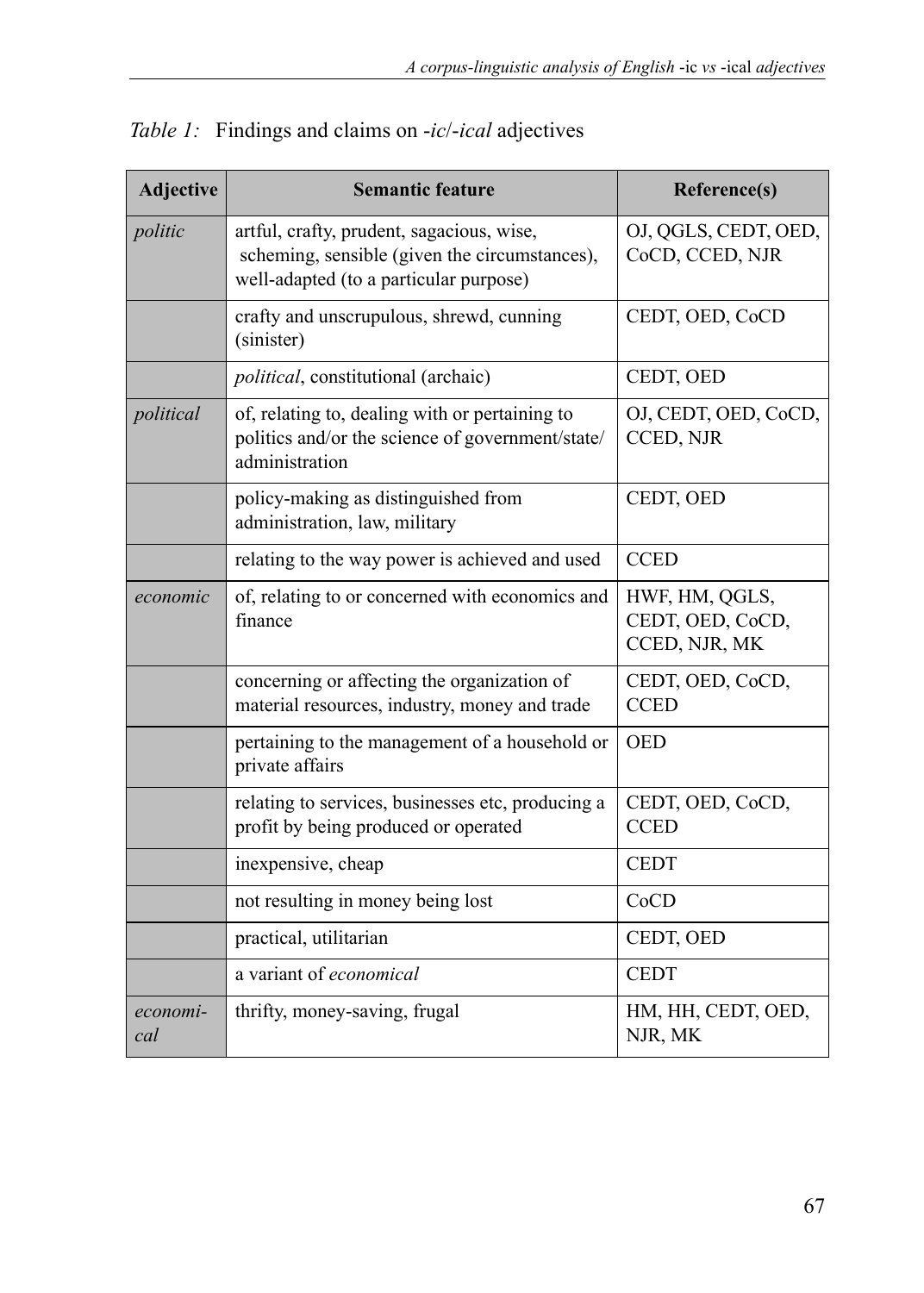|            | using the minimum required, not wasteful,<br>spending money sensibly, not requiring much<br>resources etc, cheap to operate/use, associated<br>with economy | HWF, QGLS, CEDT,<br>CoCD, CCED                       |  |  |
|------------|-------------------------------------------------------------------------------------------------------------------------------------------------------------|------------------------------------------------------|--|--|
|            | pertaining to pecuniary position                                                                                                                            | <b>OED</b>                                           |  |  |
|            | a variant of <i>economic</i> (some senses)                                                                                                                  | CEDT, OED                                            |  |  |
| historic   | famous, important, memorable in history, with a<br>history, makes history                                                                                   | HWF, OJ, HM, QGLS,<br>CEDT, OED, CoCD,<br>CCED, NJR  |  |  |
|            | to be part of history (as opposed to fiction or<br>legend)                                                                                                  | HH, OED, CoCD                                        |  |  |
|            | with a history                                                                                                                                              | QGLS                                                 |  |  |
|            | of verb tenses used for the narration of past<br>events                                                                                                     | HWF, CEDT, OED                                       |  |  |
|            | see also <i>historical</i>                                                                                                                                  | OED, CoCD                                            |  |  |
| historical | pertaining to or dealing with (the science/study<br>of) (events in) history                                                                                 | OJ, HM, HH, QGLS,<br>CEDT, OED, CoCD,<br>CCED, NJR   |  |  |
|            | having existed (as opposed to fiction or legend)                                                                                                            | CEDT, OED, CoCD,<br><b>CCED</b>                      |  |  |
|            | of verb tenses used for the narration of past<br>events                                                                                                     | <b>OED</b>                                           |  |  |
|            | celebrated or noted in history (now historic)                                                                                                               | <b>OED</b>                                           |  |  |
| classic    | exhibiting all expected characteristics, typical,<br>representative                                                                                         | CEDT, CoCD, CCED,<br>МK                              |  |  |
|            | of high/first class, outstanding, serving as a<br>model or standard or following standard<br>principles                                                     | HWF, PHM, QGLS,<br>CEDT, OED, CoCD,<br>CCED, NJR, MK |  |  |
|            | characterised by a simple, pure, traditional form<br>and unaffected by changes of fashion, thus often<br>of lasting significance                            | CEDT, OED, CoCD,<br>CCED, NJR, MK                    |  |  |
|            | (more widely) belonging to Greek/Roman<br>antiquity                                                                                                         | HWF, OED, MK                                         |  |  |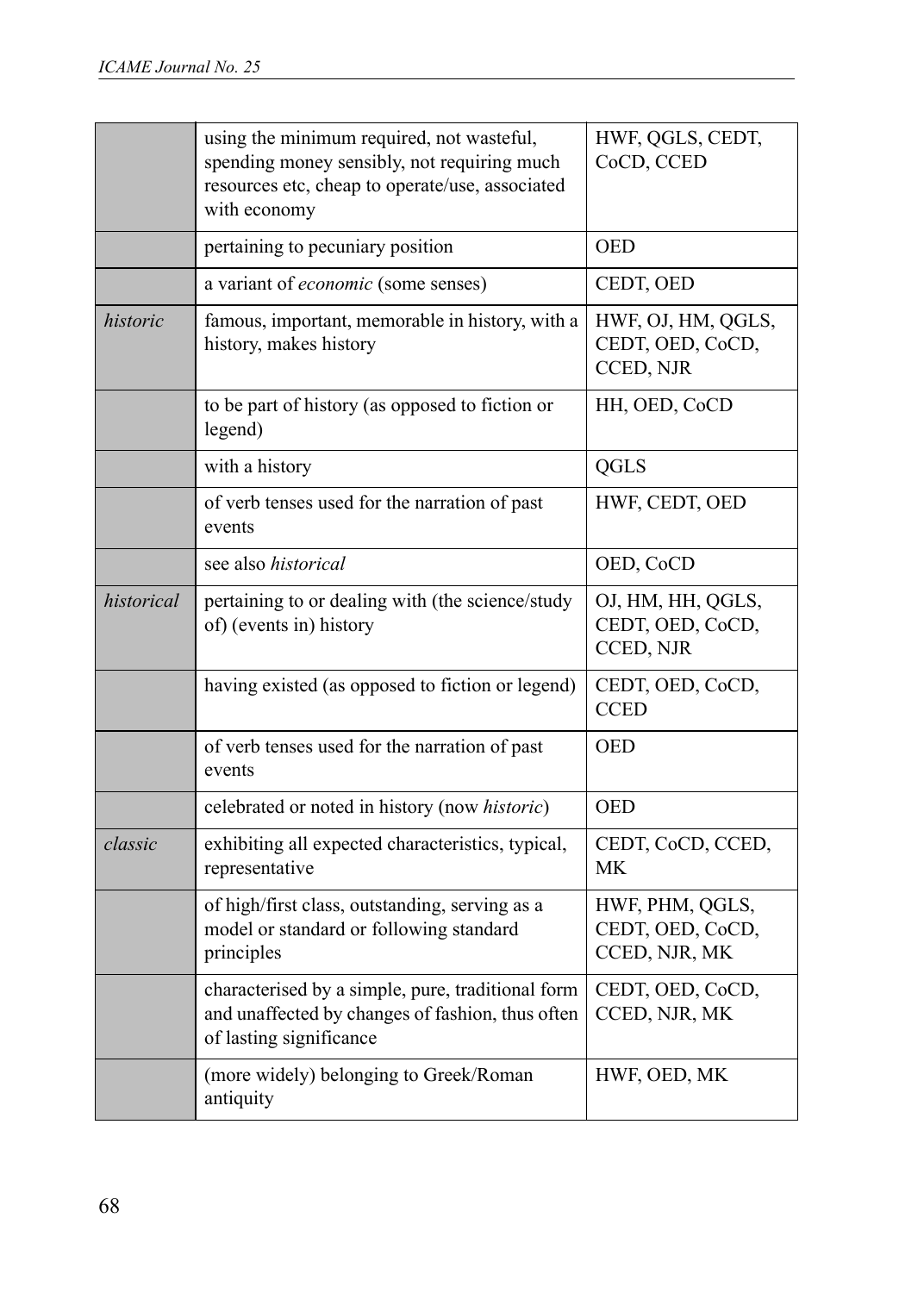| classical | of, relating to (properties of) Greek and Roman<br>antiquity                                                                     | HWF, PHM, QGLS,<br>CEDT, OED, CoCD,<br>CCED, NJR, MK |
|-----------|----------------------------------------------------------------------------------------------------------------------------------|------------------------------------------------------|
|           | exhibiting a (traditional and simple) form, style<br>or content that is characterized by emotional<br>restraint and conservatism | CEDT, CoCD, CCED                                     |
|           | of the first rank or authority, of lasting value                                                                                 | OED, CoCD, CCED                                      |
|           | constituting a standard, esp. in literature                                                                                      | CEDT, OED                                            |
|           | referring to classicism                                                                                                          | <b>MK</b>                                            |
|           | orchestral (of music)                                                                                                            | CoCD, MK                                             |
| lyric     | relating to or (genuinely) exhibiting the charac-<br>teristics of lyric/poetry                                                   | HWF, PHM, CEDT,<br>CoCD                              |
|           | (poetry) written (in a simple and direct style)<br>and expressing emotions                                                       | CEDT, CoCD, CCED                                     |
|           | having the form and manner of a song (also<br>accompanying a lyre)                                                               | CEDT, OED                                            |
| lvrical   | suggestive and/or imitative of or resembling<br>lyric verse                                                                      | HWF, PHM, OED                                        |
|           | poetic, romantic, musical                                                                                                        | OED, CoCD, CCED                                      |
|           | enthusiastic, effusive                                                                                                           | <b>CEDT</b>                                          |
|           | (also) lyric                                                                                                                     | <b>CEDT</b>                                          |
| magic     | supernatural, of or relating to magic                                                                                            | HWF, HH, CEDT, OED,<br>CoCD, CCED, NJR               |
|           | wonderful, exciting, enchanting, term of com-<br>mendation                                                                       | CEDT, OED, CoCD,<br><b>CCED</b>                      |
|           | important in a particular situation                                                                                              | CoCD, CCED                                           |
|           | also magical                                                                                                                     | <b>CEDT</b>                                          |
| magical   | of or involving or pertaining to magic                                                                                           | HWF, OED, CCED                                       |
|           | resembling magic or as if by magic, amazing                                                                                      | HH, OED                                              |
|           | wonderful, exciting, enjoyable                                                                                                   | CoCD, CCED, NJR                                      |
|           | cf magic                                                                                                                         | CEDT, CoCD                                           |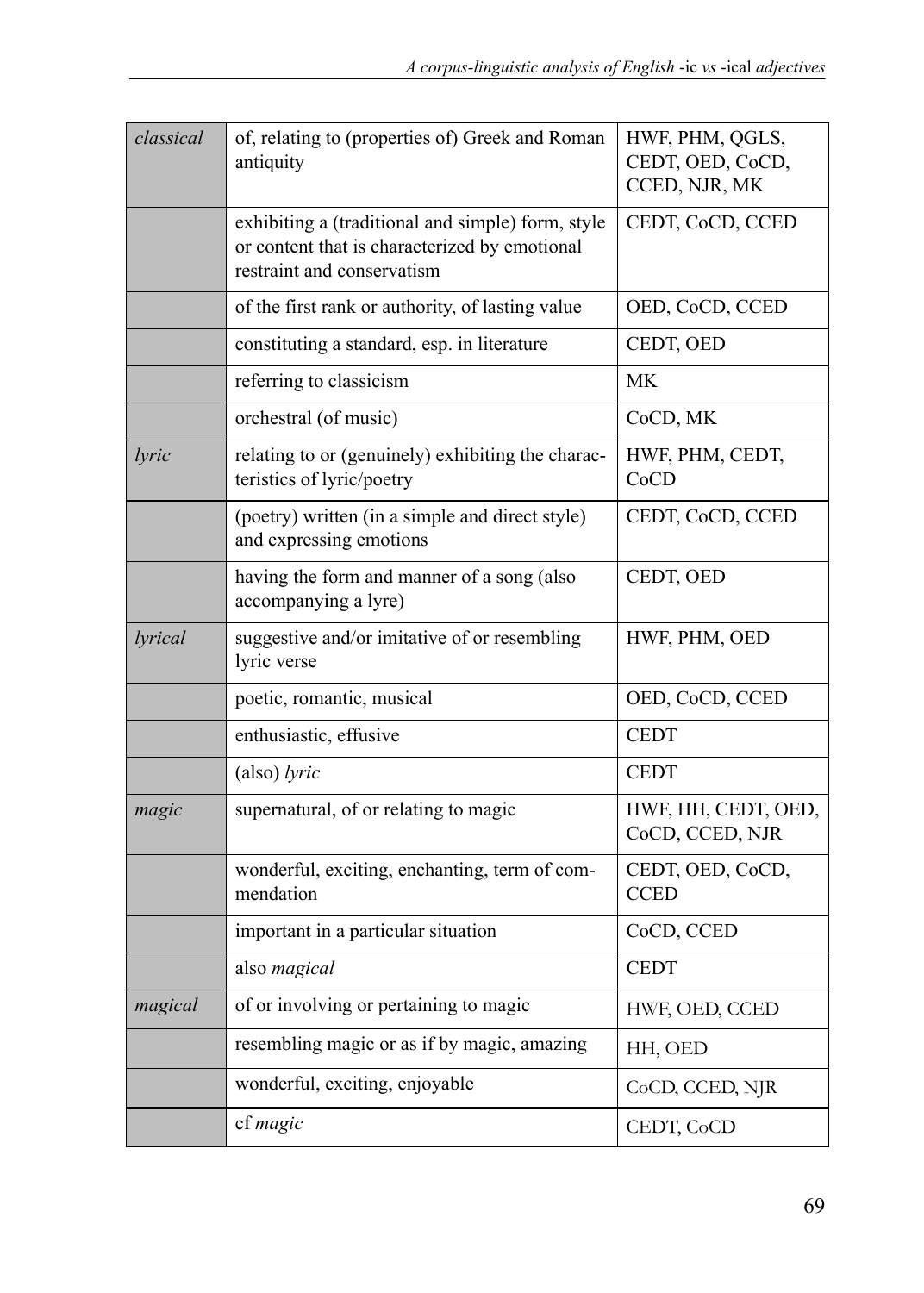| comic      | of and/or intended as (artistic) comedy (aiming<br>at humorous effect)                 | QGLS,<br>HWF,<br>HH,<br>CEDT,<br>CoCD,<br>OED,<br>CCED, NJR |  |  |  |
|------------|----------------------------------------------------------------------------------------|-------------------------------------------------------------|--|--|--|
|            | humorous, funny, laughable (whether intended<br>or not)                                | CEDT,<br>OED,<br>CoCD,<br><b>CCED</b>                       |  |  |  |
| comical    | causing laughter, having the effect of comedy<br>(unintentionally)                     | CEDT,<br>OED,<br>QGLS,<br>CoCD, CCED, NJR                   |  |  |  |
|            | queer, strange, silly                                                                  | OED, CCED                                                   |  |  |  |
| electric   | powered by or working on or using electricity                                          | QGLS,<br>OED,<br>CEDT,<br>CoCD, CCED, NJR, MK               |  |  |  |
|            | producing, carrying, transmitting or supplying<br>electricity                          | CEDT,<br>OED,<br>CoCD,<br>CCED, MK                          |  |  |  |
|            | the actual power, the thing itself                                                     | HM, HH                                                      |  |  |  |
|            | exciting, emotionally charged                                                          | OED, CoCD, CCED, MK                                         |  |  |  |
| electrical | of, relating to or concerned with electricity                                          | HWF, OJ, QGLS, CEDT,<br>OED, CCED, MK                       |  |  |  |
|            | not the power itself, has to do with electric<br>things                                | HM, HH                                                      |  |  |  |
|            | working by, supplying or using electricity                                             | OED, CoCD, CCED, MK                                         |  |  |  |
|            | a less direct, more general connection with<br>electricity                             | CoCD, NJR, MK                                               |  |  |  |
|            | thrilling                                                                              | OED                                                         |  |  |  |
| analytic   | of, pertaining to, concerned with or in<br>accordance with analysis                    | CEDT, OED                                                   |  |  |  |
|            | consisting in, or distinguished by, the resolution<br>of compounds into their elements | <b>OED</b>                                                  |  |  |  |
|            | short for psychoanalytic                                                               | <b>OED</b>                                                  |  |  |  |
|            | analytical (logical reasoning)                                                         | OED,<br>CoCD,<br>CEDT,<br><b>CCED</b>                       |  |  |  |
|            | true or false by virtue of the meanings of words<br>alone                              | CEDT                                                        |  |  |  |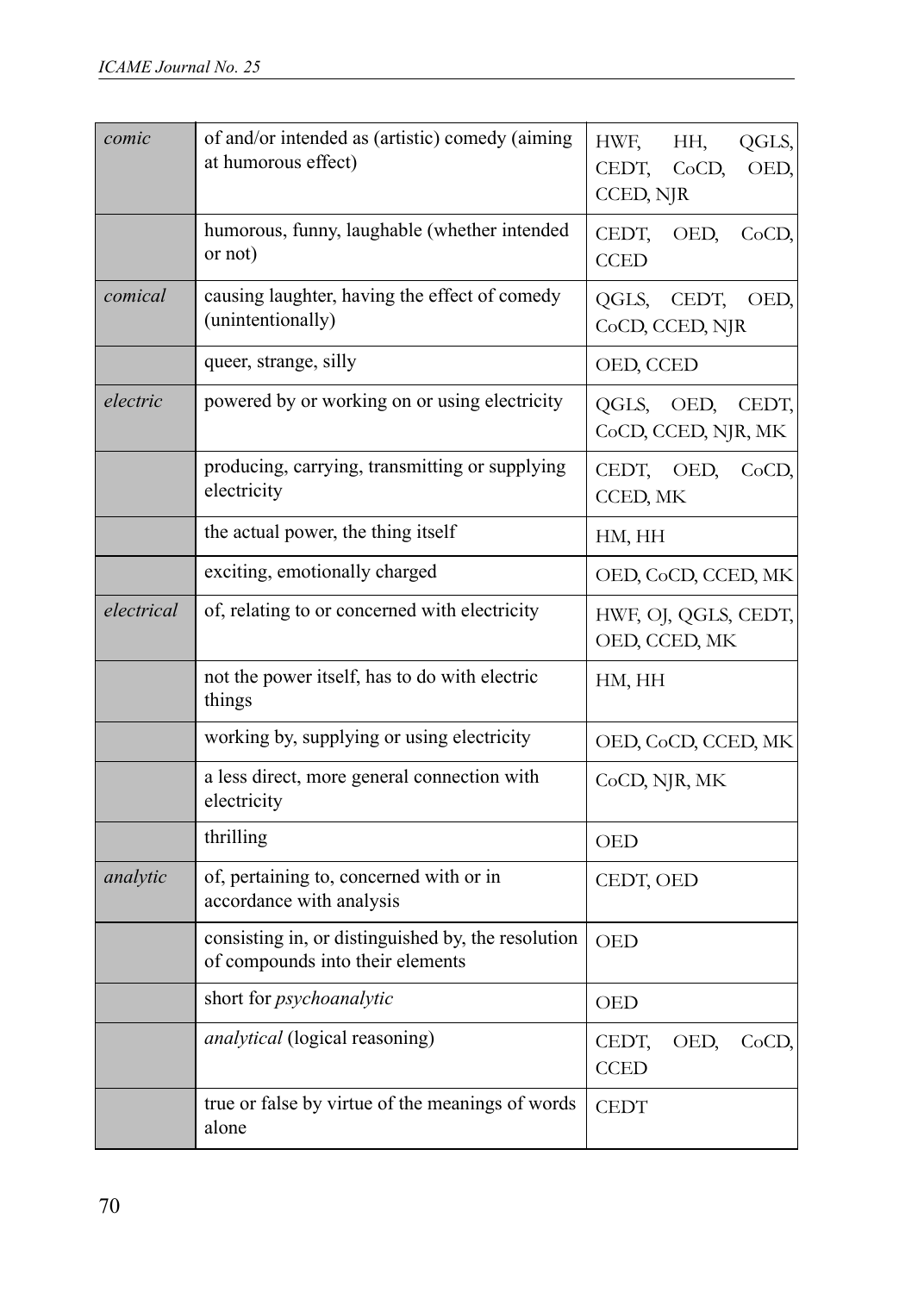| analytical       | of or pertaining to analytics                                                              | OED                                      |
|------------------|--------------------------------------------------------------------------------------------|------------------------------------------|
|                  | pertaining to analysis and/or algebra                                                      | OED                                      |
|                  | employing an analytic/logical method or process<br>(eg in chemistry, logic or linguistics) | OED, CoCD, CCED                          |
|                  | analytic                                                                                   | CEDT, OED                                |
|                  | psychoanalytic                                                                             | <b>OED</b>                               |
| logistic         | $=$ logistical                                                                             | CoCD, CCED                               |
|                  | relating to the organization of something<br>complicated, to logistics                     | OED, CoCD, CCED                          |
|                  | pertaining to reckoning, disputation or<br>(mathematical) calculation or logic             | OED                                      |
|                  | logarithmic                                                                                | OED                                      |
|                  | no entry                                                                                   | <b>CEDT</b>                              |
| logistical       | relating to the organization of something<br>complicated, to logistics                     | OED, CoCD, CCED                          |
|                  | pertaining to reckoning, disputation or<br>(mathematical) calculation, logistic            | <b>OED</b>                               |
|                  | logarithmic                                                                                | OED                                      |
|                  | no entry (cf logistics or logistic)                                                        | CEDT, CoCD, CCED                         |
| geometric        | relating to or following from the principles of<br>geometry                                | HWF.<br>CEDT,<br>CCED,<br>$N$ $R$        |
|                  | consisting of or formed by (regular) circles,<br>lines curves etc                          | CEDT,<br>OED,<br>CoCD,<br><b>CCED</b>    |
|                  | or geometrical                                                                             | CEDT, OED, CCED                          |
| geometri-<br>cal | relating to or following from the principles of<br>geometry                                | CEDT.<br>HWF.<br>OED,<br>CoCD, CCED, NJR |
|                  | consisting of or formed by (regular) circles,<br>lines, curves etc                         | CEDT, CCED                               |
|                  | or geometric                                                                               | CEDT,<br>OED,<br>CoCD,<br><b>CCED</b>    |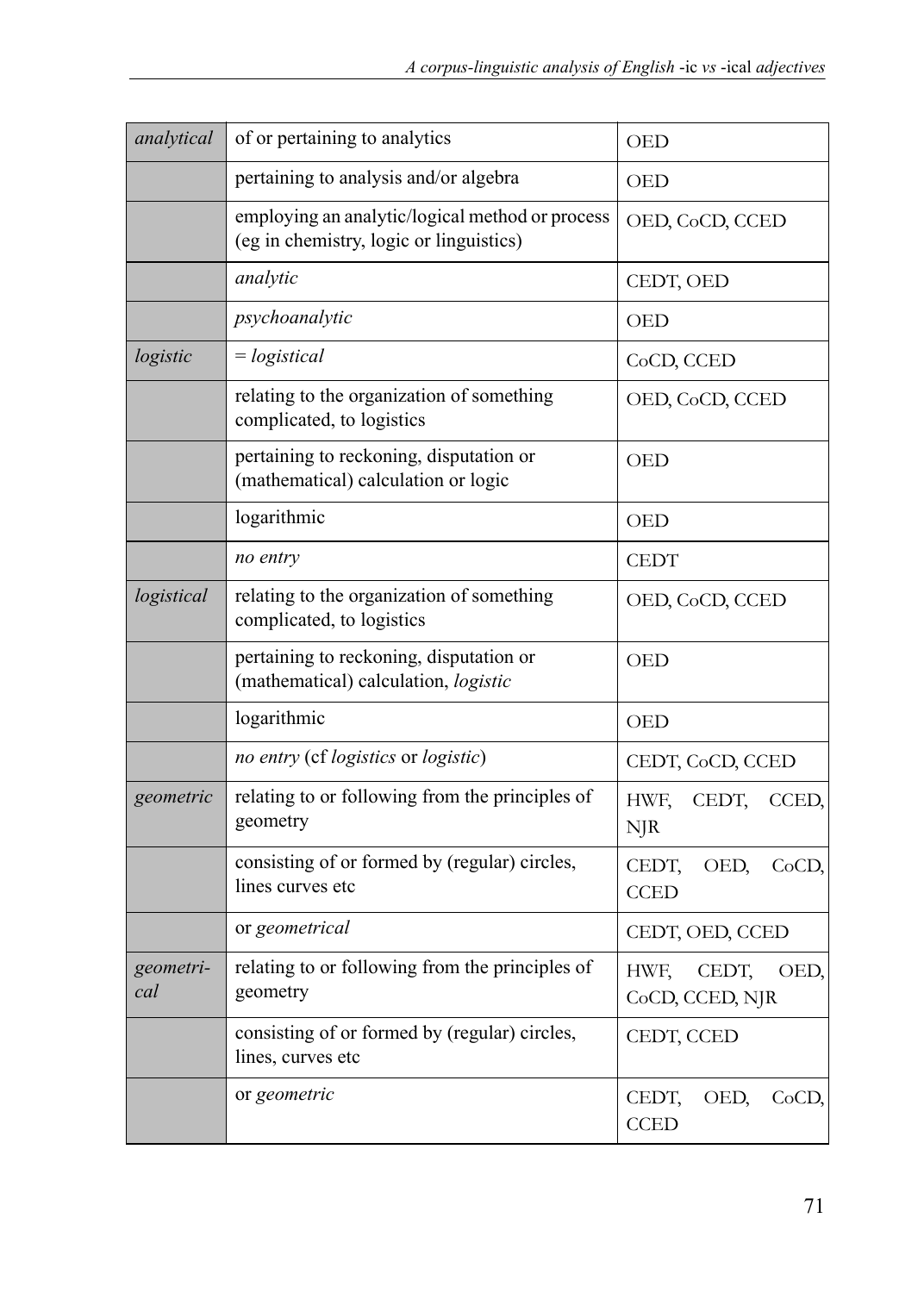| numeric          | 'cf numerical' or '= numerical'                                                                                                                   | CEDT, OED                             |  |  |  |  |
|------------------|---------------------------------------------------------------------------------------------------------------------------------------------------|---------------------------------------|--|--|--|--|
|                  | no entry                                                                                                                                          | CoCD, CCED                            |  |  |  |  |
| numerical        | of (the nature of), relating to or written as<br>numbers/figures                                                                                  | CEDT,<br>OED,<br>CoCD,<br><b>CCED</b> |  |  |  |  |
| symmetric        | $= symmetrical$                                                                                                                                   | <b>OED</b>                            |  |  |  |  |
|                  | of a binary relation: such that when two terms<br>for which it is true are interchanged, it remains<br>true                                       | <b>OED</b>                            |  |  |  |  |
|                  | no entry                                                                                                                                          | CEDT, CoCD, CCED                      |  |  |  |  |
| symmetri-<br>cal | possessing or displaying symmetry (due to<br>regular organisation)                                                                                | CEDT, OED                             |  |  |  |  |
|                  | mathematically constant in spite of changes of<br>variables                                                                                       | <b>OED</b>                            |  |  |  |  |
|                  | having two halves which are exactly the same,<br>except that one half is the mirror image of the<br>other                                         | OED, CoCD, CCED                       |  |  |  |  |
|                  | when entities are equally distributed about a<br>dividing line, plane, or point so that they are at<br>equal distances on opposite sides of those | OED                                   |  |  |  |  |
| graphic          | clear, detailed, vividly descriptive (of<br>descriptions of negative things)                                                                      | CEDT,<br>OED,<br>CoCD,<br><b>CCED</b> |  |  |  |  |
|                  | concerned with or resembling drawing, writing<br>and/or graphs/curves                                                                             | CEDT,<br>OED,<br>CoCD,<br><b>CCED</b> |  |  |  |  |
| graphical        | no entry                                                                                                                                          | CoCD                                  |  |  |  |  |
|                  | pertaining to writing                                                                                                                             | CEDT, OED                             |  |  |  |  |
|                  | using graphs                                                                                                                                      | CEDT, CCED                            |  |  |  |  |
|                  | $=$ graphic                                                                                                                                       | CEDT, OED                             |  |  |  |  |
| proble-<br>matic | full of problems, complicated, difficult to<br>answer, uncertain, doubtful                                                                        | HH,<br>OED,<br>CEDT,<br>CoCD, CCED    |  |  |  |  |
|                  | possible, but not necessarily true                                                                                                                | <b>OED</b>                            |  |  |  |  |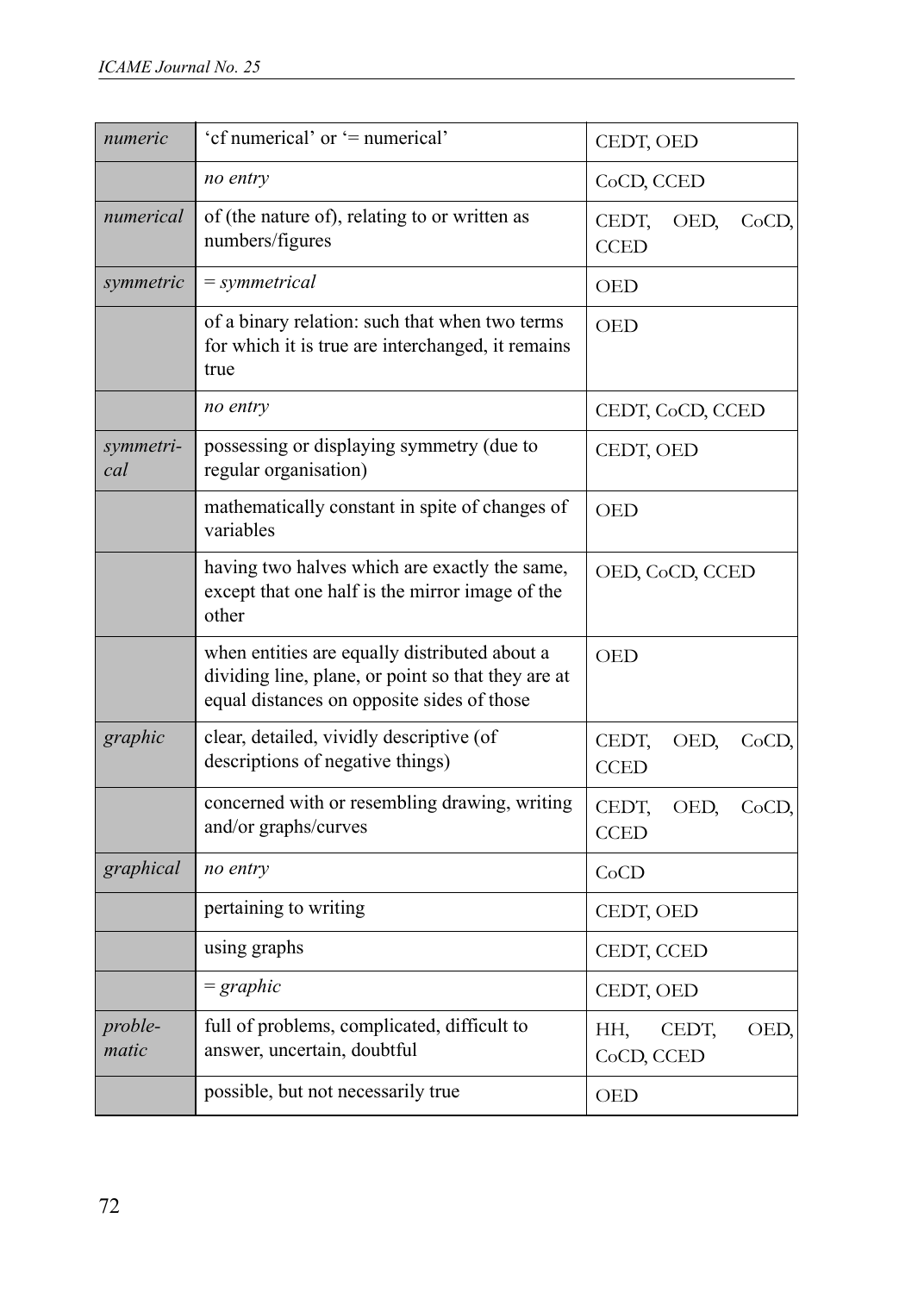| proble-<br>matical | perhaps without answer, but posed for, eg.<br>discussion         | HН              |  |  |
|--------------------|------------------------------------------------------------------|-----------------|--|--|
|                    | involving or of the nature of a problem,<br>disputable, doubtful | OED, CEDT       |  |  |
|                    | $(no$ entry), = problematic                                      | OED, CoCD, CCED |  |  |

Note that the order of adjectives in Table 1 is not random – rather, the vertical position of an adjective pair (only approximately) reflects the degree to which studies have considered the two adjectives to be clearly distinguishable (extending upon Marsden 1985:31). In the top rows of Table 1, we find the adjective pairs that are easiest to distinguish while lower rows represent cases of decreasing distinguishability.

In a laudable attempt to investigate the degree of semantic differentiation more thoroughly and from a different methodological perspective, Marsden (1985) conducted a forced-choice selection test with native speakers of English at English institutions of higher education: 'Respondents were requested to insert the appropriate form of the given adjective in typical noun phrases of the kind used as illustrative material by Fowler and the GCE. Thus, for instance, the slot in "\_\_\_ languages" was to be filled with "*classic*" or "*classical*"' (1985:31). On the whole, Marsden (1985:32) found that 'the elicited usage concurs with Fowler as regards both the overall sequence of the items and the variation in degree of differentiation. […] Thus the general picture that emerges confirms the relevance of the formal definitions to contemporary usage'. Before discussing Table 1 in slightly more detail, let us now look at proposed generalisations governing the suffixes' distribution.

#### *2.2 Abstracting away from particular adjectives*

Given the scale of semantic differentiation found in Table 1, it comes as no surprise that both general opinions concerning generalisability and specific proposals differ strongly. On the one hand, we find researchers who are very pessimistic as to whether there are any discernible patterns since, apart from some frequent adjectives having clearly different meanings, many other cases are more problematic(al?). According to Fowler (1926:249), the choice of one adjective form over the other is often immaterial. Similarly pessimistic is Snell (1972:57): 'If and when similarly formed adjectives end in -*ic* or -*ical* cannot be determined by rules'. With respect to many other (though not all) adjectives, this attitude is echoed by Ross (1998:41–43).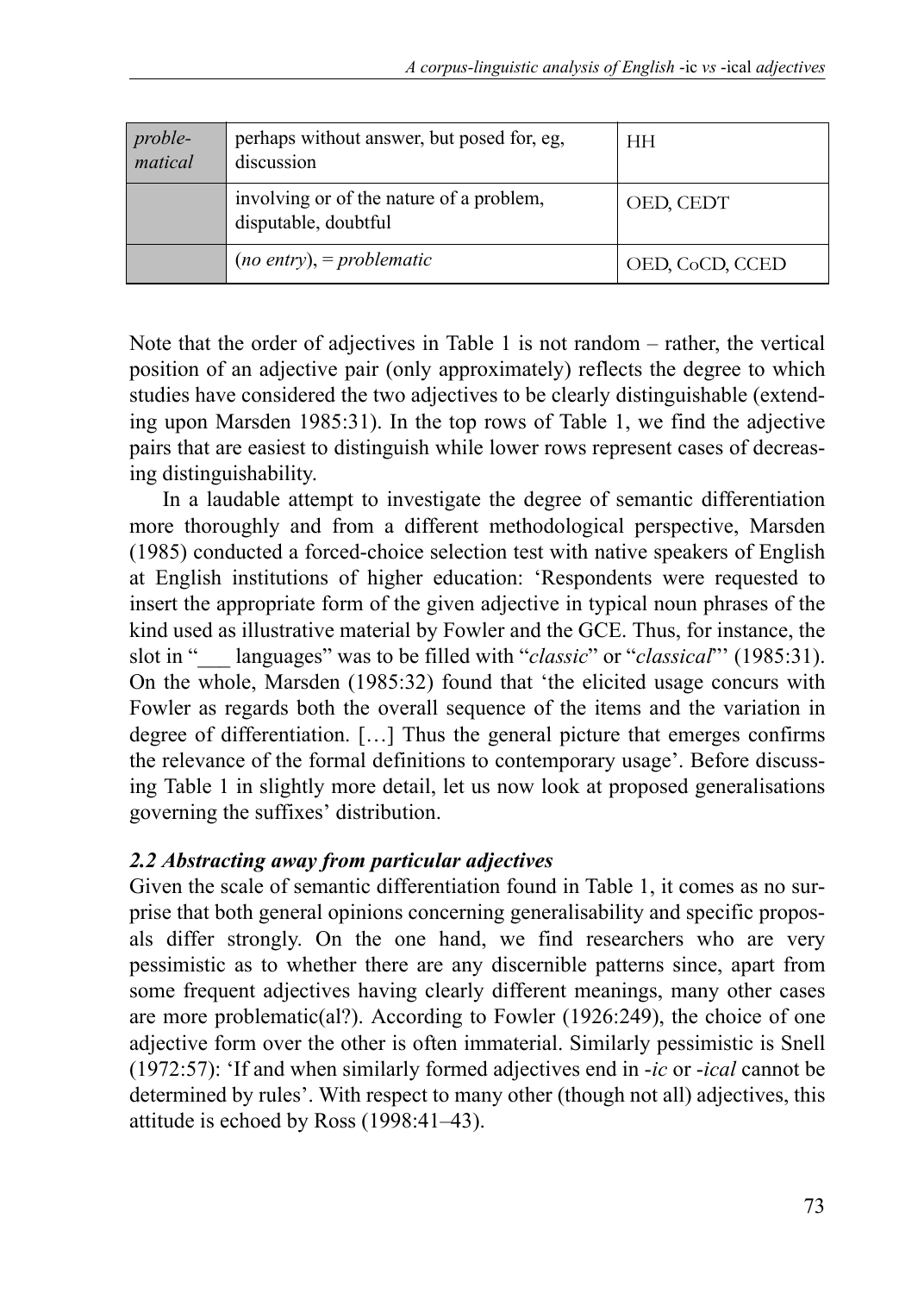On the other hand, some scholars have attempted to formulate several tendencies (as opposed to watertight rules). Referring to Maxwell (personal communication), Jespersen (1942:391) suggested that 'the forms in *ic* may indicate either the quality or the category of thing, but that those in -*ical* always, or almost always, indicate the quality only […] I dare say this is no more than a tendency, but I think it exists'. However, this is too vague and self-contradictory (*always, or almost always* vs *no more than a tendency*) to be put to a serious test.

Marchand (1969) proposed a few interrelated factors as influencing the distinction between -*ic* and -*ical* adjectives. He argued that -*ic* adjectives derive from the 'basic substantive', whereas -*ical* adjectives in turn derive from -*ic* adjectives. Thus, by some form of analogy that is (unfortunately) not explicitly motivated, the meaning of -*ic* adjectives is notionally more directly connected to the idea expressed by the root than the meaning of -*ical* adjectives (1969:242). For instance, Marchand (1969:242) attempted to buttress this argument by stating that '[a] sound is *metallic*, as it is like metal'. The same proposal was put forward by Hawkes (1976:95): 'the adjective in -*ic*, derived from the root substantive, has a semantically more direct connexion with that root idea; the adjective in -*ical*, a derivative of itself from an adjective form, has a looser connexion with the root idea and often takes on a a [sic] correspondingly looser meaning'. Similar suggestions are made in contemporary dictionaries. According to the OED (sv -*ical*), the form in -*ic* is 'often restricted to the sense 'of' or 'of the nature of' the subject in question', while that in -*ical* 'has wider or more transferred senses, including that of 'practically connected' or 'dealing with' the subject'. However, it is also pointed out that 'in many cases this distinction is, from the nature of the subject, difficult to maintain, or entirely inappreciable'. Similarly, according to CEDT (sv -*ical*), -*ical* is 'a variant of -*ic*, but [has] a less literal application than corresponding adjectives ending in -*ic*', but no example is discussed.

Another distinction introduced by Marchand (1969) is that scientific terms end in -*ic* more often (cf also Fournier 1993) since the scholar is more interested in the inherent quality of things than the layman. In addition, words in wider common use tend to end in -*ical* (1969:242), a suggestion that ties in with the purported specialised scientific use of -*ic* adjectives but is unfortunately not supported by any empirical evidence.

Ross (1998:42) argued that a variety of adjective pairs 'follow a similar pattern with the -*ic* form being more specific, the -*ical* form more general', a proposal that could perhaps be related to Marchand's and Hawkes's 'direct-indirect' distinction mentioned above.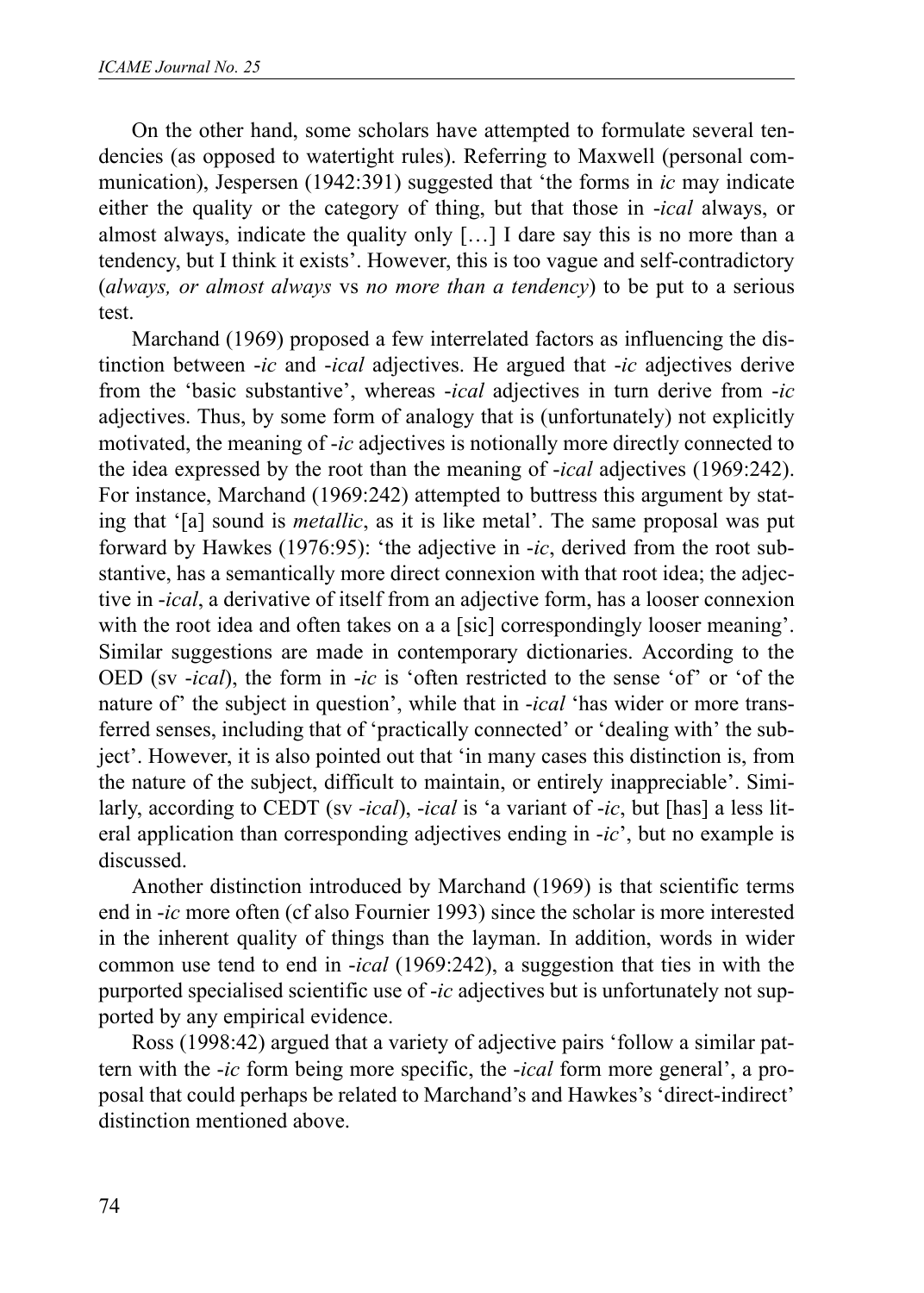Marsden (1985:30) also suggested several interrelated dimensions according to which the adjectives can be distinguished: 'intrinsic/neutral-value judgement' and 'genuine-resembling/imitation'. Still though, he pointed out that '[w]hat makes usage *appear* unsystematic is the fact that the morphology is at variance with the semantics: sometimes it is the shorter form (*economic*) which has the 'unmarked' function, sometimes that selfsame function is taken over by the longer form (*historical*)'.

Finally, Kaunisto (1999:347), apparently unaware of a similar though less general claim by Marsden (1985:29), suggested that, if an -*ic*/-*ical* adjective is preceded by a prefix, then the -*ic* suffix should be more frequent (in order to keep forms shorter). However, no empirical evidence is offered to support this claim. Table 2 summarises the proposed distinctions:

| $-ic$                                 | $-ical$                                                      |
|---------------------------------------|--------------------------------------------------------------|
| quality and category                  | quality                                                      |
| direct connection to root substantive | less direct connection to root substantive<br>(wider senses) |
| specific                              | less specific / more general                                 |
| genuine                               | resembling / imitation                                       |
| positive                              | less positive or negative                                    |
| scientific terms                      | wider common use                                             |
| prefixed forms                        |                                                              |

*Table 2:* Findings and claims on -*ic*/-*ical* adjectives

# *2.3 Theoretical and empirical problems of previous studies*

Unfortunately, the above findings and claims based upon them do not all hold up to scrutiny. Of course, we find that some adjectives are clearly and unanimously distinguished by virtually all scholars (cf eg *politic(al)* and *economic(al)*). However, once we move down along the continuum represented in Table 1, we find less conformity both within a single source and across different sources. Consider, for instance, *magic(al)*. The semantic description by Fowler implies that there is a clear difference but is somewhat unhelpful since it does not allow for a principled differentiation. The OED's entry for *magic* supports Fowler's defini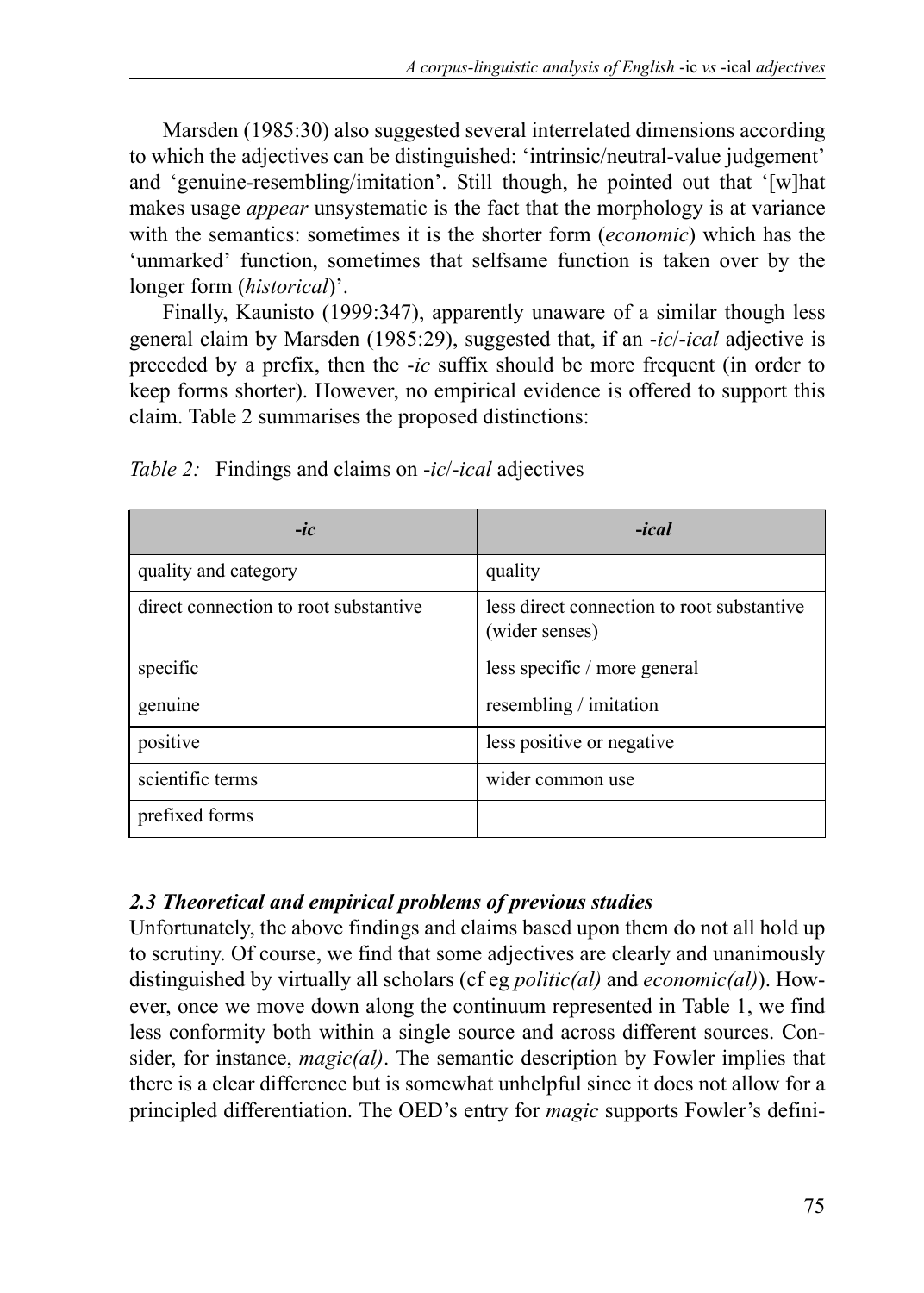tion (adding the meaning of 'exciting'), but the OED's entry for *magical* does not. However, the adjectives are supposed to be virtually identical in meaning. The situation is made even more complicated by the claims of Hawkes (1976) and Ross (1998), whose definitions of *magic* are comparable to those of the previous studies, but whose definitions of *magical* introduce the meaning component 'exciting' that the OED has attributed to *magic*. If we then turn to a very recent and corpus-based dictionary, CoCD, it becomes still more confusing. On the one hand, the dictionary includes *magic(al)* in a special list of adjective pairs where the two adjectives are claimed to exhibit a 'difference in meaning or use', but on the other hand, it states 'You use magic in front of a noun to indicate that an object or utterance does things or appears to do things by magic', 'Magical can be used with a similar meaning', and 'Magic and magical can also be used to say that something is wonderful and exciting' (CoCD sv *magic-magical*). In other words, the two adjectives are not so different in meaning after all, and the meaning component of 'exciting' etc, which has recently been attributed to *magic* by some and to *magical* by others, is now, for the first time, attributed to both. Similarly confusing results can be obtained with other adjectives from the above list (and in other dictionaries not quoted above), and as is obvious from Table 1, in some other cases researchers admit not to be able to discern any consistencies in meaning and/or usage of the two adjectives.

Also, not all dictionaries seem to apply their own criteria consistently. As mentioned above, the OED and CEDT consider -*ical* a less literal variant of -*ic*, but, for instance, the extra usage entry for *classic(al)* in the latter reference does not relate to the proposed 'literal-less literal' dimension:

The adjectives *classic* and *classical* can often be treated as synonyms, but there are two contexts in which they should be carefully distinguished. *Classic* is applied to that which is of the first rank, esp. in art and literature [...] *Classical* is used to refer to Greek and Roman culture. (sv *classic* usage)

A further peculiarity of the entries is that the division of senses provided in some sources seems somewhat unprincipled or arbitrary.<sup>3</sup> Consider, for instance, the entry for *political* in the OED, consisting of the following subsenses:

(1) a. Of, belonging, or pertaining to the state or body of citizens, its government and policy, esp. in civil and secular affairs; public, civil; of or pertaining to the science or art of politics.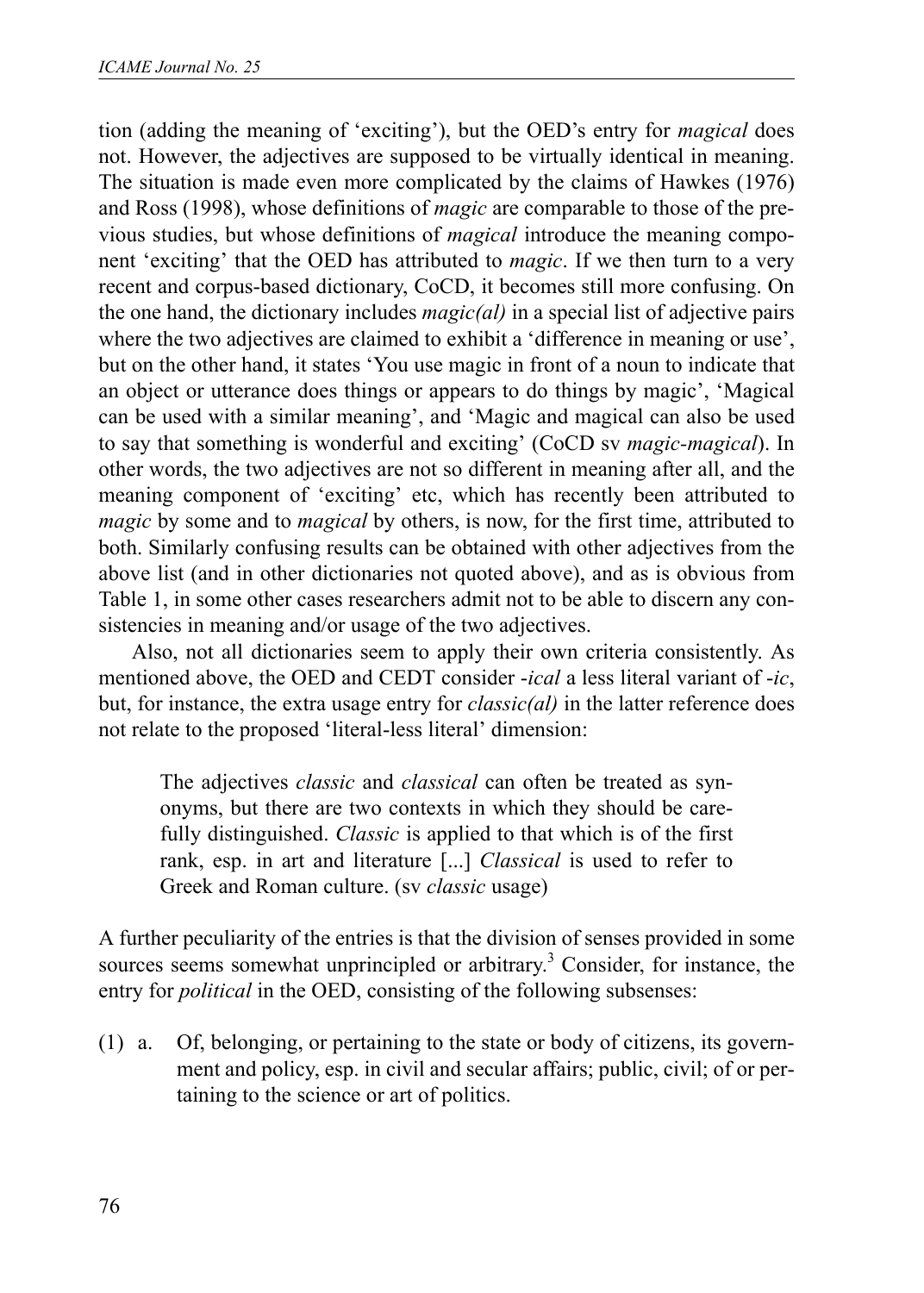- b. Of persons: Engaged in civil administration; civil, as distinct from military; spec. in India, having, as a government official, the function of advising the ruler of a Native State on political matters, as political agent, resident, etc (now Hist.).
- (2) Having an organized government or polity. †Said also of animals such as bees and ants (obs.).
- (3) Relating to, concerned or dealing with politics or the science of government.
- (4) Belonging to or taking a side in politics or in connexion with the party system of government; in a bad sense, partisan, factious. Also (freq. in derogatory use), serving the ends of (party) politics; having regard or consideration for the interests of politics rather than questions of principle.
- $(5)$  = politic A. 2. Obs.

It is sometimes difficult to recognise on what basis the decision to have different subentries (for what at times appear to be cases of hyponymy) was made (cf eg senses 1a, 3 and 4).

Finally, this completely confusing situation is not even improved by Marsden's experiment. Given the diversity of opinions and complexity of patterns found on the basis of literature and dictionary data, I am the first to welcome additional methods of analysis. Unfortunately, however, I believe that (i) his report of the test leaves open so many questions and (ii), from what we are told, Marsden's test is flawed in so many respects that, on methodological grounds alone, he has not contributed to the issue. For a start, we do not know how many subjects participated in the test, making it difficult to generalise from the results. Second, the description of the test quoted above suggests that the subjects were teachers and, thus, were not linguistically naïve and/or possessed some knowledge of prescriptive grammar. Therefore, the experimental results are probably biased by this knowledge, especially since Marsden does not mention any measures taken to rule out such effects. That is to say, it is highly unlikely that the experiment does indeed tap into 'contemporary usage', as he claims that it does. In a similar vein, the experimental design (forced-choice selection) and the lack of (mention of?) filler items and randomisation lead me to expect that the subjects could immediately guess what the test was about, making it even more likely that they access conscious prescriptive knowledge rather than truly usage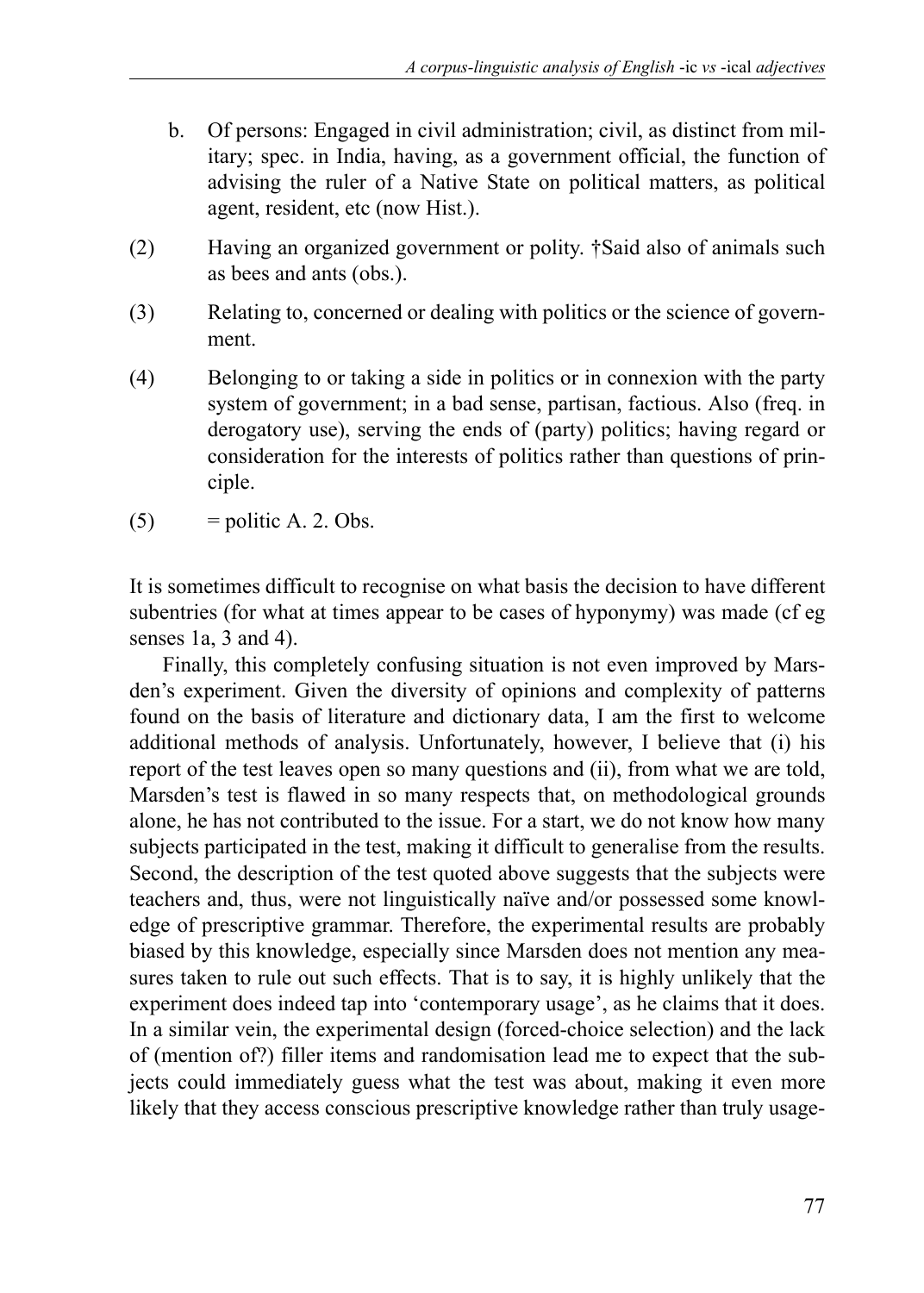based information. Finally, the results obtained are not subjected to any of the standard statistical tests, making it impossible to take any of the results at face value.<sup>4</sup>

Thus, if one intends to examine the contemporary usage of particular adjectives, the use of corpus data is a much more reliable way to pursue. In this respect, Kaunisto's (1999, 2001) work is both methodologically and conceptually superior to all preceding analyses: it relies on corpus data, thereby including many more examples than can normally be analysed and ruling out any (unconscious) bias on the part of the investigator. One minor shortcoming, which Kaunisto is always aware of, is that his corpus does not include data from different registers; another drawback is that Kaunisto does not resort to contemporary corpus-linguistic techniques which might add to the clarity and generalisability of his results. This latter point will be addressed in more detail below.

As to the question of a predictable component of meaning consistently added by a suffix, on the basis of the available data few conclusions appear warranted. Before we turn to the individual distinctions introduced, let me briefly mention two ways in which previous analyses can be shown to be inadequate or incomplete. First, the proposed distinction may be found to work only for a limited number of cases, rendering it useless for the majority of cases. Second, the proposed correlation between the suffixes and their meaning contribution may be found to work in another or even the opposite direction. It has already been mentioned in earlier studies that, given the source of data (mainly dictionaries and literature), previous conclusions are not always borne out by data from authentic usage (cf eg Ross 1998:43).

Let us start with the frequently purported tendency of *-ic* adjectives having a more direct relation to the meaning denoted by the root than -*ical* adjectives. Note that this idea is extremely difficult to operationalise objectively in the first place. It receives prima facie support by pairs such as *historic(al)* and *electric(al)* as discussed by, for instance, Ross: *historic* ('not only generally related to history, but also important') can be argued to be specific/direct, whereas *historical* ('generally related to history') is more general and less direct. Similarly, *electric* is used with basic level terms and subordinate terms (eg *kettles, sunroof, toothbrush,* etc), whereas *electrical* is used with general superordinate terms (eg *appliances, equipment,* etc).

However, this distinction is a paradigm case where the two possible inadequacies mentioned above can be observed. First, we can easily see that the 'direct-less direct relation' distinction is far from applying to all adjectives: eg with adjective pairs which are unanimously considered synonymous (eg *geometric(al)* or *problematic(al)*). This is probably why the OED itself expresses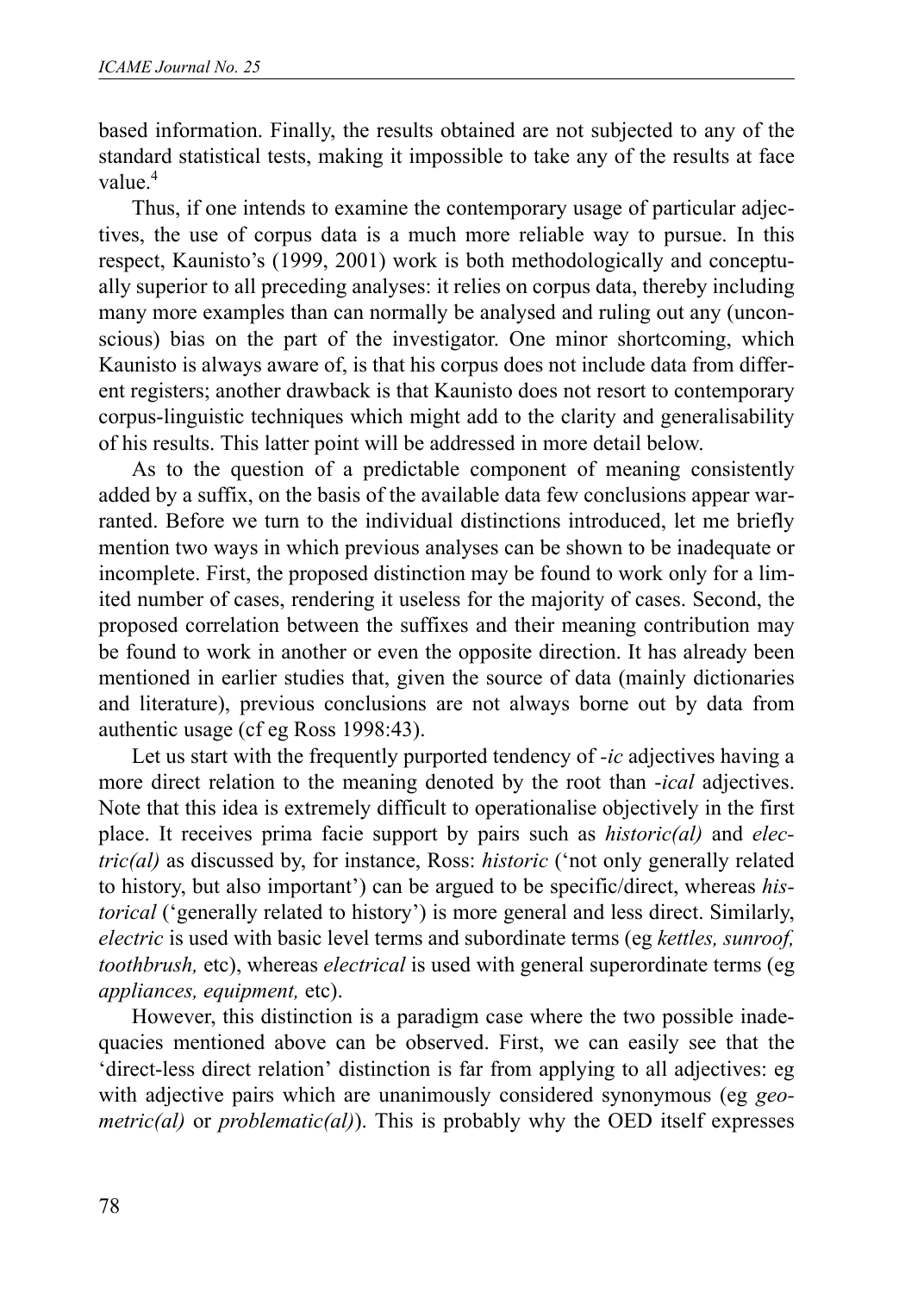doubts as to the validity of this distinction. Note in passing a certain degree of terminological fuzziness that is not explicitly commented on: the examples are concerned with the 'specific-general' dimension on two different levels – with *historic(al)*, the 'specific-general' distinction is applied on the semantic plane of linguistic description – with *electric(al)*, the same dimension is applied to the level of collocates.<sup>5</sup> Second, there is a variety of problems where the distinction does not hold up to scrutiny. For instance, we find that, as Ross (1998:42, quoting Crystal 1984), and Kaunisto (1999:345) point out, *economic* also seems to be used recently in the meaning of 'money-saving', undermining the proposed distinction. Similarly problematic is *electric(al):* with one exception only, it is generally acknowledged that, contrary to the prediction, it is *electric* rather than *electrical* that also has a 'less literal' meaning, namely that of 'excited'. In this connection, it is also interesting to consider Ross's treatment of *economic(al).* He states that '[b]oth *economic* and *economical* relate to finance, but *economic* is strictly related to the world of economics […], while *economical* is used in the wider sense of not wasting money' (1998:42). However, if one followed Ross's treatment of *historic(al),* one could also argue exactly the other way round (cf also Marsden 1985:28): *economic* would then be basic (simply meaning 'related to economics'), whereas *economical* is more specific ('not only generally related to economics, but also in a particular way, namely money-saving'). True, the argument as such does not falsify the distinction as a whole, but it indicates that more precise formulations or operationalisations are required to decide on its validity. Finally, as to Marchand's above-mentioned treatment of *metallic,* I must admit I simply fail to see the purported 'direct' connection between sound and metal.

Let us now look at the preference for scientific adjectives to end in *-ic* mentioned by Marchand (1969), namely the general tendency for recently coined adjectives to end in -*ic* rather than in -*ical*. I do not wish to argue against the tendency as such; I only doubt that it can function as support for Marchand's claim, because this pattern can be explained more simply/more parsimoniously. Since the development of science and technology is a relatively recent phenomenon, the correlation between -*ic* adjectives and scientific terms might as well be explainable in terms of a parallelism of linguistic and technological development (cf also Marsden 1985:29). Also, Marchand does not seem to be convinced of the purported tendency of -*ical* adjectives to be in more common use, since (i) he himself points to various counterexamples and (ii) this claim could only be supported by frequency data anyway, to which neither he nor any other analyst has referred (cf, however, below section 5).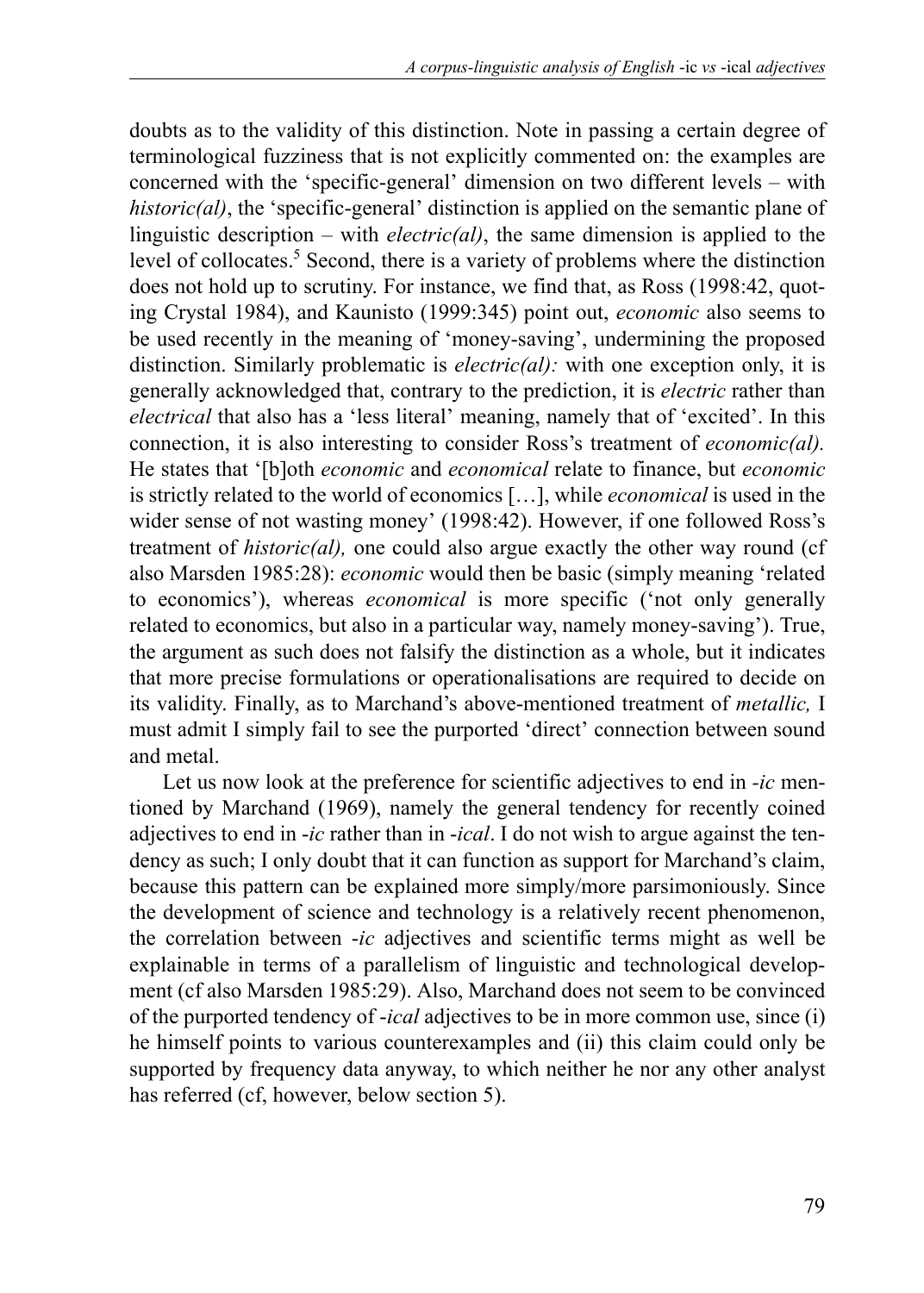Similar problems are encountered with the distinction of 'neutral-value judgement'. Basically, the same two problems arise. On the one hand, many (if not most) adjective pairs do not exhibit a difference along this dimension (eg *egoistic(al)*, *electric(al)*, *geometric(al)*, *magic(al),* etc). On the other hand, the distinction is not uniformly valid. With *economic(al)*, it is generally argued that *economic* is neutral, simply meaning that something belongs to the domain of economics, whereas *economical* is generally taken to imply a positive value judgement ('money-saving'). Unfortunately, however, Marsden himself points out that, with *historic(al)*, it is, if anything, the other way round: *historical* refers to something as being related to history whereas *historic* communicates, as it were, a positive judgement ('important (enough to be remembered)').

What about 'genuine-resembling adjective' senses? There are at least no examples directly contradicting the proposed tendency. Still though, apart from the few examples, such as *comic(al)*, *lyric(al)* and *magic(al)*, that support the proposed distinction, there are many cases to which the distinction does not seem to apply at all (eg *geometric(al)*, *historic(al)*, *symmetric(al)*, etc), although it could be applied in principle and would make sense (eg *psychic(al)*, *cyclic(al)*, etc).

If we look at all of the proposed generalisations, we must conclude that:

- they often apply only to a limited set of adjectives (while not applying to other adjectives where the distinction would also make sense);
- they are in some cases contradicted by the data;
- they are in some other cases accompanied by caveats, counterexamples or doubts by the researchers proposing them in the first place.

Thus, -*ic*/-*ical* adjectives leave open a variety of questions, most of which can probably not be answered by the traditionally prevailing methods of literature and dictionary research. Elaborating upon the first laudable steps by Kaunisto, who also advocated further collocational studies for other adjectives (1999:345), I would like to make the point that more recent corpus-based techniques going beyond the simple examination of all collocates should be brought to bear on the questions listed above. The following section outlines one such proposal.<sup>6</sup>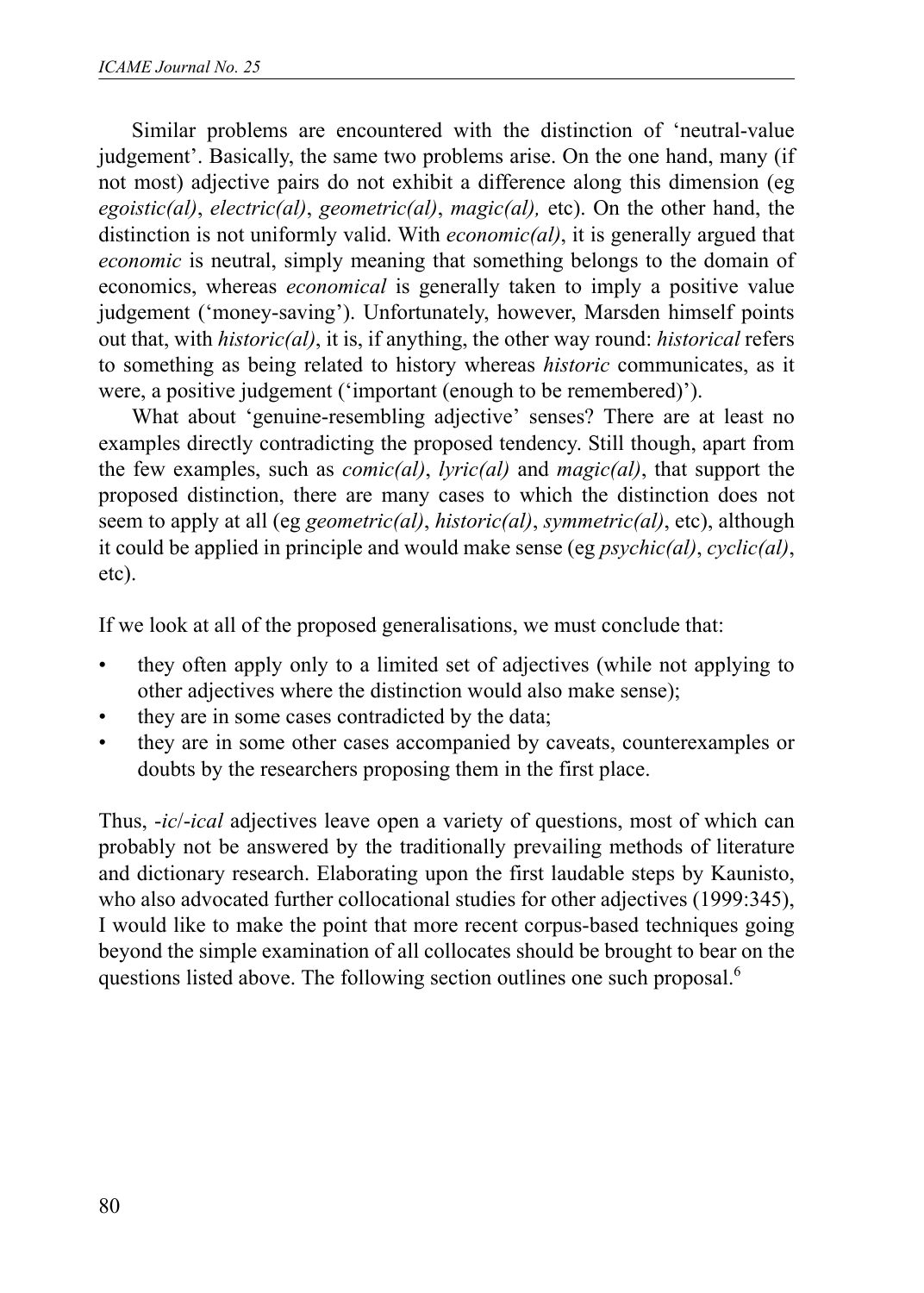#### *3 A corpus-linguistic approach*

### *3.1 A model of similarity: Tversky (1977)*

An area that triggered a lot of psychological research in the 1970s is that of theories of categorisation, similarity and prototypes. One particular subpart of this research focussed on the description and development of models of how to measure similarity and how to embed the notion of similarity into, for instance, prototype-based theories of concepts. A particularly influential model is that of Tversky (1977), which I will illustrate briefly in what follows.

Tversky's starting point was a critique of so-called geometric models of similarity, ie models where the similarity of two entities  $E_1$  and  $E_2$  was typically represented by the metric distance between these entities in an n-dimensional space. Among the points of critique mentioned by Tversky, one is particularly relevant to our present purposes, namely that these models presuppose a symmetric approach towards the similarity of concepts. More precisely, from the fact that similarity between  $E_1$  and  $E_2$  is represented as a metric distance, it follows that  $E_1$  should be as similar to  $E_2$  as  $E_2$  is to  $E_1$ . This, however, is contradicted by empirical findings (cf eg Tversky 1977:334), which is why a satisfactory model of similarity must be able to handle such asymmetries. In Tversky's contrast model, the asymmetric similarity of  $E_1$  to  $E_2$  is a function of:

- the number of features that are common to both  $E_1$  and  $E_2$  ( $E_1 \cap E_2$ );
- the number of features that belong to  $E_1$  but not to  $E_2$  ( $E_1$ - $E_2$ );
- the number of features that belong to  $E_2$  but not to  $E_1$  ( $E_2$ - $E_1$ ) (cf Tversky 1977:330).

Similarity increases with the addition of (possible differentially weighted) common features and/or deletion of distinctive features. Consider the block letters E, F and I as an example. Tversky (1977:330) argues: 'E should be more similar to F than to I because E and F have more common features than E and I. Furthermore, I should be more similar to F than to E because I and F have fewer distinctive features than I and E'. On this basis, Tversky (1977:332f) defined the similarity scales S in terms of which the similarity of  $E_1$  and  $E_2$  is measured as follows:

(6) S (a, b) =  $\theta f(E_1 \cap E_2) - \alpha f(E_1-E_2) - \beta f(E_2-E_1)$ , for some  $\theta$ ,  $\alpha$ ,  $\beta \ge 0$  where f is an interval scale reflecting the contribution of a feature to the similarity<sup>7</sup> and  $\theta$ ,  $\alpha$ ,  $\beta$  are parameters that can be used to express the direction of contrast and weight of the kinds of features involved.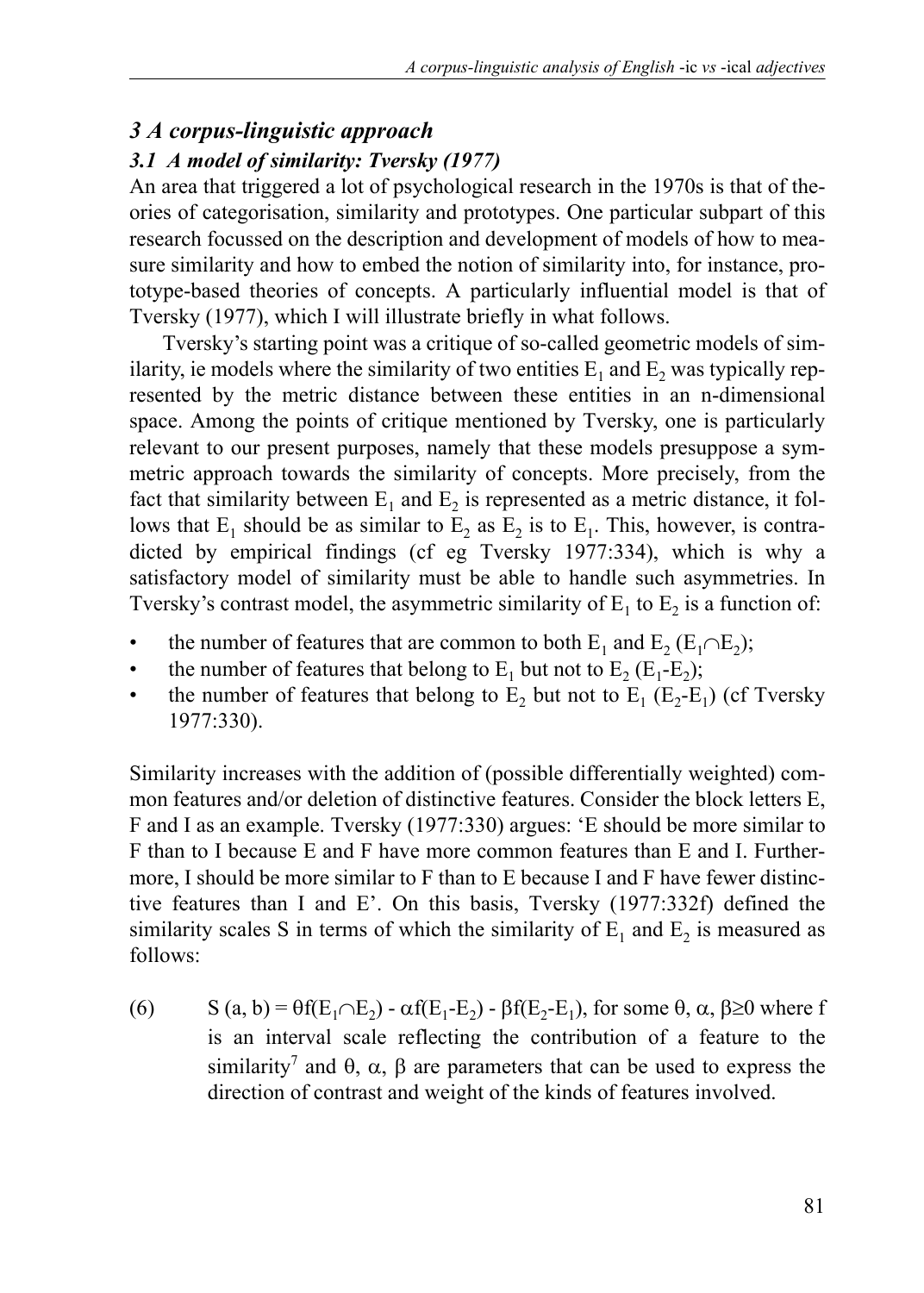The latter point is of special importance. It means that if  $\alpha = \beta$ , ie if the focus of the similarity assessment is equally on  $E_1$  and  $E_2$  (which could be paraphrased as 'Assess the degree to which  $E_1$  and  $E_2$  are similar to each other'), then the similarity between two entities  $E_1$  and  $E_2$  is symmetric. On the other hand, if  $\alpha > \beta$ , ie if the focus of the similarity assessment is more on  $E<sub>1</sub>$  (which could be paraphrased as 'Assess the degree to which  $E_1$  is similar to  $E_2$ '), then the similarity between  $E_1$  and  $E_2$  is asymmetric.

This approach to similarity lends itself very well to an investigation of similarity of word usage – however, before I demonstrate how, let us turn to the second theoretical basis of my analysis, ie Biber (1993).

#### *3.2 The identification of word meanings: Biber (1993)*

Biber (1993) has introduced a by now classic technique to identify the different senses of polysemous words, such as *right* or *certain*. This technique works as follows.

In early corpus linguistics, it has already been recognised that words differ with respect to the company they keep, ie their collocates. On the basis of a few more recent influential studies, it could be shown that pairs of functionally synonymous words (or words that at first sight appear to be exchangeable in a variety of contexts) can be distinguished on the basis of their significant collocates, even if the patterns observed cannot be easily characterised.<sup>8</sup> Church et al (1991:119ff), for instance, have demonstrated how the semantically similar adjectives *strong* and *powerful* differ markedly with respect to their significant collocates, where the significance of each collocational pattern was determined by the statistic of mutual information, an information-theoretical measure of collocational strength and similarity. That is to say, the meaning of words is definable and distinguishable in terms of their (significant) collocates.

On the basis of the idea of (significant) collocates, Biber (1993) has determined the different meanings of eg *right*. To that end, he first determined R1 collocates of *right* occurring more than 30 times and their absolute frequencies in many reasonably large corpus files.<sup>9</sup> The results were entered into a spreadsheet, each cell of which listed the frequency of a significant collocate of *right* in a particular corpus data file. This data set was then entered into a principal component analysis (PCA), and, as a result, the PCA has established groups of significant collocates, such that each group can be interpreted as reflecting basic semantic properties of one meaning of *right*. As to his findings for *right,* consider Table 3: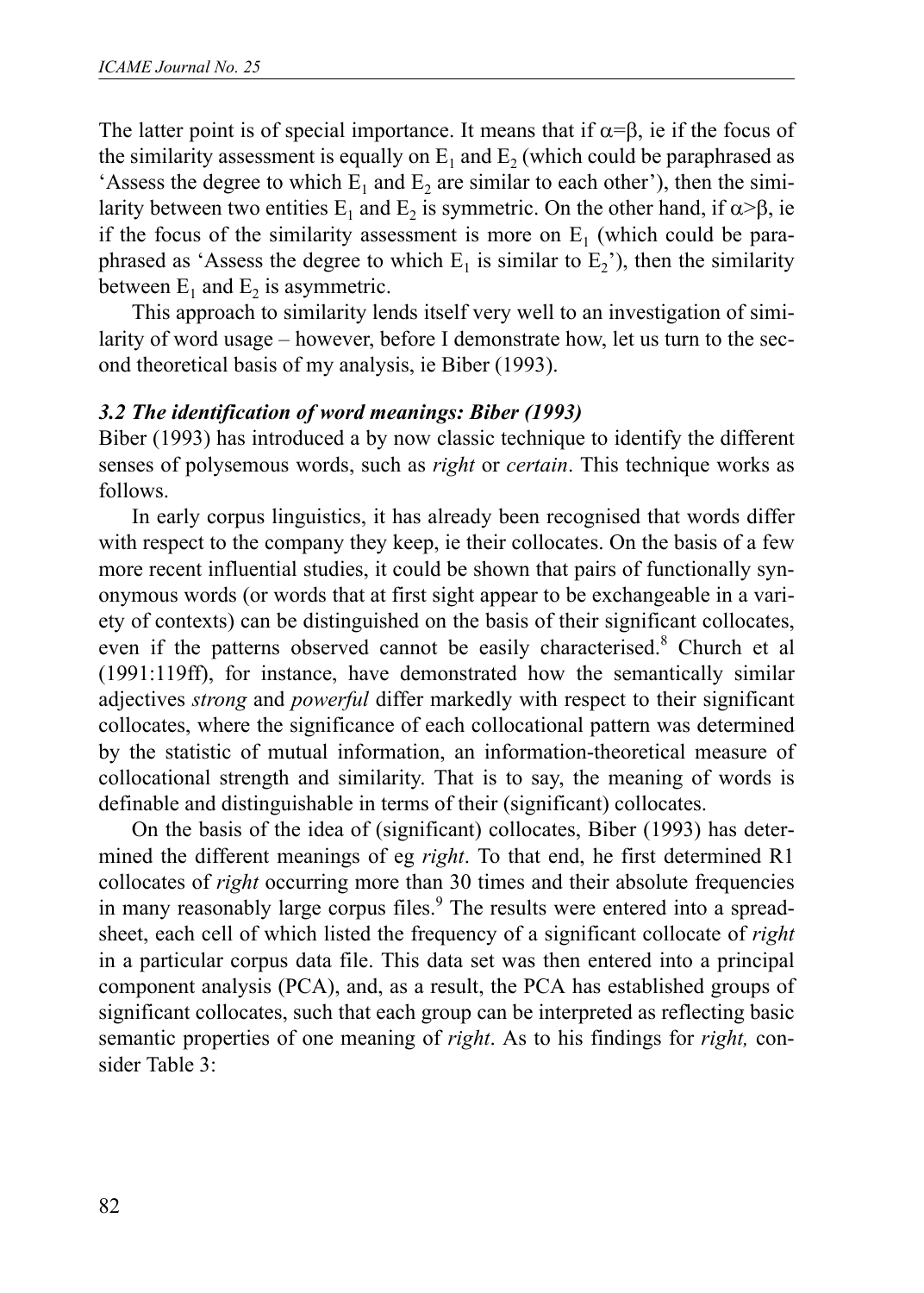| Sense 1:    | Sense 2:                                     | Sense 3: | Sense: 4                   |
|-------------|----------------------------------------------|----------|----------------------------|
| opposite of | 'immediately', 'directly',   'ok', 'correct' |          | stylistically marked sense |
| left        | 'exactly'                                    |          | (clause-final)             |

*Table 3:* Senses of *right* as established by Biber (1993)

As Biber (1993:537) points out, the 'analyses produced unanticipated but systematic results, indicating that this approach can provide a useful complementary perspective to traditional lexicographic methods'. As possible extensions, he proposes (i) to use measures of collocational strength (eg mutual information) to identify the set of possibly relevant collocations and (ii) to tag the corpus to use grammatical category information.

### *3.3 Synthesis: Estimation of Significant Collocate Overlap (ESCO)*

By now it should have become clear what I am about to do, namely combine the lessons of sections 3.1 and 3.2. If (i) word meanings can be differentiated on the basis of significant collocates and if (ii) we, thus, interpret a significant collocate of a word as one of its features (namely one indicating the presence or absence of the collocate), $10$  then we can determine the degree of semantic similarity of one word to another one on the basis of:

- the number of significant collocates (ie features) that both word<sub>1</sub> and word<sub>2</sub> exhibit;
- the number of significant collocates exhibited by word<sub>1</sub>, but not word<sub>2</sub>
- the number of significant collocates exhibited by word<sub>2</sub>, but not word<sub>1</sub>.

That is to say, the semantic similarity of word<sub>1</sub> to word<sub>2</sub> increases with the number of significant collocates they share and decreases with the number of significant collocates they do not share. Still though, there is more to be done since, even if we have these numbers of significant collocates shared and not shared – what do we do with them? It is important to avoid the mistake of simply throwing them together into, say, a single multiplicative index because, once we do that, our measure of similarity is again symmetric. The solution to this problem and the resulting way of analysis will be explained in the following section together with other technical particulars.

Before applying this analysis, I would like to anticipate an objection that might be raised by sceptical readers. The objection is: while it is possible to use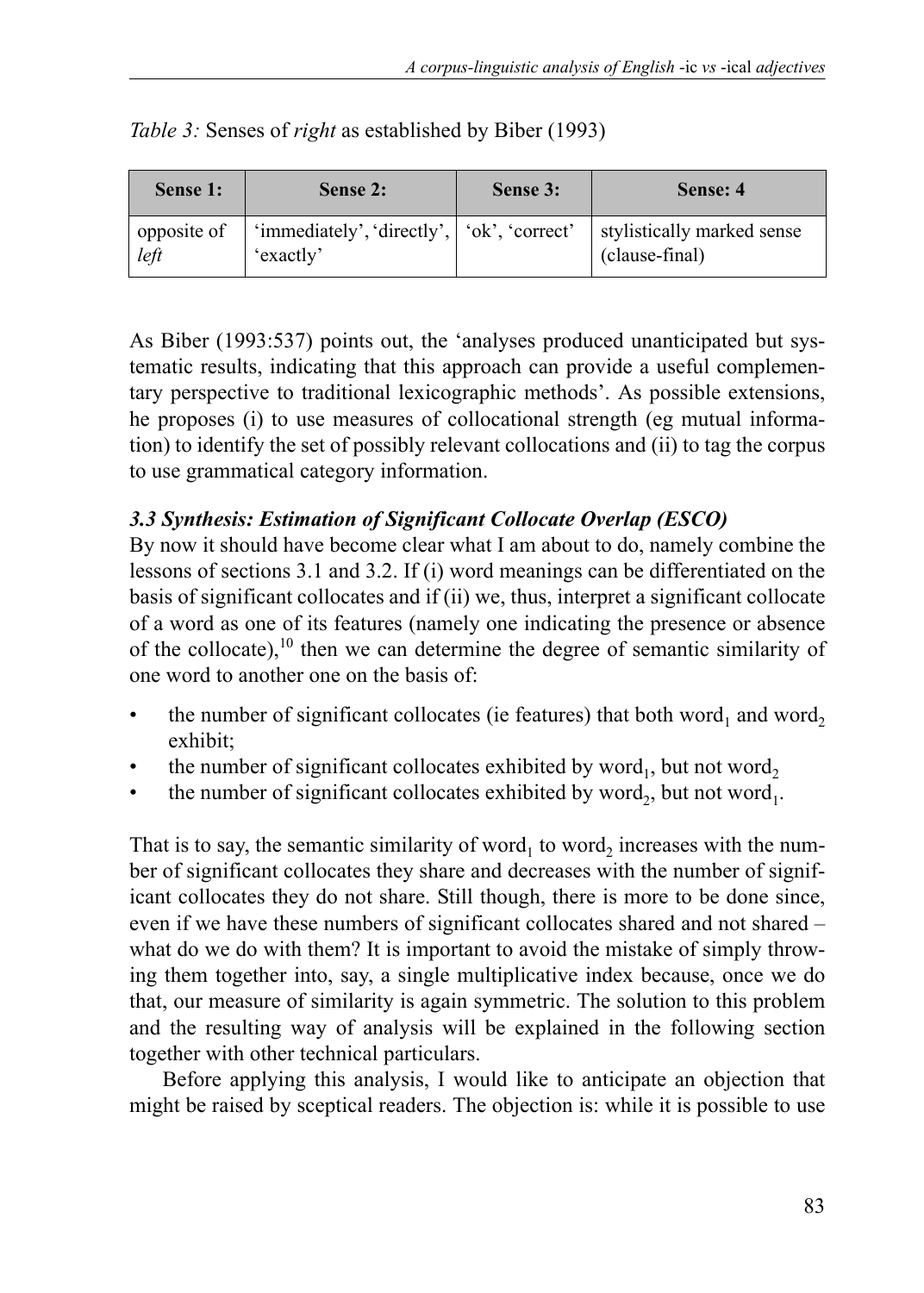significant collocates for the differentiation of the meanings of polysemous individual words such as *right* or *certain*, it is not possible to use the same technique for comparing two (or more) words. This is so because the fact that both *blue* and *expensive* might have *car* as a significant R1 collocate does not render their meaning similar at all: *blue* and *expensive* mean something completely different, and, therefore, the whole approach is bound to fail.

Admittedly, this objection has some intuitive appeal – at a second glance, however, it does not pose too much of a problem for two reasons. Firstly, note that the present approach (just like Biber's technique, on which it is based) does not attempt to formulate a definition of the meaning of a word on the basis of its significant collocates; it uses significant collocate overlap as a measure of similarity of linguistic usage. Secondly, and much more importantly, the objection misses an important point of the technique, namely the inclusion of significant collocates *not* shared by the two words to be compared. Even if *blue* and *expensive* share a significant collocate such as *car* (or even a few more), the number of collocates they do not share is even larger. Thus, given the inclusion of the non-shared significant collocates as following from Tversky's approach, it is impossible that two words so different in meaning as *blue* and *expensive* accidentally result in being synonymous just because they happen to share a few collocates.

In this connection, one might raise the question of whether meaning/semantics and collocational behaviour are in fact two different aspects of a word's behaviour, a question also brought up by Kaunisto (1999:349). Given his way of analysis, however, he implicitly seems to assume that there is a close enough relation between the two to investigate the former in terms of the latter. I will adopt the same opinion, following Firth's notion of collocational meaning, common word sense disambiguation methods (cf Kilgariff 1997 and the references cited therein) and Church et al's (1994) *sub*-test.

#### *4 Practical application:* **-ic** *vs* **-ical**

#### *4.1 Estimating the degree of semantic differentiation*

In order to apply ESCO to the question of how synonymous adjectives ending in -*ic* and -*ical* are, we first need to obtain a representative and register-diverse sample of such adjectives. To that end, I performed a search in all files from the written part of the British National Corpus (version 1) amounting to 3,209 files with about 90m words (oral data contain too few examples of these adjectives). I then determined the adjectives that occur most often with -*ic* and -*ical*; these are listed in Table 4: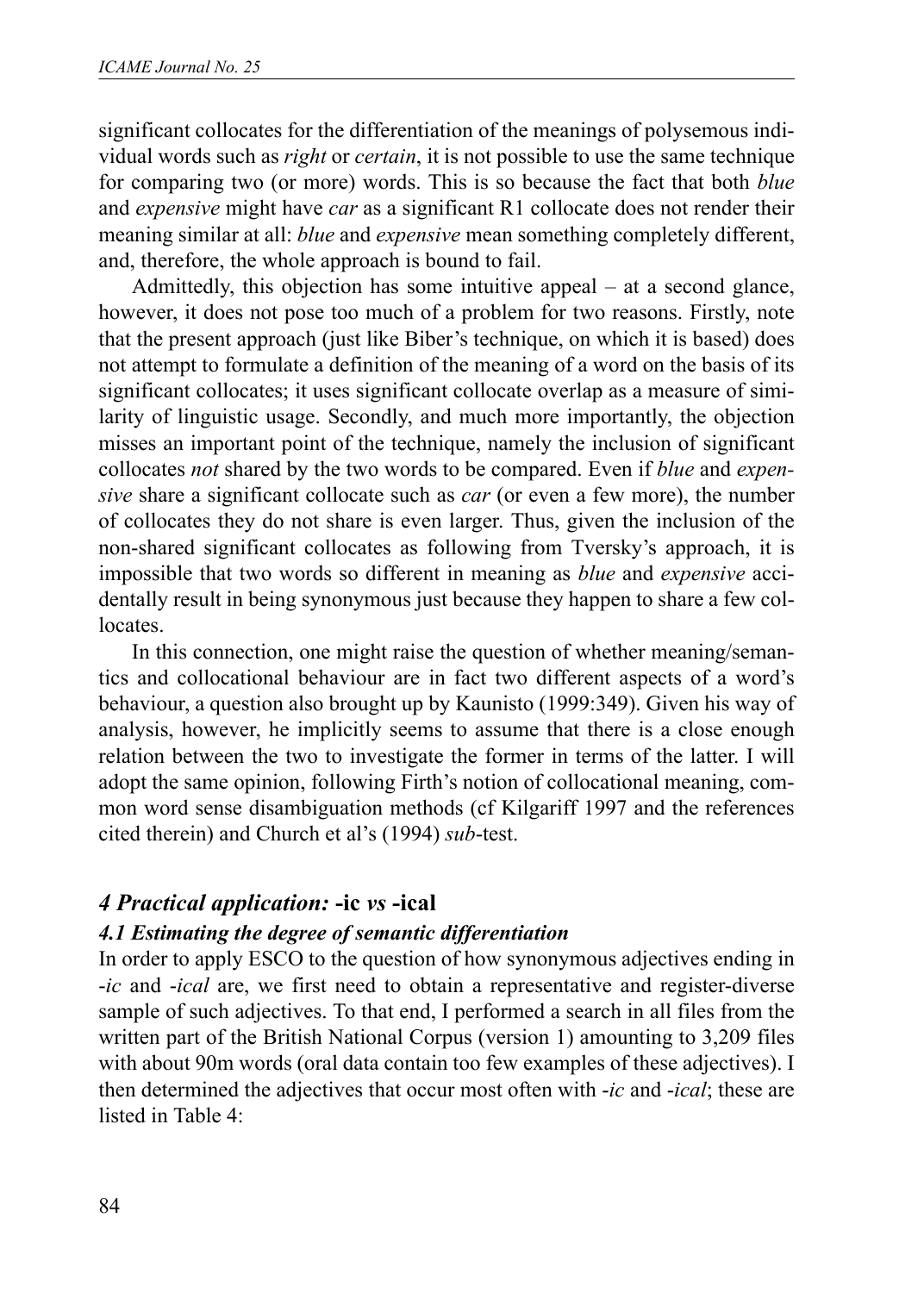| <b>Stem</b> | analyt- | class-                                   | $com-$                         | econom- | electr- | geometr- | graph- | histor- | logist- | lyr- | $mag-$ | numer-              | polit-         | problemat                      | symmetr- | total                  |
|-------------|---------|------------------------------------------|--------------------------------|---------|---------|----------|--------|---------|---------|------|--------|---------------------|----------------|--------------------------------|----------|------------------------|
| $-ic$       | 219     | ,613<br>$\overline{\phantom{0}}$         | 493                            | 22,937  | 690     | 583      | 630    | 2,022   | 142     | 104  | 912    | S<br>$\overline{c}$ | $\overline{5}$ | 734                            | 352      | 184<br>$\overline{31}$ |
| -ical       | 781     | 74<br>$\overline{\phantom{a}}$<br>$\sim$ | 28<br>$\overline{\phantom{0}}$ | 472     | 457     | 190      | 629    | 5,329   | 93      | 258  | 835    | 684                 | ,630<br>29,    | 26<br>$\overline{\phantom{0}}$ | 323      | 42,981                 |

*Table 4:* Absolute and relative frequencies of the most frequent -*ic*/-*ical* adjectives in the written part of the BNC

Of each of these 30 adjectives, all those R1 collocates were identified that occurred at least two times.<sup>11</sup> Then, the significance of the co-occurrence had to be determined.<sup>12</sup> For such purposes, a variety of measures of collocational strength is available: the *t*-test (Church et al 1991), the *z*-score (cf Berry-Rogghe 1974), mutual information (cf Church and Hanks 1990), the Chi-square test (cf Manning and Schütze 2000), Fisher's exact test (cf Weeber, Vos and Baayen 2000), etc. However, a study of the relevant literature indicates that most of these are problematic to some degree. I believe that Dunning's (1993) log-likelihood ratio (-2logλ) suits our purposes best since it (i) does not rest on any particular distributional assumptions (eg normality) and (ii) can handle sparse data very well. Thus, I calculated -2logλ and Chi-square for each bigram adjective and its R1 collocate and sorted them according to the size of -2logλ. Going down from the highest score of -2logλ, I counted all collocations as significant until the first Chi-square value not exceeding  $6.63$  (the threshold value for  $p=01$ ) with df=1) anymore.<sup>13</sup> The reason for this is that -2log $\lambda$  does not have an inbuilt standard threshold value for significance, and, in order to test conservatively (ie to make sure  $H_0$  is not rejected too early), this procedure excludes collocations from the first item where the Chi-square test, which itself overestimates significance of infrequent collocations easily, begins to produce the first non-significant result.<sup>14</sup> Having obtained all significant collocates of each adjective, I determined the number of significant collocates that the two adjectives of a pair have in common. Now, however, we face the problem mentioned above, namely how to avoid a symmetric measure of the similarity between the adjectives (which is why traditional measures of similarity, such as Jaccard coefficient, Dice coefficient, etc cannot be used). **Stem analyt- class- com- econom- electr- geometr- graph-**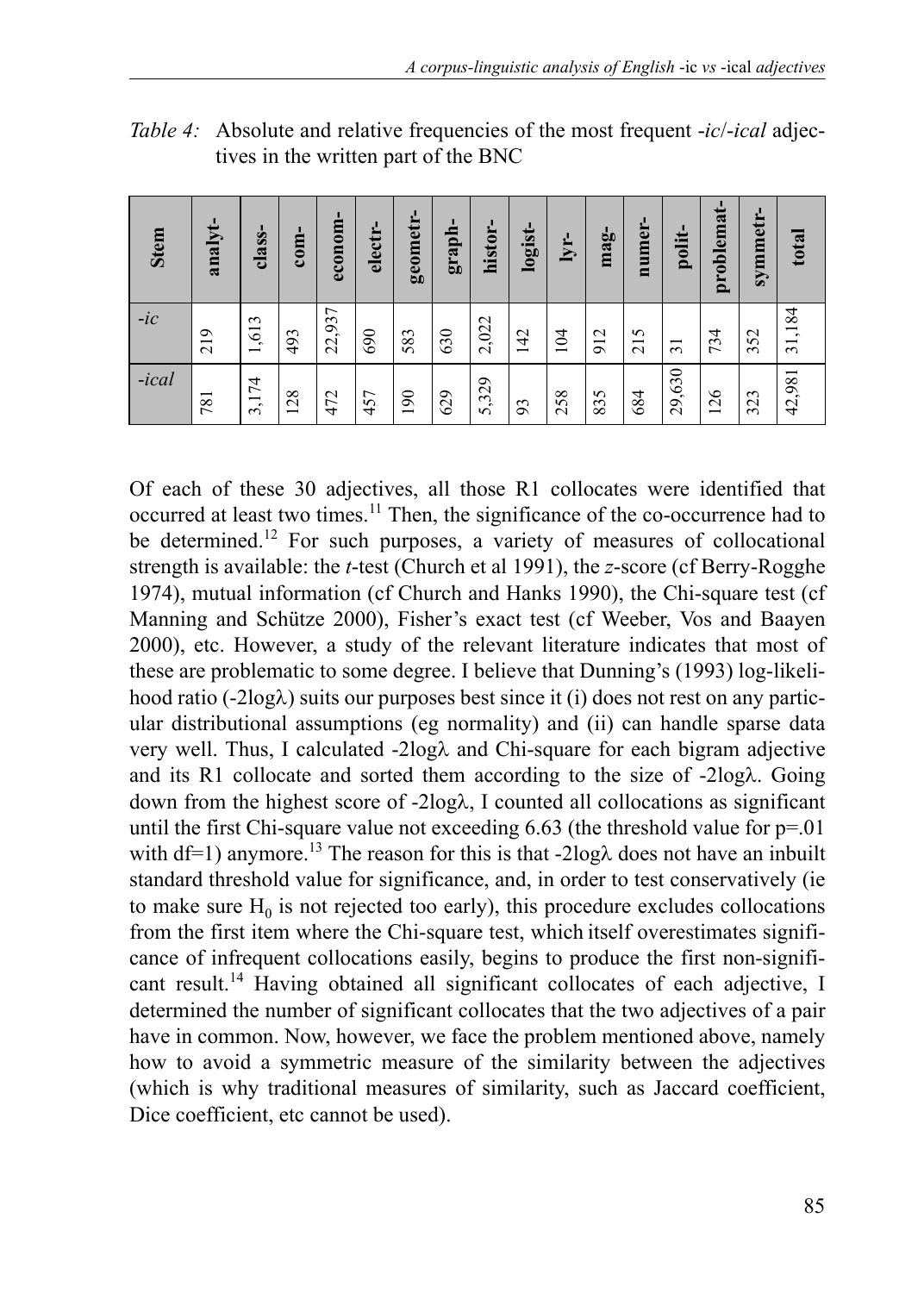I suggest to use a two-dimensional diagram, which I will call  $\text{ESCO}_2$ . In this kind of diagram (Figure 1), each axis represents the percentage of significant collocates of one word that are also shared by the other. The result is a twodimensional coordinate plane in which a dot's location indicates the degree to which each adjective of a pair is similar to the other pair member in terms of collocational behaviour. This diagram can accommodate cases where the relation of similarity between two words is not symmetric. Note that this is not only a purely academic distinction following from Tversky's model, since such asymmetries are at times even reported in standard dictionaries: we have seen several cases where the meaning of one adjective is defined by reference to the other adjective, but not vice versa.<sup>15</sup> The design of the diagram follows from both general psychological considerations and linguistic behaviour and is thus an adequate technique to represent our findings:

- dots representing adjectives exhibiting little or no overlap are in the lower left part of the diagram;
- dots for adjectives exhibiting much symmetric overlap are in the upper right part of the diagram;
- the degree to which the relation between the adjectives' collocational behaviour is asymmetric will be reflected in the values' distance from the main diagonal.

Consider now Figure 1, representing the results of the corpus analysis described above; for reasons of exposition, the axes are logarithmically scaled. Before turning turn to the results, let me explain how the dots in this diagram came into existence on the basis of one example, namely *symmetric(al)*. According to the corpus analysis of *symmetric(al)*, *symmetric* has 36 significant R1 collocates, five of which we also find to be significant collocates of *symmetrical*. *Symmetrical*, by contrast, has 18 significant collocates, of which it shares the already identified five collocates with *symmetric*. That is, 13.89 percent (5 out of 36) of the significant collocates of *symmetric* are also significant collocates of *symmetrical,* while 27.78 percent (5 out of 18) of the significant collocates of *symmetrical* are also significant collocates of *symmetric*, resulting in the dot at (13.89; 27.78).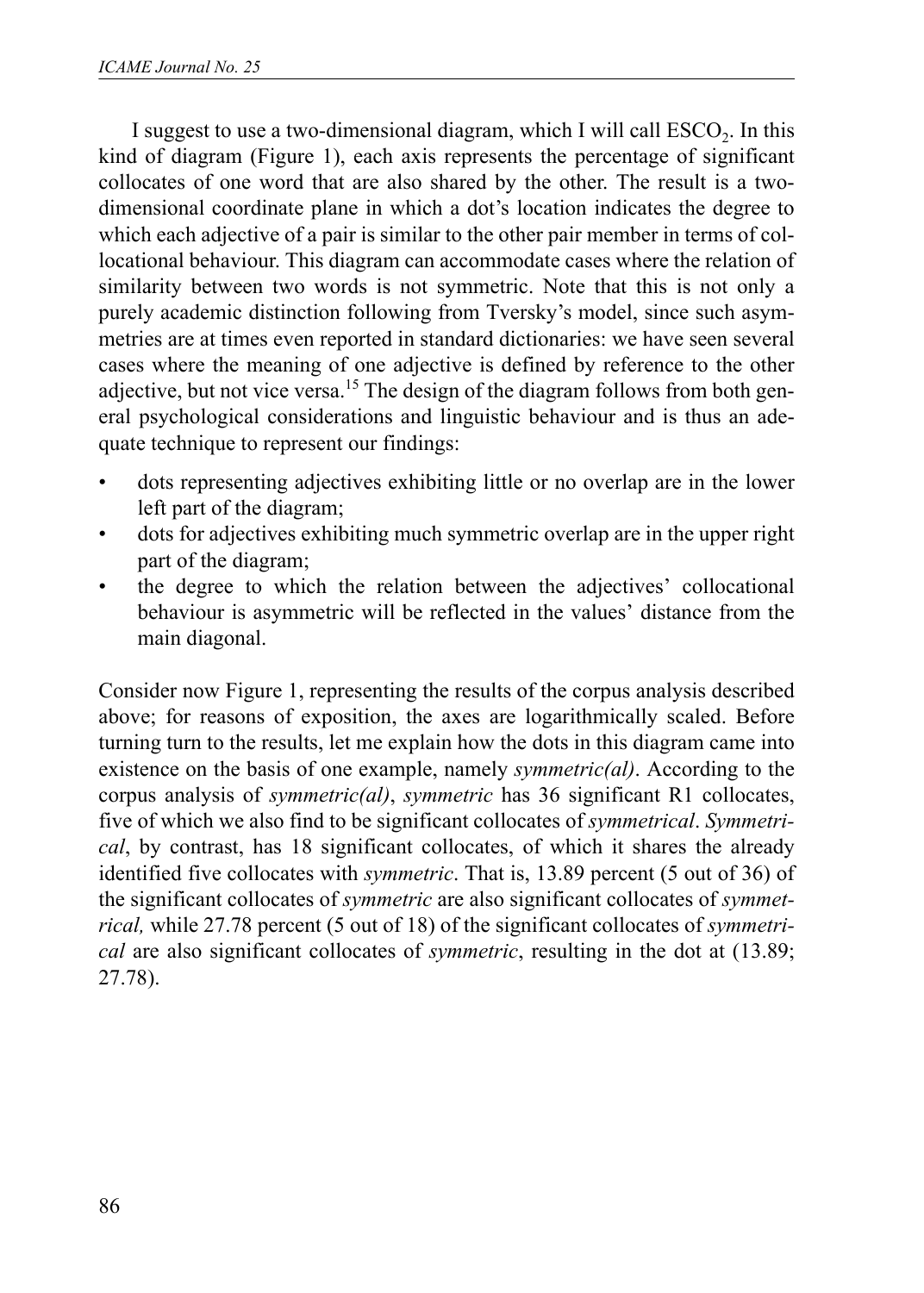

*Figure 1: ESCO, for frequent adjectives ending in -ic and -ical (excluding function words)*<sup>16</sup>

Several observations can be made as a result of this analysis (while at the same time explaining the technique's results more comprehensively). On a very general level, we learn that the adjective pairs behave very heterogeneously: one cluster of nine adjective pairs (those in the section delimited by the lines for 10% and 50% on each axis) with moderate values can be distinguished from the six remaining, more extreme cases. These remaining cases also make up two groups: on the one hand, we have extreme cases such as *politic(al)*, where ESCO<sub>2</sub> supports the result of previous studies (namely complete differentiation); on the other hand, we have cases like *problematic(al)*, *analytic(al)* and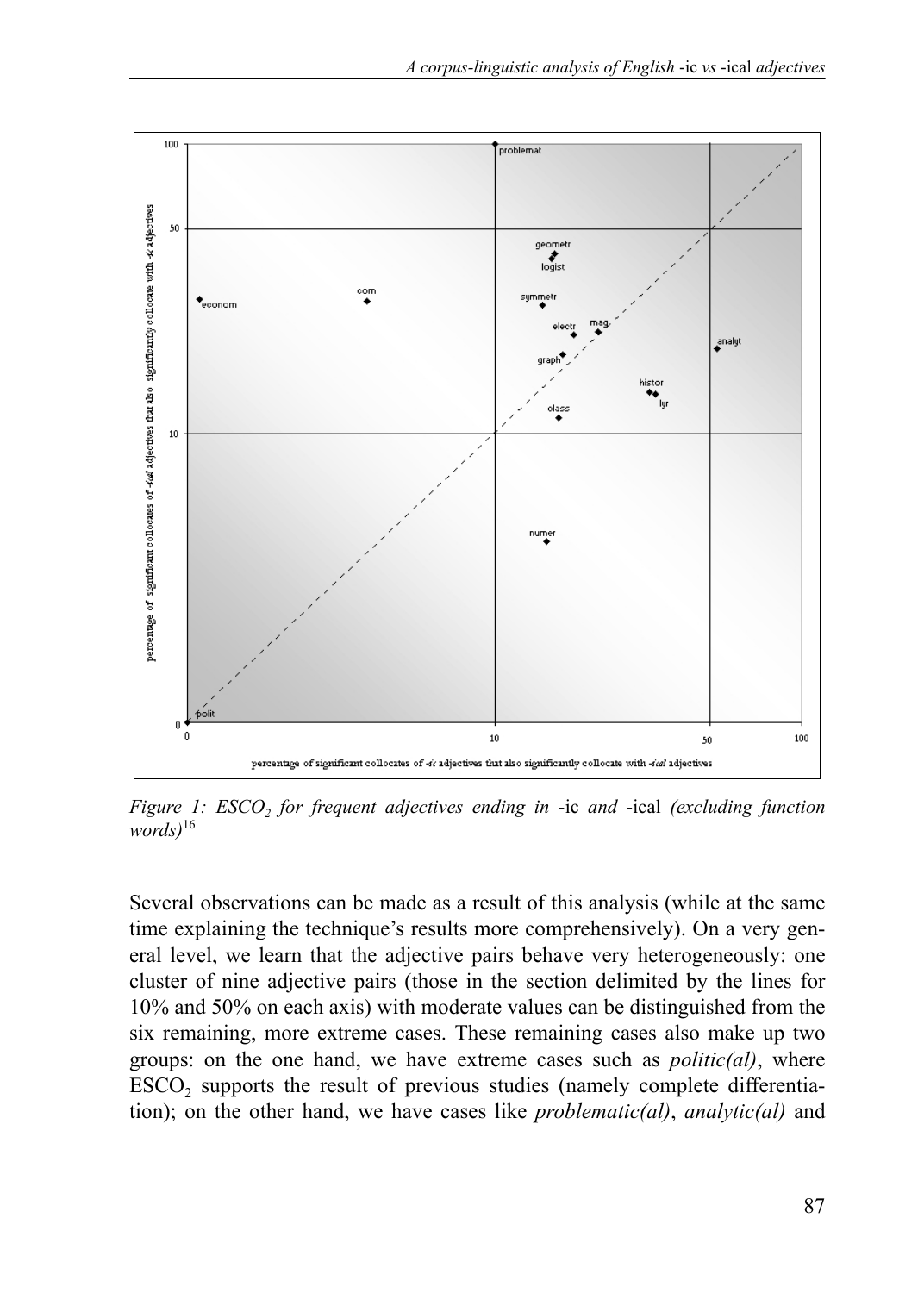*economic(al)*, where the analysis shows, again in conformity with some previous results, that the two adjectives of a pair exhibit considerable, if not complete, overlap.

But let us look at some of the results concerning individual adjective pairs in more detail. In order to assess the validity of this technique, I will first discuss the ESCO<sub>2</sub> results for some adjectives in relation to previous findings; then, I will discuss ESCO<sub>2</sub> findings going beyond previous analyses.

As to the first point,  $ESCO<sub>2</sub>$  is supported in several ways. Take, for instance,  $politic(al)$ ; this adjective pair is one where all authors agree that the two adjectives are as clearly differentiated as possible. This is also reflected in the  $\text{ESCO}_2$ analysis since the two adjectives do not share a single collocate, thereby exhibiting maximal differentiation. In fact, it is interesting to point out that, while *political* is, like most -*ic*/-*ical* adjectives most often used attributively, the most significant collocates of *politic* are function words, namely *to*, *for* and *not*. 17 Thus, the two adjectives differ with respect to both meaning and syntactic distribution, and the analysis, although restricted to R1 collocates, could identify this difference straightforwardly (cf note 11).

As to *analytic(al)*, the results of  $ESCO<sub>2</sub>$  correspond to previous findings in two important respects: first, they show that previous studies were right in claiming that the two adjectives are fairly similar to each other (since we find considerable collocational overlap); second, they corroborate the practice of the CoCD and CCED, where *analytical* serves as the base of the comparison defining *analytic* (since ESCO<sub>2</sub> shows that *analytic* can frequently be subsumed under *analytical*). How exactly do I arrive at this judgement? *Analytic* is more similar to *analytical* than vice versa, because the ratio of shared significant collocates to all significant collocates of *analytic* (53.13%) is much larger than the ratio of shared significant collocates to all significant collocates of *analytical*  $(19.54\%)$ <sup>18</sup>

Let us now turn to *economic(al)*. While it is one of the most widely quoted cases of an adjective pair with clear semantic differences, recall the observations by Crystal (1984) (quoted in Ross 1998) and the OED quoted above that *economic* nowadays also tends to be used in the sense of 'money-saving', which has traditionally only been associated with *economical*. Again, these observations seem to be confirmed by the data. In terms of the above analysis, we would expect that the dot representing *economic(al)* rises vertically in the course of time (irrespective of its position on the horizontal axis) since that would represent that collocates of *economical* are also used with *economic*. If we look at the data, we indeed find that: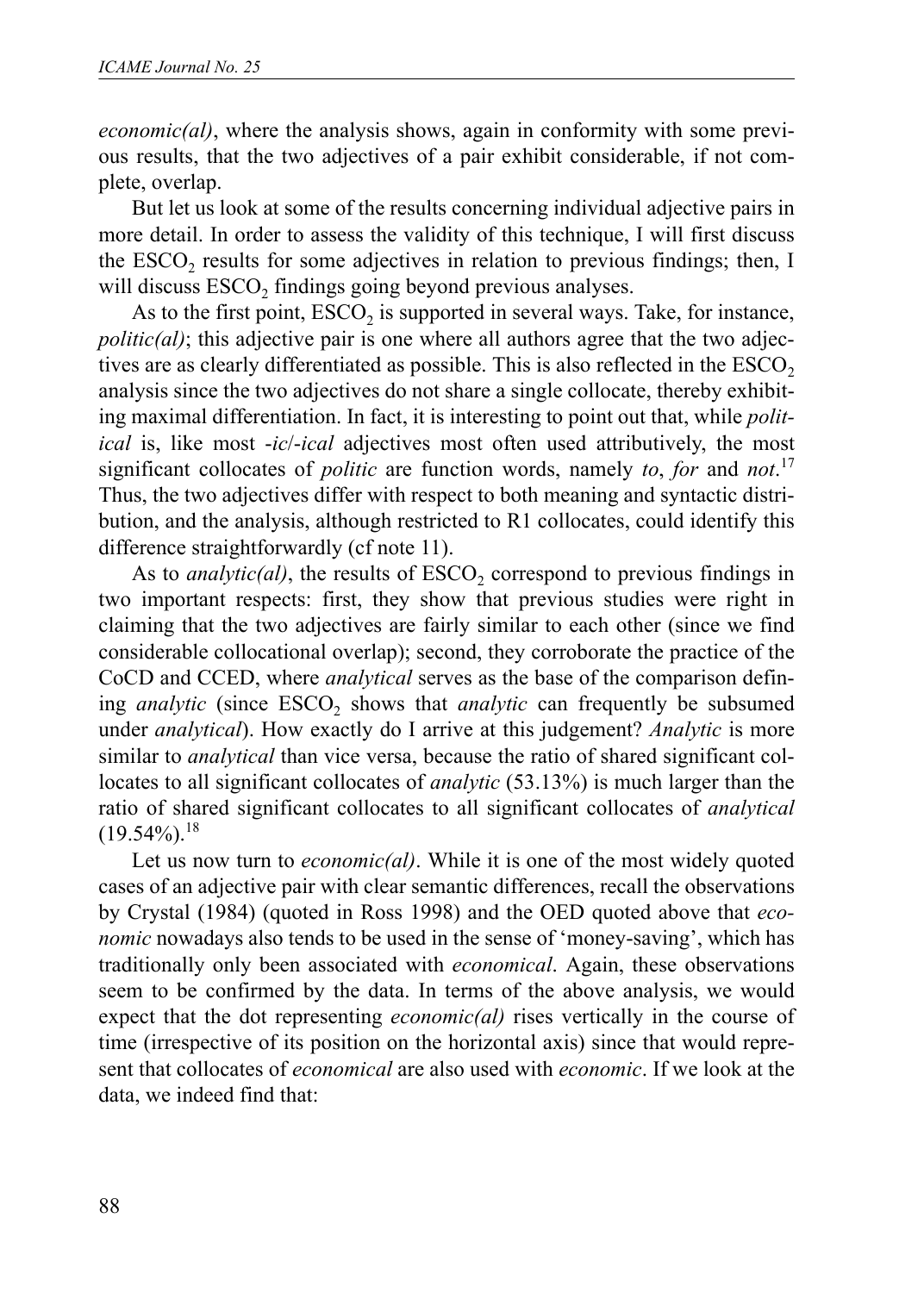- *economic* and *economical* are not completely different (which would have resulted in a dot at 0, 0), but share some significant collocates (*processes, reform, repair* etc) which can be interpreted in either way;
- there is a moderate ratio of significant collocates of *economical* that are also significant collocates of *economic* (as opposed to a small ratio of significant collocates of *economic* that are also used with *economical*).

Thus, one might speculate that, since *economical* is much less frequent than *economic* anyway, *economic* seems to take over this sense, which might in the long run result in, as Fowler (1926:250) put it, the 'clearing away' of *economical*. This would also tie in with the generally observed tendency of the recent superiority of the -*ic* forms.

Finally, with *problematic(al)*, the result obtained is a particularly extreme one, but one that is also supportive of ESCO<sub>2</sub>: according to CEDT and CoCD, both adjectives are virtually synonymous, and *problematical* is defined via *problematic*. This is exactly the result obtained by  $\text{ESCO}_2$ : (i) the high degree of collocational overlap in the data reflects the high degree of semantic overlap as postulated in the dictionaries, and (ii) the fact that all significant collocates of *problematical* are also used with *problematic* but not vice versa reflects the fact that *problematical* is defined via *problematic*. In sum, the results of the ESCO<sub>2</sub> analysis strikingly correspond to those of previous analyses, and they do so for both cases with no or relatively little differentiation (*problematic(al)* and *analytic(al)*) and cases with clear or extreme differentiation (*economic(al)* and *politic(al))*.

Now that  $\text{ESCO}_2$  has been validated with reference to fairly clear-cut cases, let us briefly turn to some other cases. Reasons of space do not permit comprehensive analyses of all adjective pairs included here, but I will point to how the present analysis and its extensions to be introduced below in section 4.2 enable insightful observations. Let us start with a case that can be accounted for straightforwardly, namely *logistic(al)*. Interestingly, not all dictionaries have entries for both adjectives and, among those that do, some dictionaries list only one meaning for this adjective pair. The only laudable exception in my list of references in this respect is the OED, which, however, treats the words as completely synonymous.  $ESCO<sub>2</sub>$ , on the other hand, reveals that these works are somewhat mistaken: contrary to CEDT, *logistic* exists (actually, it is more frequent than *logistical*!) and there is a moderate degree of overlap, but (i) the percentages of overlap do not exceed 40 per cent and (ii) the overlap is not as symmetric as the OED's entry led us to expect. Consider the set-theoretic diagram (following Tversky 1977:330) in Figure 2, where collocates are sorted according to their collocational strength  $(-2log\lambda)$ :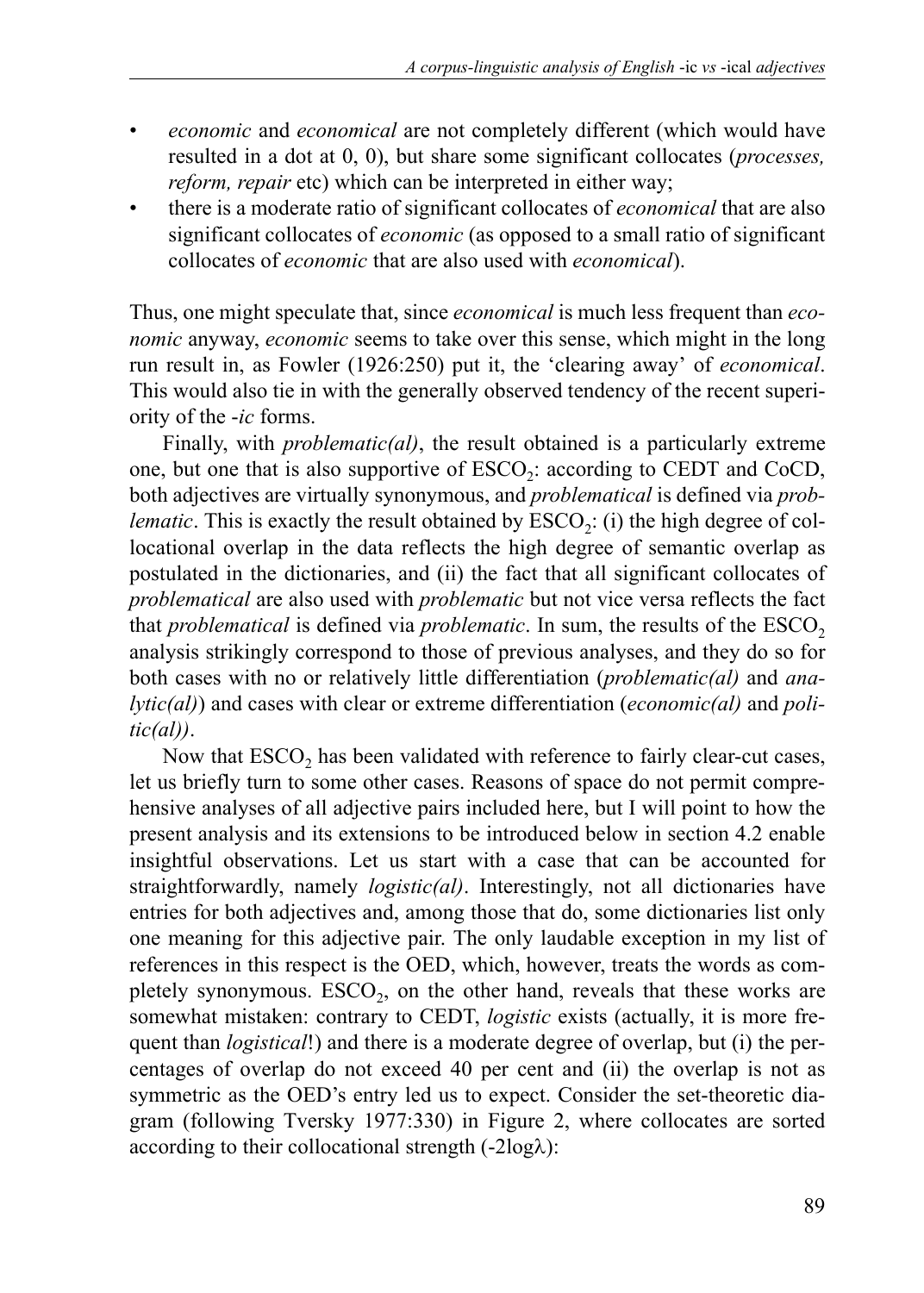|                                                                             | support, problems                                    | significant collocates<br>of logistical |                                               |                                     |                                                                                                                                                                                                                                                                                       |                                                                              | significant collocates of symmetrical                                                                           |
|-----------------------------------------------------------------------------|------------------------------------------------------|-----------------------------------------|-----------------------------------------------|-------------------------------------|---------------------------------------------------------------------------------------------------------------------------------------------------------------------------------------------------------------------------------------------------------------------------------------|------------------------------------------------------------------------------|-----------------------------------------------------------------------------------------------------------------|
|                                                                             | significant collocates of<br>logistic and logistical | difficulties, reasons, one              |                                               |                                     |                                                                                                                                                                                                                                                                                       | multi-processing, multiprocessing, multiprocessor, mass,<br>multi-processors |                                                                                                                 |
| regression, corps, curve, regressions, aspects, information, model, stocks, |                                                      |                                         |                                               |                                     | matrix, matrices, multiproassors, modes, multi-proassor, t-section, section, tensors, rifting, pgr, vibrations, combination, rift, periodic,<br>moleade, tops, t, arms, stretch, solutions, integrated, motion, sections, pair, measures, relation, form, formula, case, giving, scys | significant collocates of<br>symmetric and symmetrical                       | shapes, family, pattern, shape, design, patterns, superscalar, polymers, pairs,<br>series, tail, plan, position |
| significant collocates of logistic                                          | transformation, equation, units                      |                                         |                                               | significant collocates of symmetric |                                                                                                                                                                                                                                                                                       |                                                                              |                                                                                                                 |
| Figure 2: Significant<br>90                                                 |                                                      |                                         | collocate sets for logistic(al) <sup>19</sup> | symmetric(al)                       | Figure 3: Significant collocate sets for                                                                                                                                                                                                                                              |                                                                              |                                                                                                                 |

*Figure 2: Significant collocate sets for logistic(al)<sup>19</sup>* 

*Figure 3: Significant collocate sets for* symmetric(al)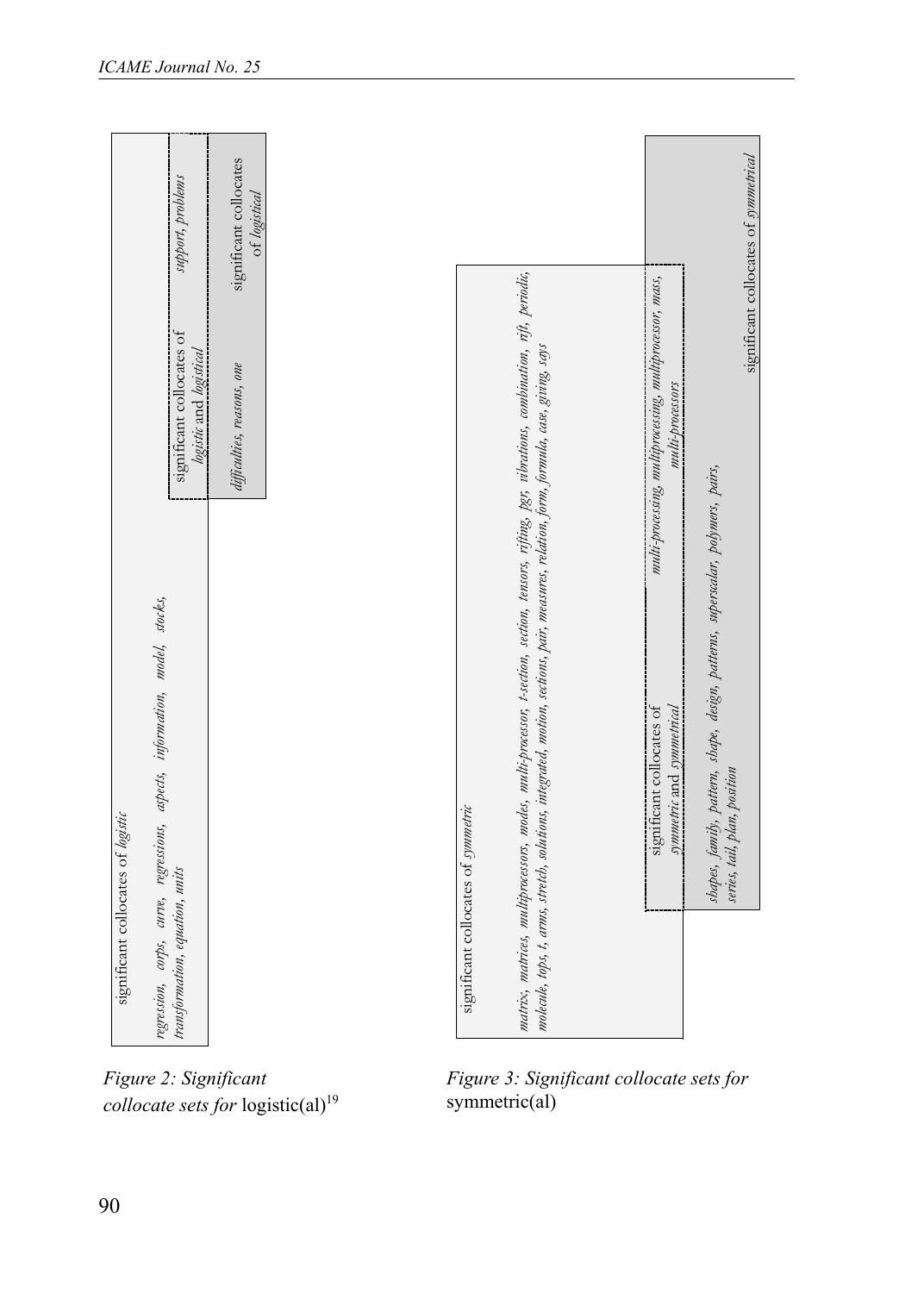Here, the number of significant collocates of each adjective and the similarity of *logistic* to *logistical* (and vice versa) are indicated by the proportionally corresponding sizes of the differently-shaded areas. For instance, the larger the overlap, the more the usage of one word can be subsumed under that of the other. In this example, one would conclude that, while the two adjectives were claimed to be virtually completely synonymous, they do exhibit a measurable and significant difference in usage. Interestingly, the results for *logistic(al)* are surprisingly clear: both meanings listed by the OED are present. The 'mathematical' reading is reflected in R1 collocates such as, eg, *regression*, *regressions*, *model*, *curve,* etc, whereas the 'organisation/transportation' reading manifests itself in R1 collocates such as *corps*, *units*, *support*, *problem,* etc. However, the authentic usage data show that *logistic* is indeed used in both senses (as claimed by the OED) – but *logistical* is exclusively used in the 'organisation/ transportation' sense. This is a case where ESCO<sub>2</sub> reveals usage patterns and ways of differentiation that contemporary dictionaries hitherto seem to have missed.

Let us now turn to a more challenging case by returning to *symmetric(al)*. *Symmetric(al)* is yet another case of an adjective pair where some dictionaries do not even have an entry for *symmetric* and, if both forms were listed, their meanings are considered to be virtually identical. The present analysis, however, demonstrates that this traditional treatment does again not do justice to the data: *symmetric* exists (in fact it also is more frequent than *symmetrical*; cf *logistic(al)* above), and the degree of significant collocational overlap is moderate. In other words, there must again be some differences that have hitherto not been discovered. Consider, therefore, Figure 3:

In this example, one would also conclude that there is a significant difference in usage. More importantly, however, *symmetrical* is much more similar to *symmetric* than vice versa. These findings clearly contradict some dictionaries' practice of either lacking an entry for *symmetric* (cf CoCD, CCED and CEDT) or defining *symmetric* by referring to *symmetrical*, where it apparently should be the other way round (cf the OED).

However, there is a somewhat problematic aspect of this result which threatens the validity of the proposed observations or the semantic analysis that might follow. When we try to distinguish between *symmetric* and *symmetrical* on the basis of their significant collocates, we can run into a problem. In this case, the five shared significant collocates in Figure 3 are among the eight most significant collocates of *symmetric*. Also, there are some word forms that are not shared significant collocates proper (since collocates were not lemmatised), but are nevertheless shared instances of (i) a significant lexeme or (ii) a spelling variant, namely *pair/pairs* and *multi-processor/multiprocessor*, respectively.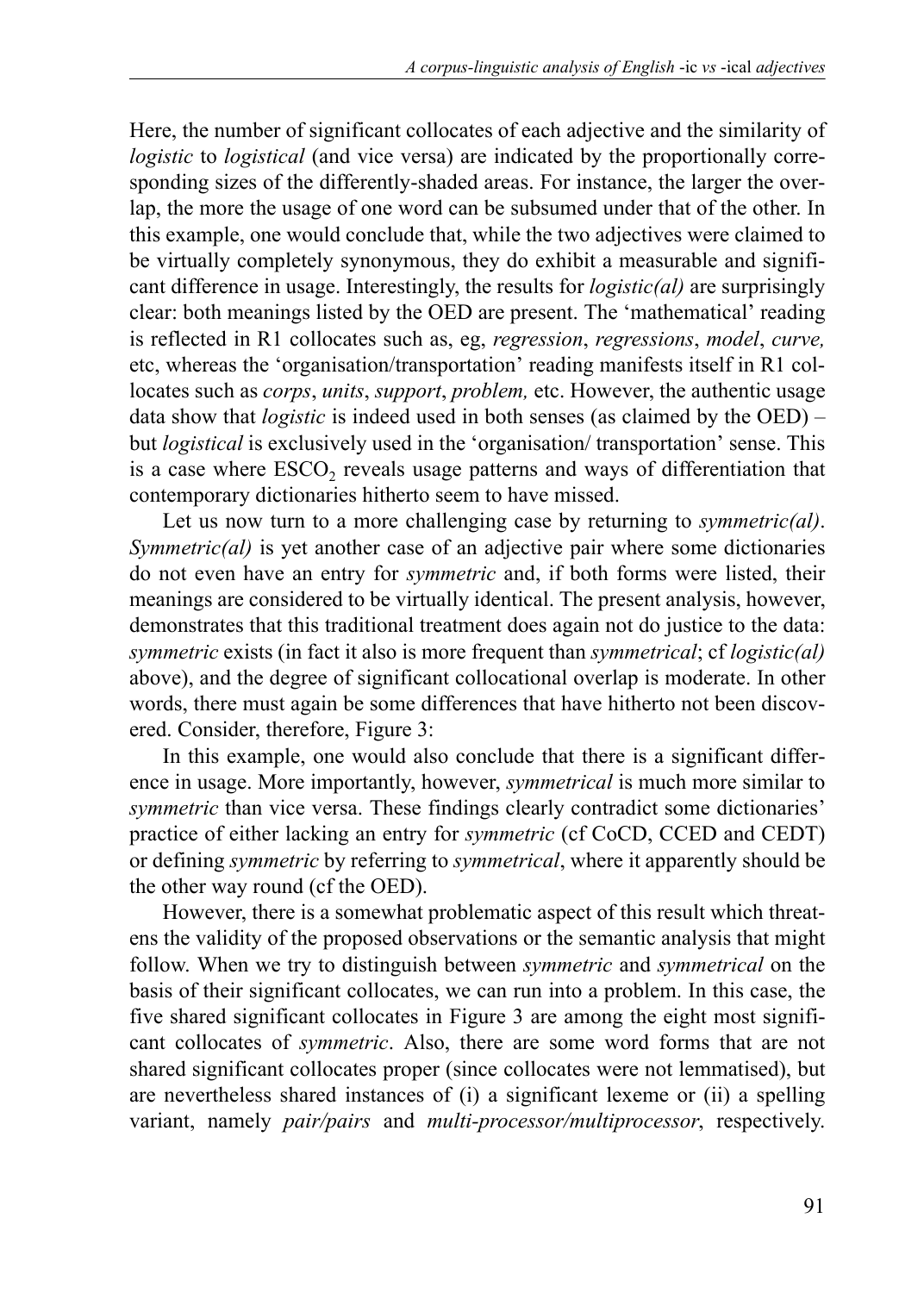That is, paradoxically, it is exactly those (highly significant) collocates which can serve least to elucidate the differences we are interested in, since, in this case, they happen to be shared collocates (which do not differentiate by definition). For a more detailed semantic/lexicographic analysis, this problem needs to be addressed, which is why I will return to it below in section 4.2.

Finally, let us briefly look at *numeric(al)* and *magic(al)*. All dictionaries claim that both adjectives are synonymous (if both have entries in the first place – some do not have an entry for *numeric* as an adjective). On the one hand, the dictionaries' tendency to define (if at all) *numeric* with reference to *numerical* is clearly supported by the observed asymmetry of collocational overlap. On the other hand, the overlap is fairly modest, so a more thorough inspection of the significant collocates is necessary. In this case, however, this analysis would have to include 96 significant collocates for *numerical*, and this huge number makes it quite difficult to detect patterns. We find a similar situation for *magic(al)*. While we have seen that traditional analyses have resulted in a perplexing variety of accounts, the present analysis can shed at least some light on these two adjectives. First, the overlap is moderate and, thus, supports previous claims that the adjectives are not completely synonymous. However, the question of how their difference(s) can be explained seems very difficult since *magic* and *magical* have 92 and 89 significant collocates respectively, ie numbers of collocates that do not lend themselves to manual analysis easily. In the light of the last two adjective pairs, it would, therefore, be desirable to be able to filter out the relevant collocates even more rigorously. The following section will introduce a technique to achieve these two objectives, namely addressing the problems of shared significant collocates and large numbers of significant collocates.

#### *4.2 Differentiating senses: a few brief case studies*

The preceding section showed how the analysis of significant collocates contributes to detecting differences that have gone unnoticed in many, if not all, previous analyses. However, we have seen that, in some cases, the numbers of significant collocates as such are very high, which is why a more economical and elegant technique is desirable. More problematical, though, was the observation that significant collocates might not even be able to distinguish between the adjectives properly (recall the above example of *symmetric(al)*).

Addressing a similar problem, Church et al (1991:124f.) have argued in a by now classic study that MI and related measures of collocational strength are measures of similarity between words; what we need, however, is a measure of dissimilarity between words. More precisely, if we want to distinguish between,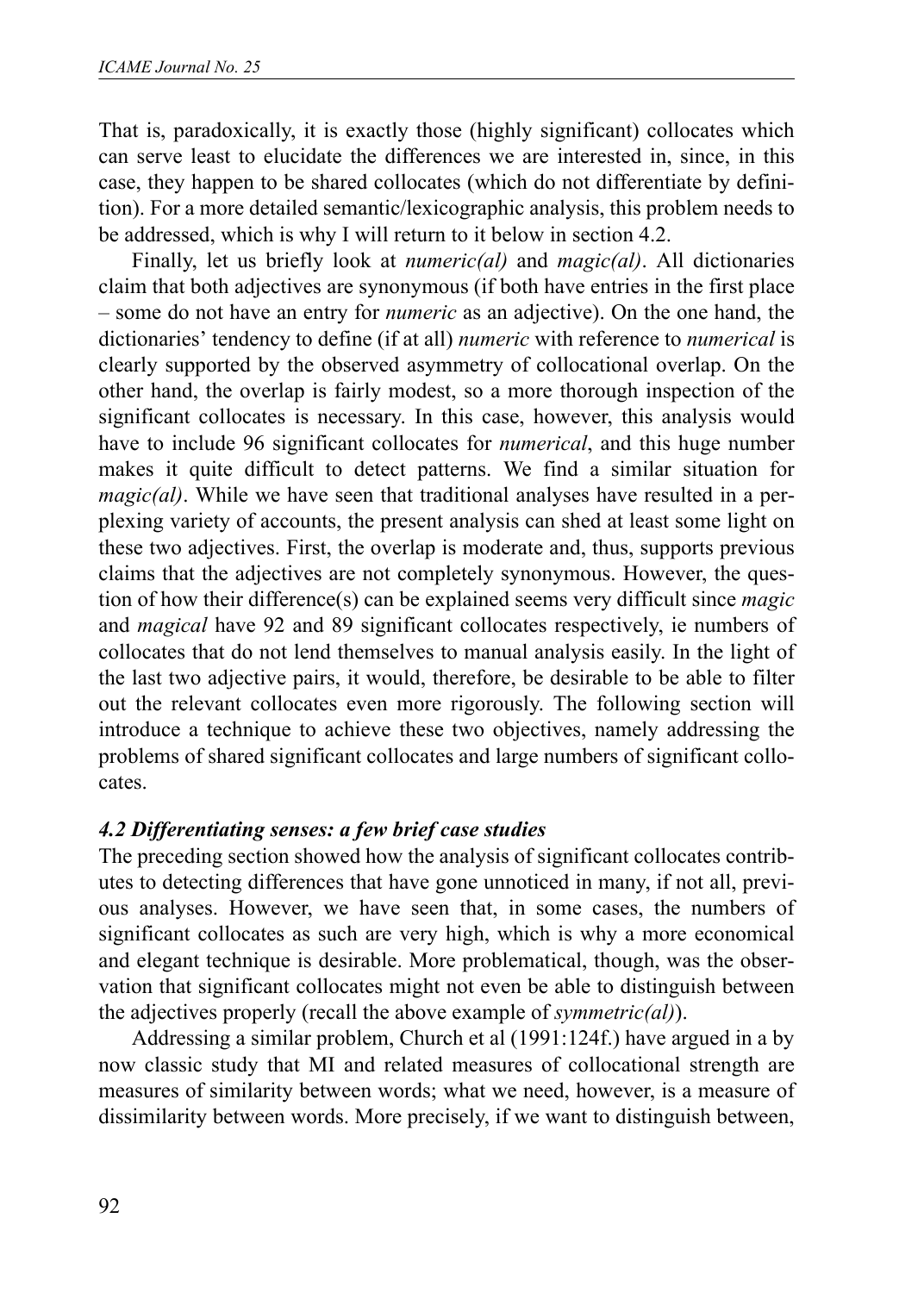say, *symmetric* and *symmetrical*, we should not look at those words which simply co-occur significantly with the two adjectives (the significant collocates as listed above); rather, we need to look at those words which significantly discriminate between *symmetric* and *symmetrical* (what I will call discriminating collocates). That is, we need those words which occur significantly more often with *symmetric* than with *symmetrical* (and vice versa). Obviously, the sets of significant collocates and discriminating collocates need not coincide.<sup>20</sup> As a more adequate measure for the dissimilarity between words, Church et al (1991) propose a variant of the *t*-test. While the application of the t-test to our question promises to be very useful in general, there are nevertheless three particularly noteworthy areas of application, namely:

- adjective pairs with great differences between significant collocates and separating collocates;
- adjectives where the number of shared significant collocates is high; or
- adjective pairs where a usage difference has not been realised so far such as *symmetric(al)* and *numeric(al)*.

Given constraints of space, I will demonstrate the application of the *t*-test to our problem only cursorily. Let me start by applying the *t*-test (with the Expected Likelihood Estimator and a threshold value of .05) to the data on *symmetric(al)*. This procedure has yielded the discriminating R1 collocates listed in Table 5.:

|                  | symmetric            | symmetrical  |                       |  |  |
|------------------|----------------------|--------------|-----------------------|--|--|
| R1 collocate     | t; p                 | R1 collocate | t; p                  |  |  |
| multi-processing | $t=4.536; p<.001$    | shapes       | $t=-3.033$ ; $p=.001$ |  |  |
| multiprocessing  | $t=4.290; p<.001$    | family       | $t=-2.864$ ; $p=.002$ |  |  |
| matrix           | $t=3.157; p=.001$    | about        | $t=-2.761$ ; $p=.003$ |  |  |
| matrices         | $t=2.646$ ; $p=.004$ | pattern      | $t=-2.289; p=011$     |  |  |
| modes            | $t=2.245$ ; $p=.012$ | shape        | $t=-2.064$ ; $p=.020$ |  |  |
| section          | $t=2.245$ ; $p=.012$ | design       | $t=-2.064$ ; $p=.020$ |  |  |
| multiprocessors  | $t=2.017$ ; $p=.022$ | on           | $t=-2.064$ ; $p=.020$ |  |  |

| Table 5: Discriminating collocates of symmetric(al) |  |  |
|-----------------------------------------------------|--|--|
|                                                     |  |  |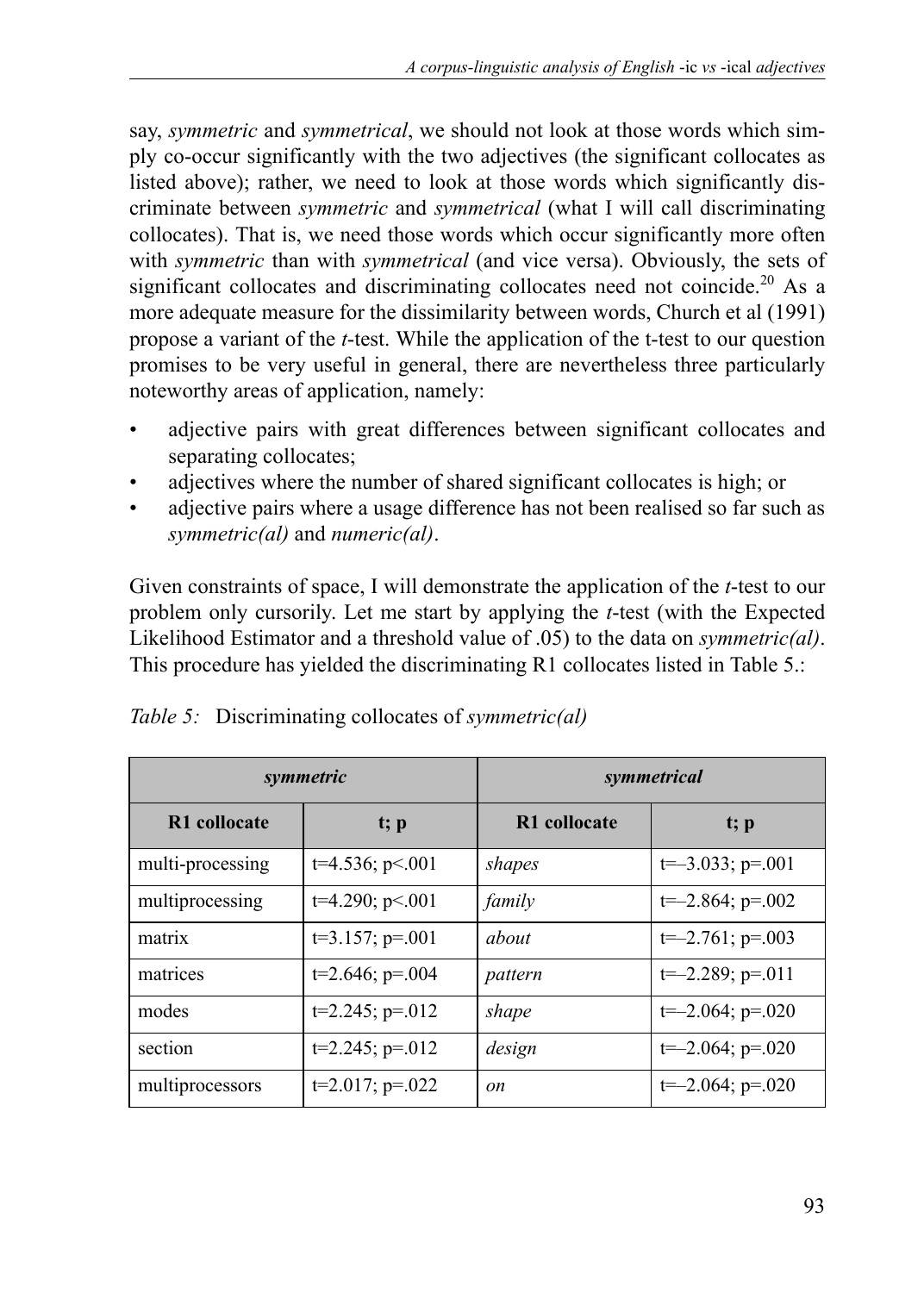| mass           | $\vert$ t=1.946; p=.026 | patterns | $\vert$ t= -1.813; p=.035 |
|----------------|-------------------------|----------|---------------------------|
| multiprocessor | $t=1.733$ ; p=.042      |          |                           |

The first implication worth mentioning is that the result supports the criticism voiced above against simply using collocates or even significant collocates of *symmetric(al)*. Although *multiprocessor* (and its morphological and orthographic variants) co-occurred significantly with both adjectives, the *t*-test shows that these forms discriminate between the adjectives such that they are in fact significantly more typical of *symmetric* than of *symmetrical*. 21

As to the difference(s) between the two adjectives, observe that, given the many discriminating collocates of *symmetrical* making reference to visual arrangements (*shape(s)*, *pattern(s)* and, perhaps, *design*), its meaning seems to be captured well in the CoCD and the OED (cf Table 1 above). However, the data show that *symmetric* and *symmetrical* are not completely synonymous in two respects. First, according to the discriminating collocates, not all of *symmetric*'s discriminating collocates exhibit the 'visual arrangement' part of *symmetrical*'s meaning: the collocate *matrix/matrices*, for instance, does,<sup>22</sup> but *symmetric multiprocessing* (and its variants) does not, since the latter refers to a computer architecture where (omitting the details):

- multiple CPUs of a single computer work in parallel (in peer-to-peer relationships) on individual processes;
- there is no master processor;
- all processors can equally access resources (eg memory, peripherals, graphics, other controllers, etc). $^{23}$

*Of course, this meaning of symmetric multiprocessing* has some semantic commonality with the OED's definition of the purportedly synonymous *symmetrical*, but it lacks the 'visual arrangement' meaning component that both the OED and CoCD have considered central.

Second, there is another more subtle distinction. The discriminating collocates of *symmetric* refer to (mostly concrete) things that are symmetric themselves, eg a matrix (cf (7)). The discriminating collocates of *symmetrical* can also refer to the things themselves  $(cf(8))$ , but they can also refer to perceivable properties of these things (cf (9)), a distribution that might instantiate the 'direct-less direct' distinction proposed above.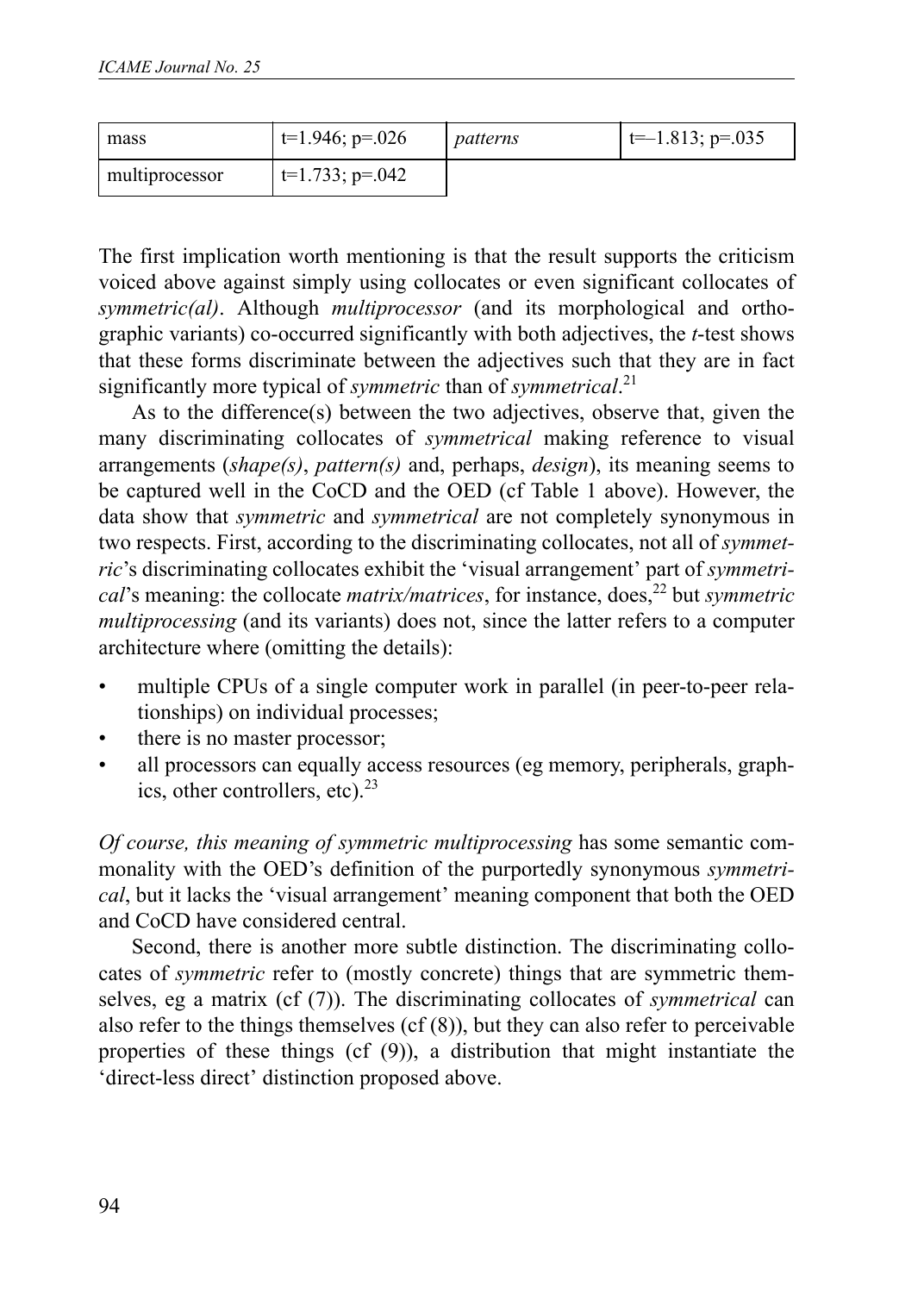- (7) the symmetric matrix (ie the matrix is symmetric)
- (8) the symmetrical shape (ie the shape is symmetrical)
- (9) the matrix has a symmetrical shape

In this respect, note also that, whereas all discriminating collocates of *symmetric* are nouns (ie *symmetric* is used attributively), *symmetrical* has two discriminating collocates that are function words and, thus, hint at predicative usage. Finally, the discriminating collocates of *symmetric* seem to be infrequent technical terms, while those of *symmetrical* strike one as being much more frequent and of a less technical nature. This intuition is of course reminiscent of Marchand's proposal mentioned above that -*ical* forms are in wider common use. A *U*test shows that the discriminating collocates of *symmetrical* are indeed significantly more frequent: U=8;  $z_{corr} = 2.69$ ; p=.007.<sup>24</sup> We will return to this result below in section 5.

As pointed out above, the technique of discriminating collocates is also useful in cases where the number of significant collocates is high. Let us, therefore, have a brief look at the purportedly synonymous adjective pairs *magic(al)* and *numeric(al)*. (10) to (13) list the discriminating collocates (at the significance level of .05) for *magic*, *magical*, *numeric* and *numerical* respectively:

- (10) *items, item, kingdom, wand, flute, word, words, box, standard, roundabout, show, carpet, music, formula, mushrooms, lantern, armour, circle, bullets, ring, sponge, sword, phase, night, potions, cards, standards, number, weapons, potion, bullet, fairy, lamp, circles, bus, art, age, for*
- (11) *and, effect, powers, properties, mystery, as, field, practices, the, atmosphere, experience, quality, rites, illustrations, healing, philosophy, arts, knowledge, force, means, it, place*
- (12) *up, variables, keypad, format, value, character, coprocessor, parameters, operators, quantity, but*
- (13) *order, terms, identity, superiority, example, methods, strength, modelling, analysis, diversity, experiments, score, form, flexibility, solutions, sequence, ability, results*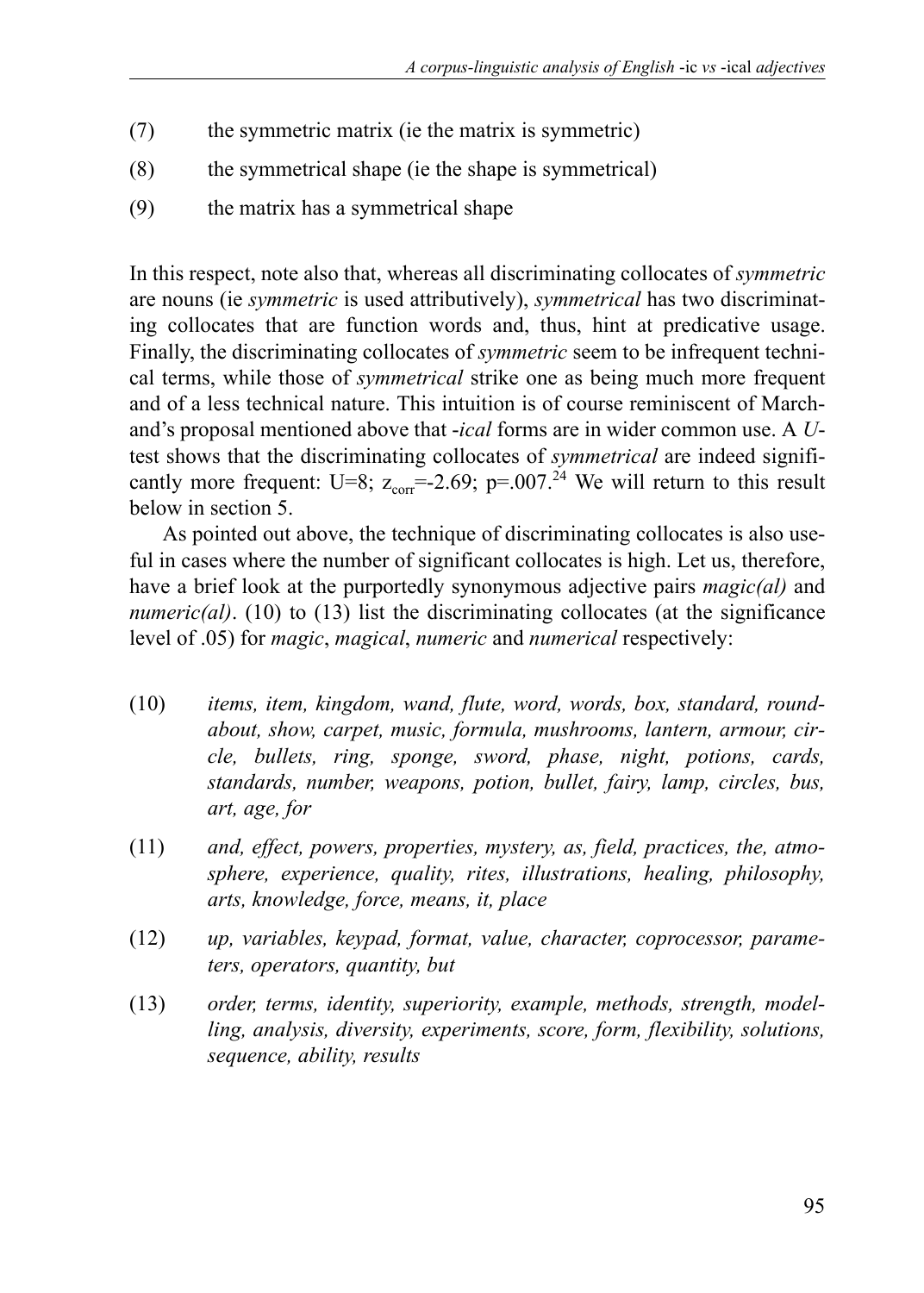As to *magic(al)*, the collocates reveal a clear tendency. The majority of the discriminating collocates in (10) denote concrete and perceivable/manipulable objects, whereas those in (11) overwhelmingly have abstract denotata. Note: the 'concrete-abstract' dimension observed for *magic(al)* is quite similar to the 'specific-general' dimension observed for *electric(al)*, but not completely identical. As mentioned above, *electric* has many specific and basic-level terms as collocates (which are, thus, mostly concrete things like the collocates of *magic*), while *electrical* has more general and superordinate terms as discriminating collocates, but these collocates are both abstract and concrete (unlike the collocates of *magical*). This is symbolised in Figure 4:



*Figure 4: Properties of typical discriminating collocates of magic(al) and electric(al)* 

In addition, the results show that, with a single exception, R1 collocates of *magic* are nouns, pointing to attributive usage; on the other hand, *magical* has a few function words as discriminating R1 collocates, which (i) again points to predicative usage, supporting Fowler's claim about *magical*, and (ii) demonstrates that, for some reason, *magical* is often used in coordination with other adjectives.

A look at *numeric(al)* also provides some interesting information although the first conclusion we must draw is a sobering one: according to the list in (12) the most discriminating collocate of numeric is *up*. Unfortunately, closer inspection reveals two peculiarities of this finding. First, *numeric up* occurs only in one file, so this collocation might therefore be characteristic only of one author rather than some property of *numeric*. 25 Second, all these instances of *numeric up* are unfortunately not instances of *numeric* as an adjective. In fact, all 43 cases instantiate the pattern [The N identifier is a numeric up to six digits long],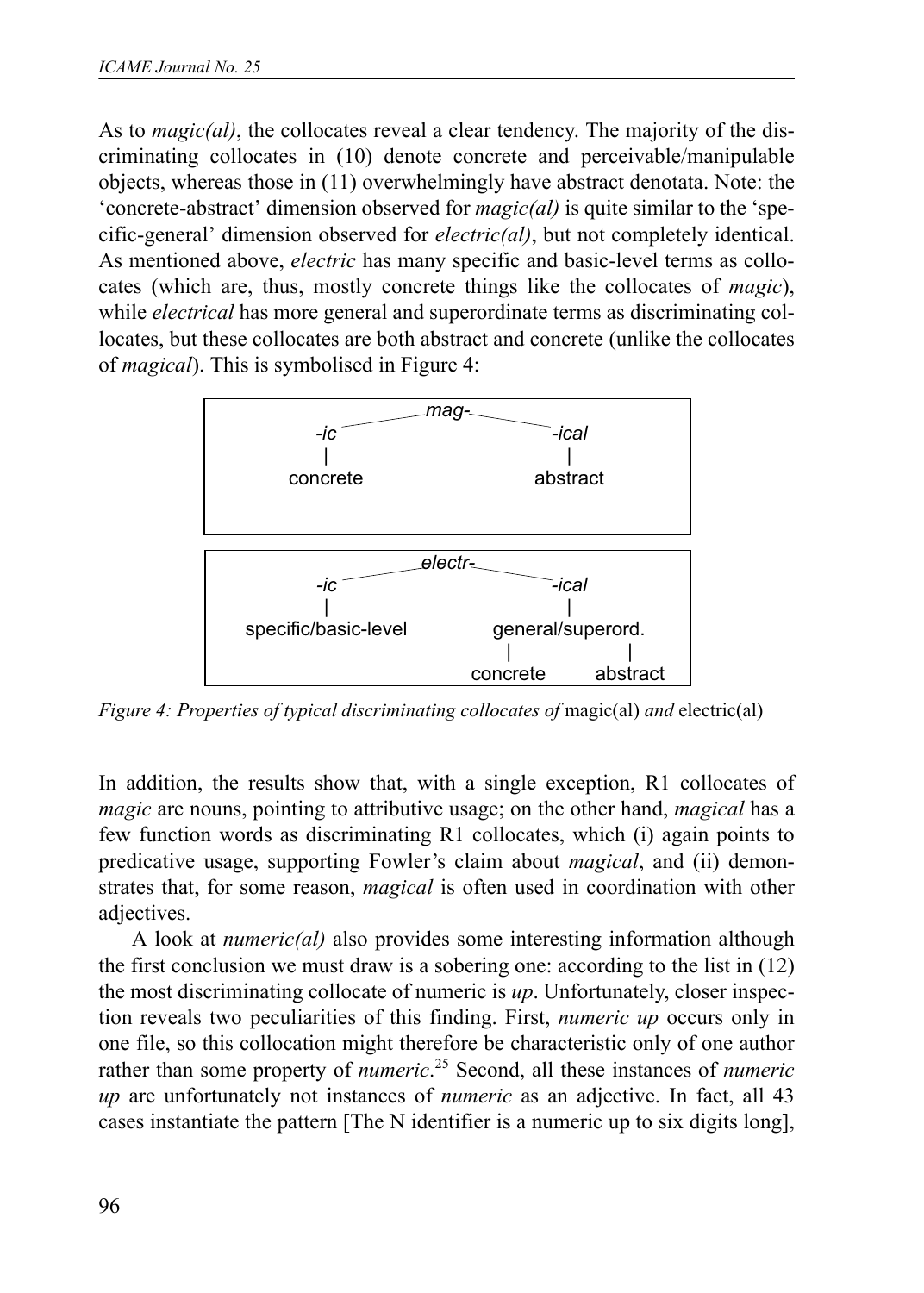so we are forced to conclude that numeric is a noun and, thus, incorrectly tagged.

But let us now turn to the other discriminating collocates. These also undermine the purported synonymy of *numeric* and *numerical* and provide further, though admittedly less direct, evidence for the 'concrete-abstract' distinction just proposed. For instance, the discriminating collocates of *numeric* in (12) include concrete and abstract but countable collocates, whereas those of numerical in (13) do not include a single concrete denotatum. While more detailed analysis of the collocates' patterns are beyond the scope of the present analysis, we have nevertheless seen that the technique of discriminating collocates is a useful way of detecting hitherto unnoticed regularities. Also, we have seen that the abstraction away from individual collocates to discriminating features (ie semantic and syntactic/distributional features) involves some complex features different from the indicator noun attributes Justeson and Katz (1995) observe for the five high-frequency adjectives they analyse. More comprehensive analyses are necessary to develop (i) more detailed accounts of -*ic*/-*ical* adjectives and (ii) more comprehensive lists of discriminating features (indicator attributes).

#### *5 Additional results*

The previous two sections have shown how contemporary corpus-linguistic techniques going beyond unfiltered collocate listing can help us to improve upon previous treatments of the degree of synonymy and usage overlap as well as the differentiation between forms. However, while these issues were at the heart of the current paper, it is worthwhile showing that other questions benefit from such a corpus-based approach as well. Recall two quantitative claims mentioned in the review of the literature that have not been tested empirically so far: Marchand's claim that -*ical* forms are in wider common use and Kaunisto's claim that prefixed adjective forms exhibit a preference for -*ic* suffixes. This section will investigate these claims.

Let us start with Marchand's claim. In a way, it is surprising to see that his claim has never been tested, since (i) with contemporary resources it can be tested fairly easily and (ii), as we have seen above, preliminary results support Marchand's intuition. For a more general test, I used the about 119,000 tokens mentioned in note 1. On the basis of the concordance listing all rightmost adjectives ending in -*ic* or -*ical*, I computed the arithmetic means of the frequencies of all adjectives with these suffixes. The average frequency of -*ic* and -*ical* forms in this corpus are 32.78 and 72.67 respectively; according to a *t*-test, this difference is significant:  $t_{\text{Welch}}$  (680)=2.02; p=.043.<sup>26</sup> Thus, although unsubstantiated at the time it was made, Marchand's claim is fully borne out.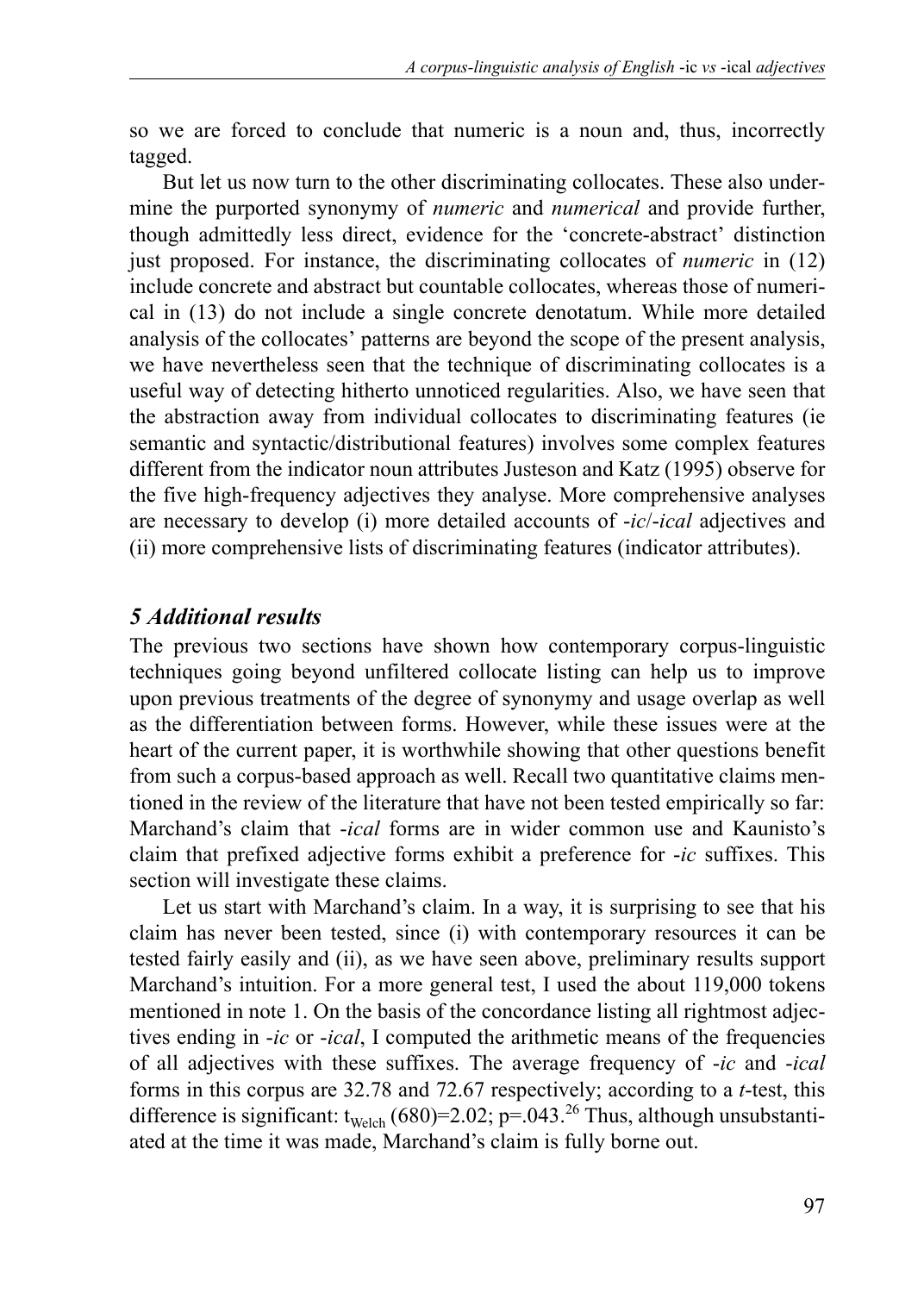Finally, as was mentioned above in passing, Kaunisto has argued that, given a tendency to favour economy, prefixed adjective forms should exhibit a preference for the -*ic* suffix, probably in order to yield shorter words. However, he did not investigate this issue. I decided to do so for two reasons: First, I wanted to see whether his claim is actually borne out by the data. Second, if it is, it would be interesting to notice how the tendency to have short words interacts with the non-prefixed words' meanings. For instance, Kaunisto (1999:347) has noted in passing (that is, without reporting the actual frequencies he obtained) that the prevalence of *prehistoric* over *prehistorical* seems to imply that 'the effect of economy as a tendency would override the semantic differentiation usually present in the unextended form'. To that end, I investigated the 15 adjective pairs analysed above. The procedure I adopted on the basis of *analytic(al)* was then carried out for all other adjectives, too.

First, I determined all the adjective forms where (i) *analytic(al)* was preceded by some linguistic material and (ii) followed by nothing else. Second, all these cases were distinguished in terms of whether whatever preceded the adjective had been added with or without a hyphen (eg *hydro-analytic* and *hydroanalytic*) in order to avoid any bias this distinction might introduce. Finally, I noted the frequencies of the types and tokens of -*ic* and -*ical* suffixes in non-hyphenated and hyphenated forms and tested their distribution for significance with an exact binomial test; the prior probabilities used in the binomial tests are the ratios of the two suffixes with each bare adjective in the corpus. For the result, consider Table 6, where the results column contains plusses/minuses (depending on whether the observed frequency for -*ic* forms is higher/lower than the expected one); the numbers of plusses/minuses indicate the significance level of the difference between the observed -*ic* frequencies and the expected frequencies. For example, the second row shows that 232 non-hyphenated forms ending in -*ic* (as opposed to 37 such forms in -*ical*) are highly significantly more frequent than one would expect, given the frequencies of *analytic* and *analytical* (219 and 781 respectively) in the corpus.

On the whole, Kaunisto's claim is clearly borne out by the data: when -*ic*/ *ical* adjectives are derived by preceding linguistic material, then -*ic* forms are with very few exceptions either significantly more frequent than would be expected or there is no significant distributional difference. In general, this holds for type and token frequencies as well as for hyphenated forms and non-hyphenated forms alike. The only exceptions to this pattern are *classic(al)* and *economic*, which is interesting since these are adjectives where the two forms are fairly clearly differentiated in meaning. That is, in these cases, the semantic differentiation between the adjectives cannot be overruled by the economy princi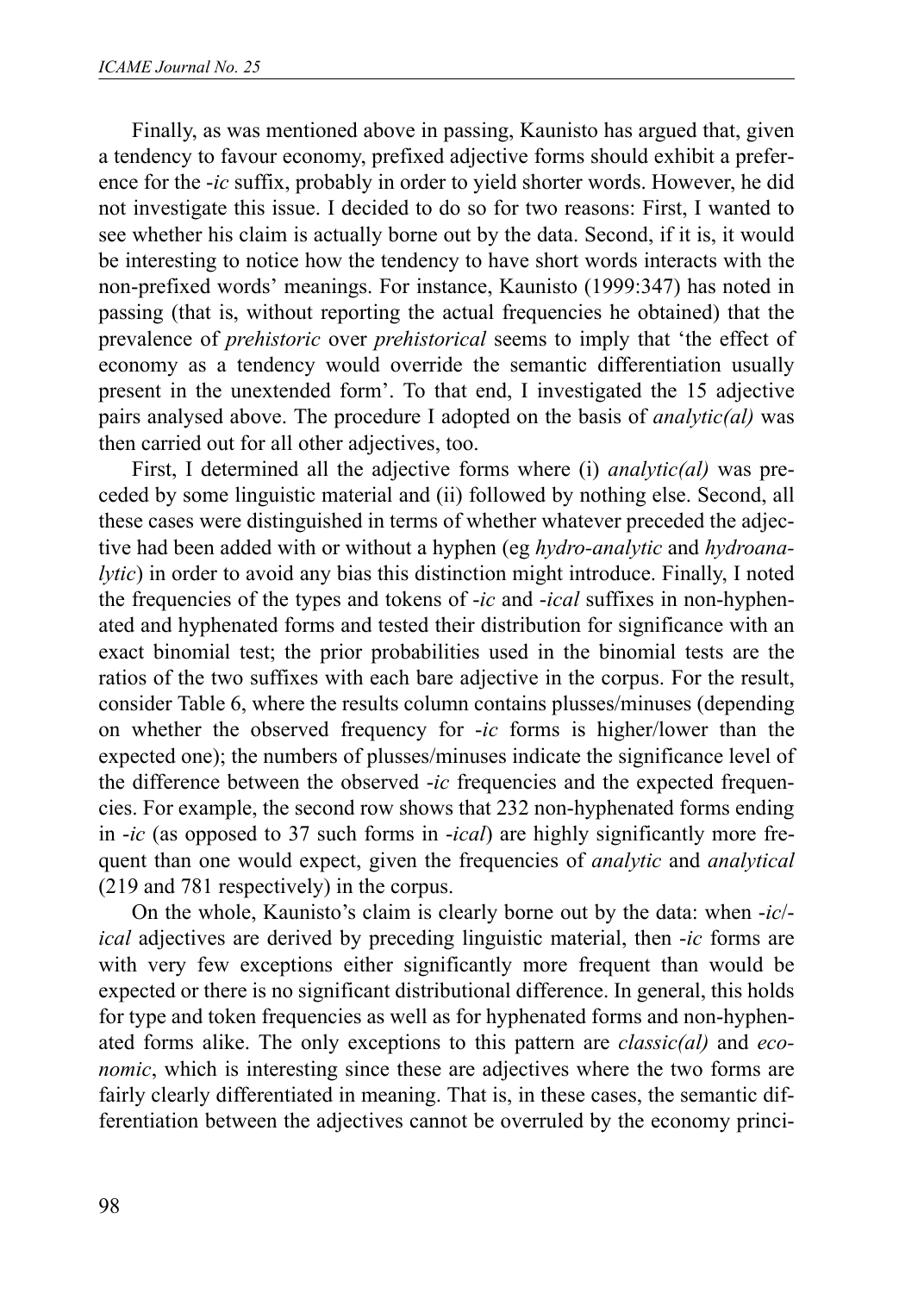ple suggested by Kaunisto, which is what we would expect: if the two adjectives do not make much of a difference in terms of semantics, then there is no reason not to have economical derivational processes – if, on the other hand, the two adjectives are semantically very different, then using only the -*ic* suffix for reasons of economy might result in losing the original semantic distinction and, thus, jeopardising communication.

| root     | fre-<br>quency | non-hyphenated<br>forms |                | result   | hyphenated forms |                | result   |
|----------|----------------|-------------------------|----------------|----------|------------------|----------------|----------|
|          |                | $-ic$                   | $-ical$        |          | $-ic$            | $-ical$        |          |
| analyt-  | type $\sim$    | $\overline{c}$          | 5              | ns       | 8                | 8              | $+$      |
|          | token $\sim$   | 232                     | 37             | $^{+++}$ | 13               | 11             | $^{+++}$ |
| class-   | type $\sim$    | 3                       | $\overline{4}$ | ns       | $\mathbf{1}$     | 16             | $-$      |
|          | token $\sim$   | 3                       | 108            | $---$    | $\mathbf{1}$     | 258            | $---$    |
| com-     | type $\sim$    | 3                       | $\mathbf{1}$   | ns       | $\overline{3}$   | $\mathbf{1}$   | ns       |
|          | token $\sim$   | 8                       | $\mathbf{1}$   | ns       | $\overline{4}$   | $\mathbf{1}$   | ns       |
| econom-  | type $\sim$    | 9                       | $\mathbf{1}$   | ns       | 16               | $\mathbf{1}$   | ns       |
|          | token $\sim$   | 638                     | 48             | ---      | 779              | $\mathbf{1}$   | $^{+++}$ |
| electr-  | type $\sim$    | 12                      | $\mathbf{1}$   | $^{+}$   | 20               | $\overline{4}$ | $+$      |
|          | token $\sim$   | 200                     | $\overline{7}$ | $^{+++}$ | 160              | 6              | $^{+++}$ |
| geometr- | type $\sim$    | $\overline{2}$          | L,             | ns       | $\overline{2}$   | $\mathbf{1}$   | ns       |
|          | token $\sim$   | $\overline{4}$          | $\overline{a}$ | ns       | $\overline{2}$   | $\mathbf{1}$   | ns       |
| graph-   | type $\sim$    | 100                     | 36             | $^{+++}$ | 30               | 14             | $^{+}$   |
|          | token $\sim$   | 3,423                   | 2,697          | $^{+++}$ | 74               | 27             | $^{+++}$ |
| histor-  | type $\sim$    | 3                       | 9              | ns       | $\overline{4}$   | 23             | ns       |
|          | token $\sim$   | 365                     | 57             | $^{+++}$ | 27               | 94             | ns       |
| logist-  | type $\sim$    | 6                       | $\mathbf{1}$   | ns       | $\frac{1}{2}$    | $\overline{a}$ |          |
|          | token $\sim$   | 29                      | $\mathbf{1}$   | $^{+++}$ | $\overline{a}$   | $\overline{a}$ |          |

*Table 6:* The distribution of suffixes in complex -*ic*/-*ical* adjectives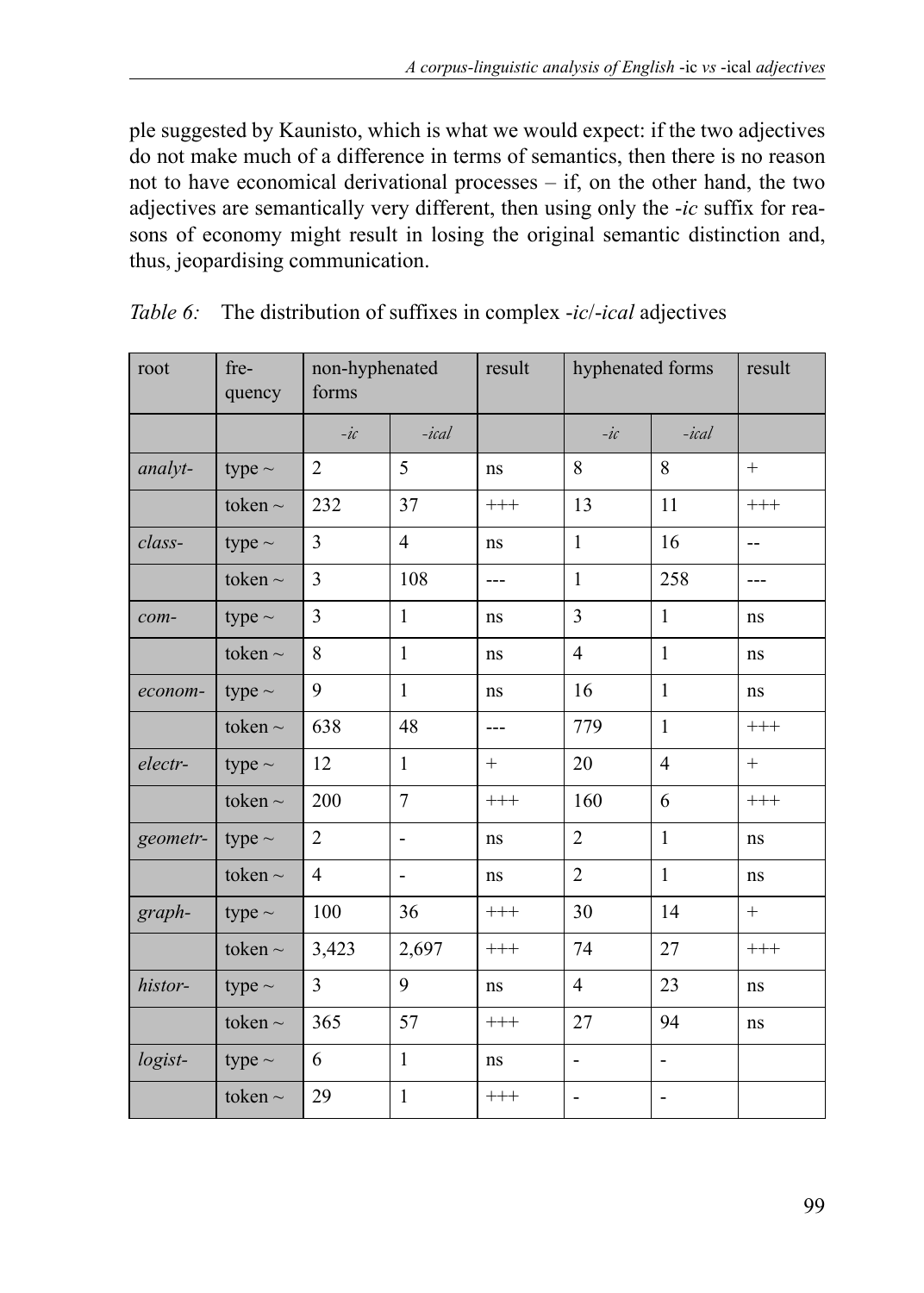| $lyr-$            | type $\sim$  |              | 1              | ns       | $\mathbf{1}$   | $\overline{2}$ | ns       |
|-------------------|--------------|--------------|----------------|----------|----------------|----------------|----------|
|                   | token $\sim$ |              | $\mathbf{1}$   | ns       | 1              | $\overline{2}$ | ns       |
| mag-              | type $\sim$  | 8            | $\overline{2}$ | ns       |                | $\overline{4}$ | ns       |
|                   | token $\sim$ | 9            | 3              | ns       |                | $\overline{4}$ | ns       |
| numer-            | type $\sim$  | $\mathbf{1}$ | $\mathbf{1}$   | ns       | $\overline{2}$ | $\overline{2}$ | $^{+++}$ |
|                   | token $\sim$ | 87           | 6              | $^{+++}$ | 14             | $\overline{2}$ | $^{+++}$ |
| polit-            | type $\sim$  | $\mathbf{1}$ | 12             | $^{+}$   | $\mathbf{1}$   | 40             | $+$      |
|                   | token $\sim$ | 8            | 139            | $^{+++}$ | $\mathbf{1}$   | 321            | ns       |
| $prob-$<br>lemat- | type $\sim$  | $\mathbf{1}$ | $\mathbf{1}$   | ns       | $\overline{2}$ |                | ns       |
|                   | token $\sim$ | 77           | 10             | ns       | $\overline{7}$ |                | ns       |
| symmetr-          | type $\sim$  | 5            | 3              | ns       | 6              | $\overline{2}$ | ns       |
|                   | token $\sim$ | 205          | 112            | $^{+++}$ | 23             | 3              | $^{+++}$ |

#### *6 Conclusion*

Let me summarise what I believe to be the most important issues of this paper. First, I provided a comprehensive summary and critical discussion of, as far as I can see, all factors that were hitherto proposed; hopefully, this study can thus also serve as a starting point for future studies. On the basis of this review, three different methodological steps preceding the present study can be distinguished. First, in most previous (traditional) treatments, the proposed differentiation of senses ultimately rested on the inspection of usage contexts of the adjective forms. While the notion of frequency was included in the analysis, its importance was assessed only on an intuitive basis. Then, Marsden attempted to elucidate contemporary usage on the basis of a questionnaire study. Finally, a more advanced way of analysis became possible with the sort of corpus-based analysis of, say, Kaunisto, where frequencies could be determined objectively. However, I hope to have shown that the analysis of -*ic*/-*ical* adjectives requires a somewhat more advanced methodology in terms of data and their analysis. The corpus-based methodology pursued here has the advantage that its data are: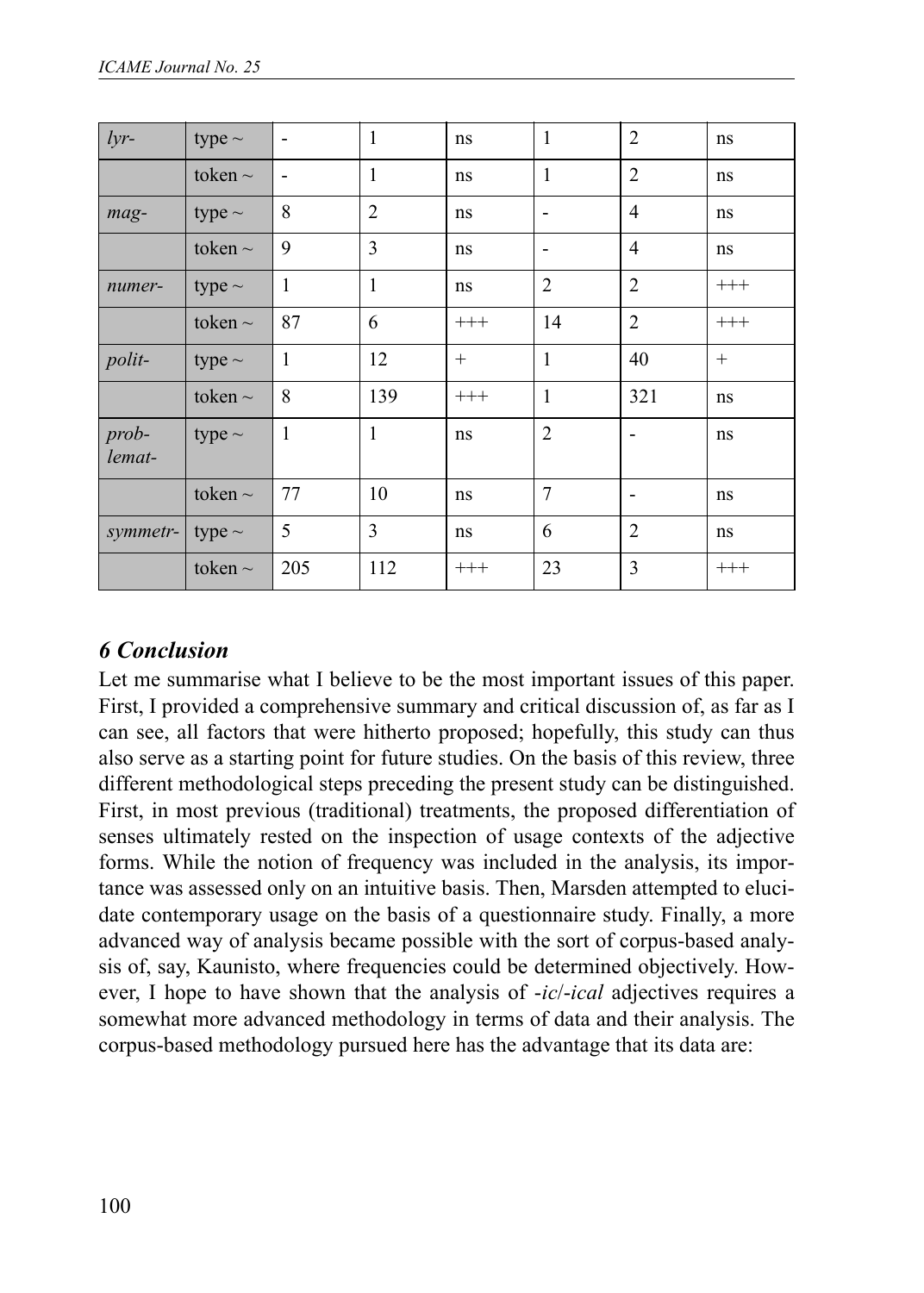- more natural than those obtained from dictionaries and literature data as well as Marsden's survey since they were taken from language used authentically;
- more representative in the sense that (i) they do not only stem from 'native speakers of English at English institutions of higher education' (Marsden 1985:31), and (ii) they come from a carefully balanced corpus and are, unlike Kaunisto's data (cf above), not register-specific;
- gathered and evaluated objectively, namely to a large degree on a statistical basis;
- less likely to be distorted by prescriptive attitudes and experimental effects that might result from the forced-choice paradigm administered to the subjects (who, thus, must have been aware of the purpose of the experiment immediately).

What is more, two techniques were introduced to assess the degrees of similarity and the kinds of differentiation of the adjectives of a pair. More precisely, on the basis of Tversky's contrast model, Biber's recommendations concerning useful extensions of his work on *certain* and *right* and contemporary statistical corpuslinguistic techniques I demonstrated that:

- the significant collocates show that many pairs hitherto claimed to be synonymous do pattern very differently (eg *logistic(al)* and *symmetric(al)*) and require changes in contemporary dictionaries;
- the traditional collection of examples or the manual inspection of corpus data should be supported by the identification of discriminating collocates;
- the discriminating collocates techniques introduced make it possible to establish new distinctions that differentiate between adjectives (recall *magic(al)* and *numeric(al)*) which defy easy characterisation on terms of significant collocates.

In this respect, the logic behind the sub-test of Church et al (1994) was explicated and related to psychological findings, and it was shown (i) how the results concerning many word pairs can be summarised in a single diagram and (ii) in what way a semantic analysis can build upon the distributional results. Finally, the present study provided the first empirical tests of Marchand's 'frequency claim' and Kaunisto's 'prefixation claim'.

Given the methodological suggestions and findings, I hope this paper stimulates further research on this topic. For instance, I could, unfortunately, not address very many adjectives here, so I have to leave others for further and more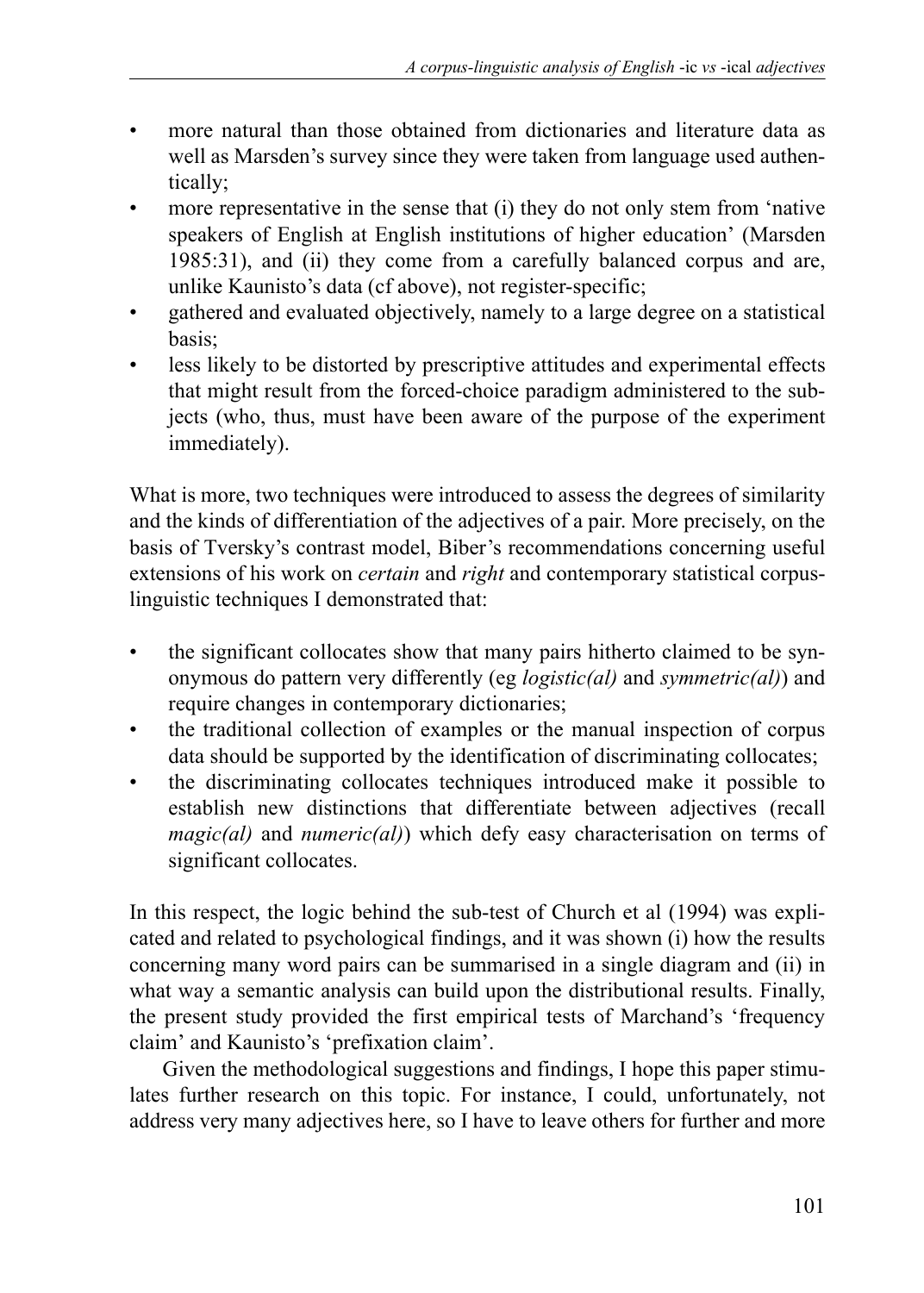comprehensive study. Cases like *geometric(al)*, which all sources I have looked at consider 'totally interchangeable' (Ross 1998:43) but which exhibit only moderate overlap, promise to be interesting cases, for whose study I believe to have suggested a rewarding way of analysis. Also, there are some distributional curiosities awaiting explanation. For instance, what is the motivation, if any, for the unexpected frequency distribution in Table 7?

| <i>Table 7:</i> Frequencies of <i>egoistic(al)</i> and <i>egotistic(al)</i> in the written part of the |  |  |  |  |
|--------------------------------------------------------------------------------------------------------|--|--|--|--|
| <b>BNC</b>                                                                                             |  |  |  |  |

| egoistic       | egoistical  |  |  |  |
|----------------|-------------|--|--|--|
| $\overline{4}$ |             |  |  |  |
|                | 55          |  |  |  |
| egotistic      | egotistical |  |  |  |

Finally, Kaunisto (2001) has brought some diachronic work to bear on -*ic*/-*ical* adjectives, which might be supplemented by, for instance, tracing the historical development of these adjectives by seeing how significant/discriminating collocates change over time. All these phenomena and more, which are relevant to linguists, teachers and dictionary makers alike, are truly worth further investigation.

## *Notes*

- I thank Stefanie Wulff from the University of Hamburg for her help and several useful comments on an earlier draft of this paper. Naturally, I alone am responsible for any remaining shortcomings.
- 1. To give an idea of the productivity of this pattern and the distribution of -*ic*/ -*ical* adjectives, I conducted a search for such adjectives in 779 files of the British National Corpus (version 1), ie all files from the corpus parts labelled H and K containing written English amounting to about 24.4m words. The search results yielded nearly 119,000 tokens, most of which consisted of simple adjectives such as *economic* – in others, the -*ic*/-*ical* adjective was the rightmost part of a more complex adjective (eg *socio-economic* or *financial-cum-economic*). Of all tokens, there were 1,879 rightmost adjectives ending in -*ic* only, 331 rightmost adjectives ending in -*ical*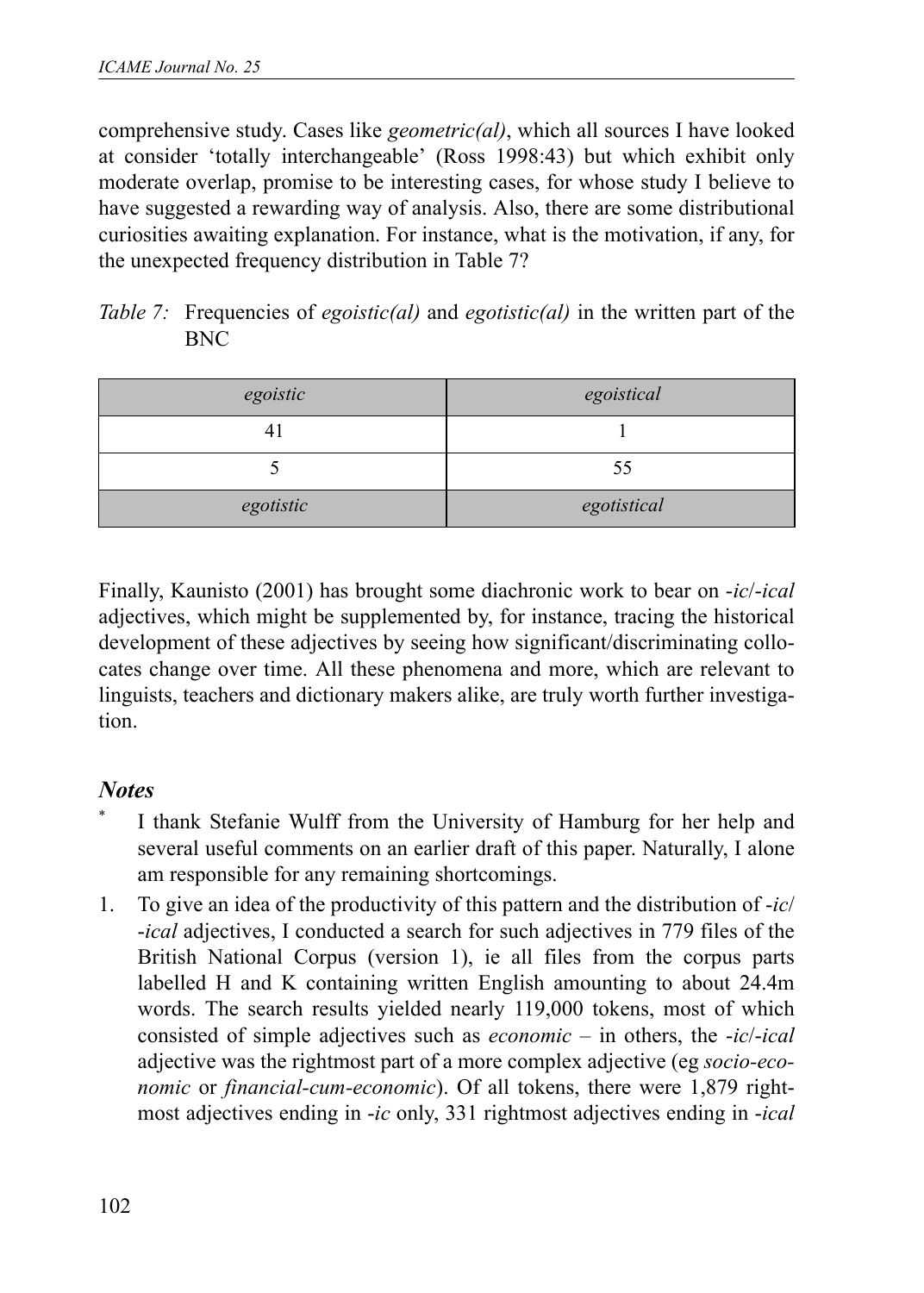only, and 268 rightmost adjectives (amounting to 38,678 tokens, yielding an average of 1,583 pm) ending in -*ic* or -*ical*.

- 2. For reasons of space, I abbreviated authors' names; the abbreviations are listed in the reference section. Also, not all works I refer to mention all adjective pairs provided in Table 1 or, if they mention them, they do not always address the issues with which we are concerned about here.
- 3. This is only indirectly relevant to the distinction between -*ic* and -*ical* adjectives, but indicative of problems lexicographers/linguists face in this context, cf eg Fillmore and Atkins (1994) or Sandra and Rice (1996).
- 4. For instance, the frequency of subjects choosing the prescriptively correct adjective in a frame such as '\_\_\_ languages' could easily have been tested against the number of (randomly distributed) expected choices with a Chisquare test. Alternatively, since Marsden's claims crucially rely on the unequivocality of the subjects' answers, it would be helpful to report a coefficient of concordance (cf eg Carletta 1996) or a measure of consistency (cf eg Shipstone 1960), allowing the reader to assess to which degree the conformity of the subjects' responses exceeds chance expectations.
- 5. This difference of levels to which the dimension is applied is not problematic as such, but needs to be embedded in one's overall account properly. I will return to this issue (cf section 3.3).
- 6. The reader will notice some similarity between my analysis and the *sub*-test of Church et al (1994), of which I unfortunately only learned after my study had been completed. I will, however, point out the relevant differences and commonalities between the *sub*-test and my technique where appropriate and necessary. Also, the present analysis extends work by Justeson and Katz (1995) according to some of their proposals (1995:22).
- 7. A feature's contribution depends on its intensity, frequency, familiarity, good form and informational content (Tversky 1977:332, 342f.).
- 8. For example, Halliday (1966) remarked that, while we drink strong tea (rather than powerful tea), it is difficult to motivate the lexical patterns/idiosyncrasies we find.
- 9. The expression 'R1 collocates' refers to collocates at the first position of the right of the search word.
- 10. For a similar approach, cf Justeson and Katz's (1995) definition of 'word sense indicators'.
- 11. The question might be posed why only R1 collocates were used. The main reason is that, as most researchers have pointed out correctly, *ic*/-*ical* adjectives are nearly always used attributively. Thus, position R1 is most likely to be occupied by a modified noun which is, therefore, a good candidate for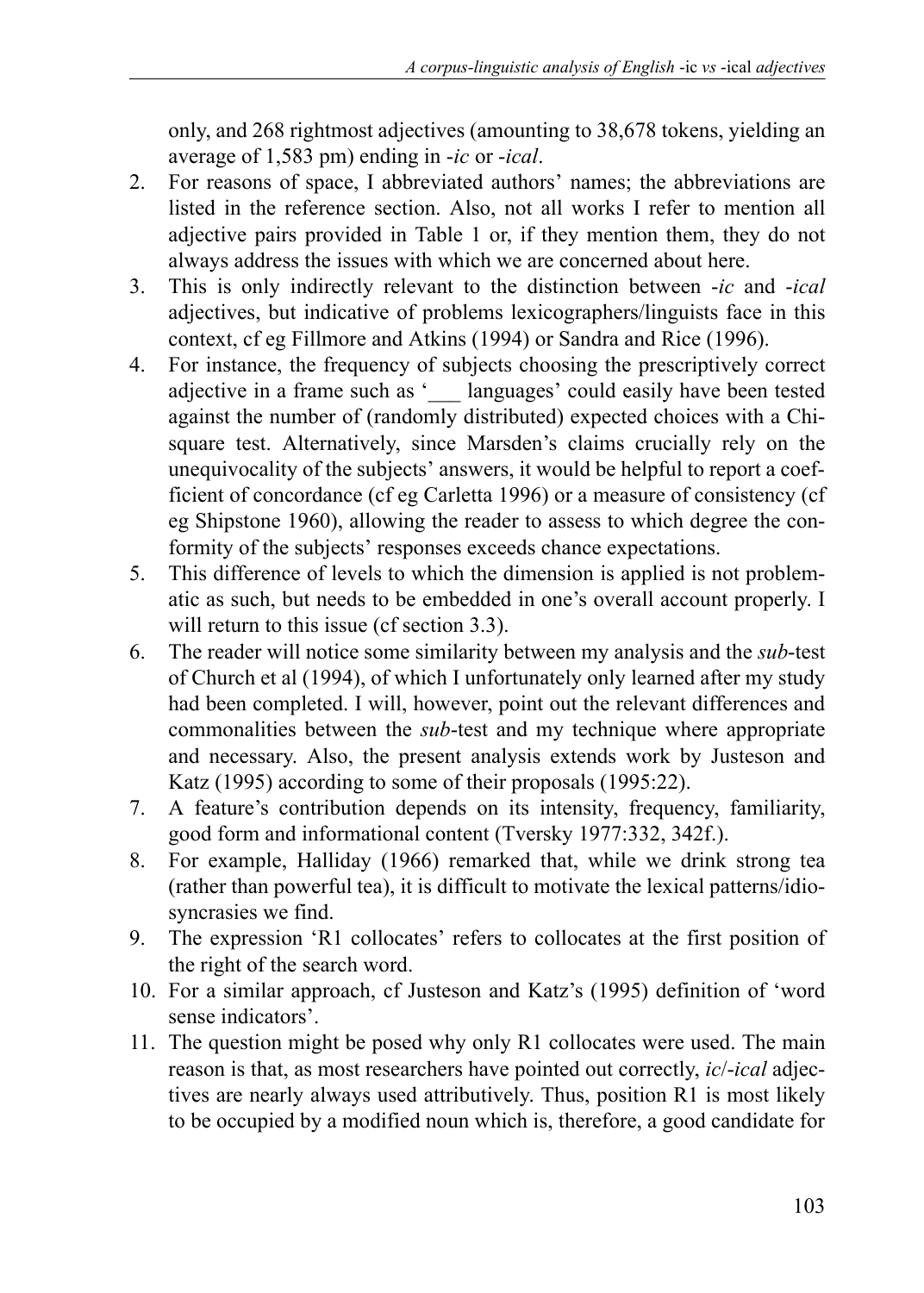the desired analysis (cf Justeson and Katz 1995:1f, 8, 21). Note also that the limit on the utility of a 'mere' R1 collocate analysis is less severe than one might expect since it is still possible to, for instance, distinguish attributive and predicative uses, etc.

- 12. Since the collocates were not lemmatised, different inflectional forms or spelling variants were counted individually in order to be able to differentiate between the adjectives more precisely. In some cases at least, this turned out to be the right decision since there were R1 collocates whose singular and plural forms were significantly associated with different adjective forms.
- 13. My analysis was restricted to significant collocates that occurred *more* often than expected. I left out those cases where -2logλ and Chi-square indicated significance, but where MI showed that the collocation is significant in occurring *less* often than expected.
- 14. This procedure may seem overly complicated and arbitrary. However, given the methodological criticism voiced above, I, of course, need to be especially careful to avoid similar shortcomings. Also, in some of the cases, the procedure adopted functions perfectly in the sense that, after a long list of steadily decreasing values of -2logλ for content words, it identified exactly those cases (and started to exclude them) where function words had intruded in the list of collocates. Thus, the combined measure of -2logλ and Chi-square seems to be an adequate technique for the identification of significant collocates.
- 15. Less technically, other researchers also commented on this phenomenon. For instance, Marsden (1985:29) showed that '[t]he OALD makes a distinction along Fowlerian lines, but with some overlap allowing the use of *lyrical* in the sense of *lyric* though not vice versa'. Also, Church et al's (1994) *sub*-test shows that the degree of substitutability is generally asymmetric. The argumentative difference between their account and mine is that their justification of asymmetry seems to be founded on their empirical results alone, whereas mine is an a priori commitment founded on general psychological considerations of similarity and categorisation *and* supported by the empirical results.
- 16. Figure 1 is based on significant collocates other than function words only, but the results are virtually identical to those including function words; both product-moment correlations between the percentages exceed .97.
- 17. Typical expressions were characterised by the following two patterns:  $[NP<sub>SUBJ</sub>THINK/FIND$  it politic (for NP) (not) to V] and [it BE politic (for NP) (not) to V], where capitalisation means 'any form of that lemma' and parenthesised elements are optional.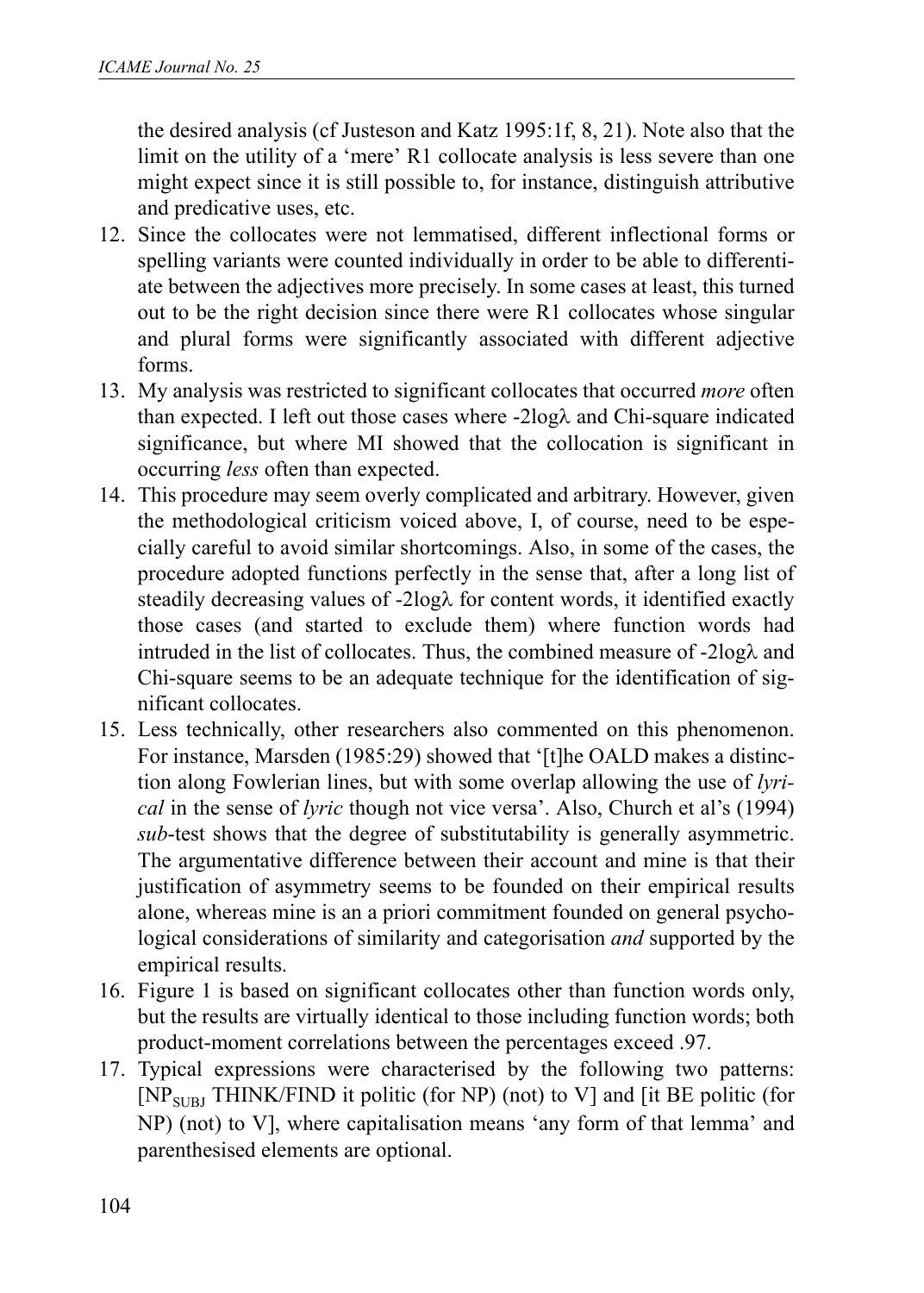- 18. The same result can be obtained more technically on the basis of Tversky's account summarised in (6) by comparing the amounts of non-shared collocates of *analytic* and *analytical* (what was above referred to as  $(E_1-E_2)$  and  $(E_2-E_1)$ ). Comparing these, we find that *analytic* has fewer non-shared collocates than *analytical*, ie less of 'an identity on its own'; cf also Church et al (1994:171f).
- 19. I do not analyse all adjectives in this way, because it would be quite spaceconsuming to compare many adjectives' collocate overlap on the basis of such diagrams. Also, the sizes of these diagrams vary according to the absolute number of significant collocates, which makes it difficult to compare the diagrams of different adjective pairs to one another.
- 20. For example, Church et al (1991:128) demonstrate that, while *strong thunderstorms* is a significant collocation, their data do not support the statement that *strong thunderstorms* is more likely than *powerful thunderstorms*. Therefore, the significant collocation *strong thunderstorms* is not useful for the distinction between *strong* and *powerful*, or, alternatively, *strong thunderstorms* is not a discriminating collocation.
- 21. Similar results are obtained for other adjective pairs. Eg, *shape* is a significant collocate of both *geometric* and *geometrical*, but the *t*-test, for instance, indicates that *shape* is in fact a discriminating collocate for *geometric*.
- 22. A symmetric matrix is a special kind of square matrices; the most straightforward example is a so-called symmetric diagonal matrix, where every element other than those of the principal diagonal are zeroes.
- 23. The criteria for symmetric multi-processing were obtained from the following websites (last access: 1 September 2001): http://www.nswc.navy.mil/ cosip/nov97/osa1197-1.shtml, http://sunsite.uakom.sk/sunworld online/ swol-09-1999/swol-09-insidesolaris.html and http://www.intel.com/eBusiness/products/workstation/ processor/tools.htm.
- 24. I use the *U*-test because the compared frequencies are limited in number and not normally distributed. Note also that the significant collocates are not only more frequent, they are also found in significantly more corpus files (U=9;  $z_{corr}$ =-2.6; p=.009).
- 25. Even though the present corpus is the largest ever analysed with respect to -*ic*/-*ical* adjectives, there are some other examples of this kind where authors' idiosyncratic preferences distort the picture. Take, for instance, *electric(al)*. Of the many significant collocates of *electric*, a few occur only in one corpus file, eg *tramways* (eleven times at R1 of *electric*) or *media*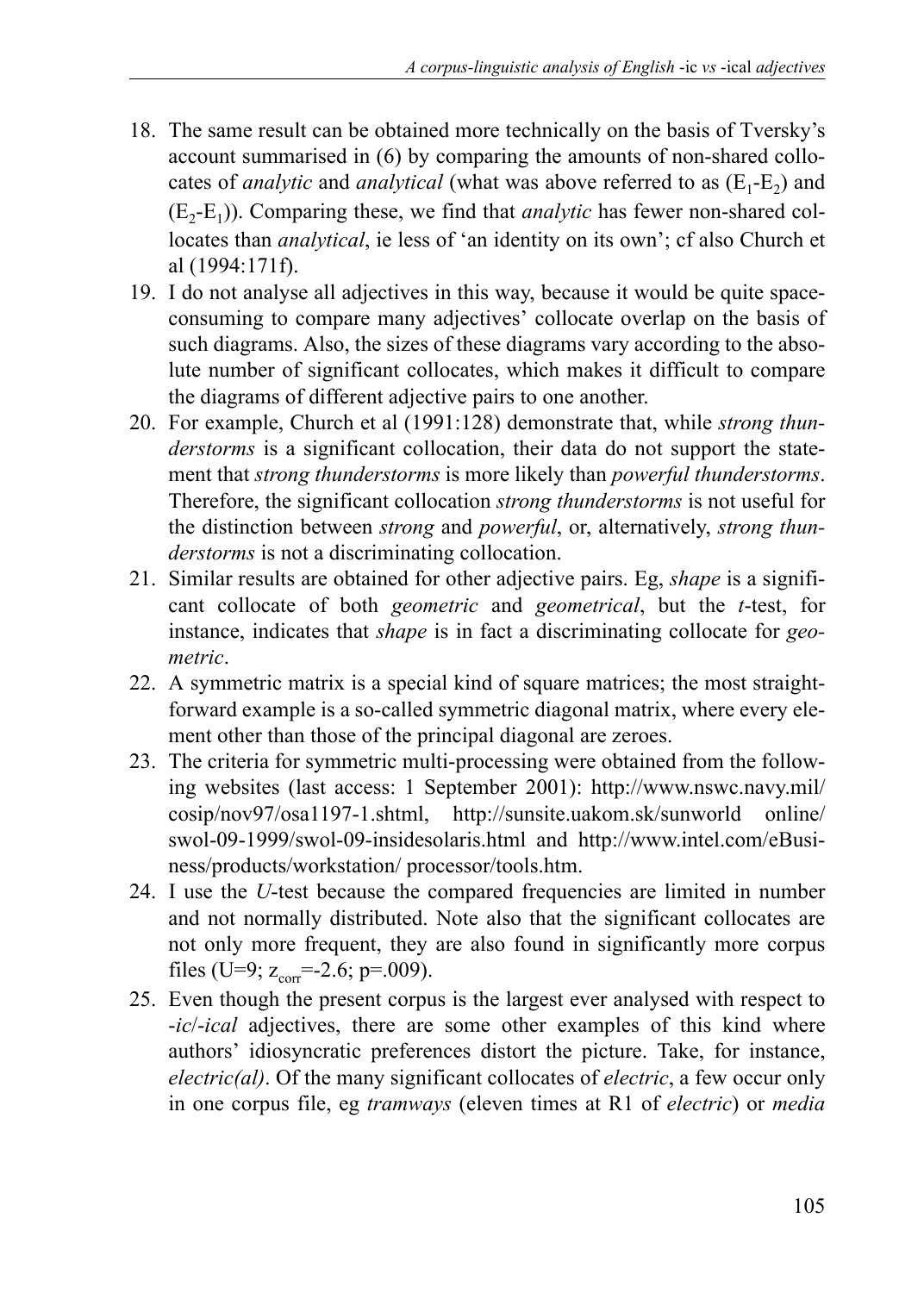(seven times at R1 of *electric*). Similarly, though less extreme, *electrical breakdowns* occurs six times, which is often enough to be a significant collocation, but again these occurrences are found in only one file. On the whole, in view of the corpus size of the present analysis, this does not pose too much of a problem (since there are only few similar cases), but analyses based on significantly smaller corpora must take great care to identify such cases and either exclude them or avoid placing too much emphasis on them.

26. Given the deviation of these frequency data from a normal frequency data, I again tested the significance of the difference with the already familiar nonparametric alternative, the *U*-test. While the median frequencies were of course different from the above averages (median-*ic*=2; median-*ical*=3), the difference is still in the suspected direction and (even more) significant: U=604,859;  $z_{corr}$ =3.85; p <.001.

## *References*

- Berry-Rogghe, Godelieve L. M. 1974. Automatic Identification of Phrasal Verbs. In J. L. Mitchell (ed). *Computers in the Humanities*, 16–26. Edinburgh: Edinburgh University Press.
- Biber, Douglas. 1993. Co-occurrence Patterns among Collocations: A Tool for Corpus-Based Lexical Knowledge Acquisition. *Computational Linguistics* 19: 531–538.
- Bortz, Jürgen. 1999. *Statistik für Sozialwissenschaftler*. 5th ed. Berlin, Heidelberg, New York: Springer.
- Carletta, Jean. 1996. Assessing Agreement on Classification Tasks: The Kappa Statistic. *Computational Linguistics* 22: 249–254.
- Church, Kenneth Ward and Patrick Hanks. 1990. Word Association Norms, Mutual Information, and Lexicography. *Computational Linguistics* 16: 22– 29.
- Church, Kenneth W., William Gale, Patrick Hanks, and Donald Hindle. 1991. Using Statistics in Lexical Analysis. In U. Zernik (ed). *Lexical Acquisition: Exploiting On-line Resources to Build a Lexicon*. Hillsdale, NJ: Lawrence Erlbaum, 115–164.
- Church, Kenneth W., William Gale, Patrick Hanks, Donald Hindle, and Rosamund Moon. 1994. Lexical Substitutability. In B. T. S. Atkins and A. Zampolli (eds). *Computational Approaches to the Lexicon*. Oxford, New York: Oxford University Press, 153–177.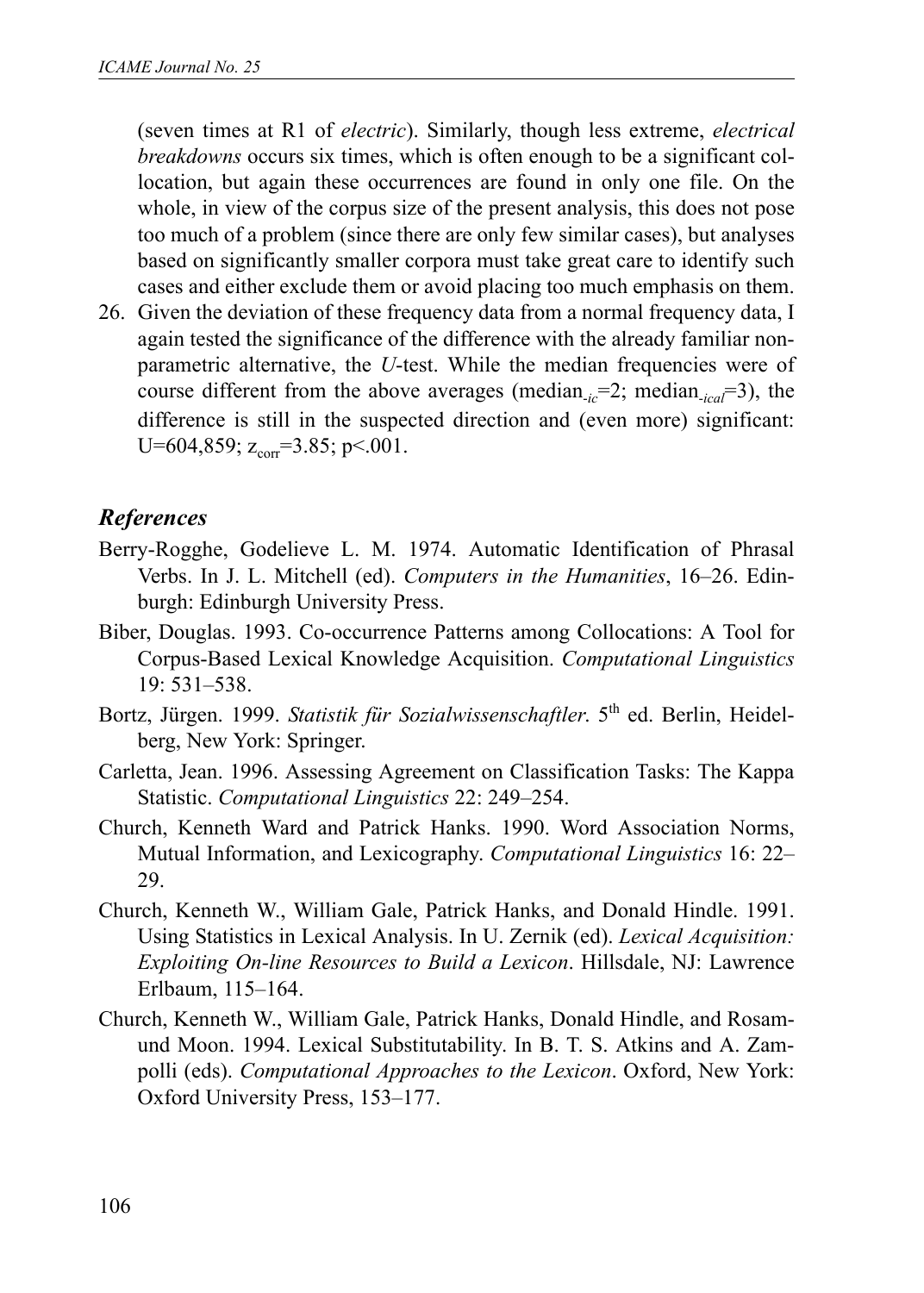*Cobuild on CD-ROM*. 1995. Glasgow: Harper Collins Publ. [CoCD]

- *Collins Cobuild E-Dict*. 1998. Glasgow: Harper Collins Publ. [CCED]
- *Collins English Dictionary and Thesaurus*. 1993. Glasgow: Harper Collins Publ. [CEDT]
- Dunning, Ted. 1993. Accurate Methods for the Statistics of Surprise and Coincidence. *Computational Linguistics* 19: 61–74.
- Fillmore, Charles, J. and Beryl T. Sue Atkins. Starting Where the Dictionaries Stop: The Challenge of Corpus Lexicography. In B. T. S. Atkins and A. Zampolli (eds). *Computational Approaches to the Lexicon*. Oxford, New York: Oxford University Press, 349–393.
- Fournier, Jean-Michel. 1993. Motivation savante et prononciation des adjectifs en *-ic* en anglais contemporain. *Faits de Langues* 1: 235–240.
- Fowler, Henry W. 1968. *A Dictionary of Modern English Usage.* 2nd ed. London: Oxford University Press. [HWF]
- Halliday, Michael Alexander Kirkwood. 1966. Lexis as a Linguistic Level. In C. E. Bazell et al (eds). *In Memory of J. R. Firth*. London: Longman, 148–162.
- Hawkes, Harry. 1976. *-ic* and *-ical*: The Terrible Twins. *Lenguaje y Ciencias* 16: 91–102. [HH]
- Jespersen, Otto. 1942. *A Modern English Grammar. On Historical Principles – Part VI (Morphology).* London: George Allen & Unwin Ltd. [OJ]
- Justeson, John S. and Slava M. Katz. 1995. Principled Disambiguation: Discriminating Adjective Senses with Modified Nouns. *Computational Linguistics* 21: 1–27.
- Kaunisto, Mark. 1999. *Electric/Electrical* and *Classic/Classical*: Variation between the Suffixes -*ic* and -*ical*. *English Studies* 4: 343–370. [MK]
- Kaunisto, Mark. 2001. Nobility in the History of Adjectives Ending in -*ic* and *ical*. In R. Brend, A. K. Melby and A. Lommel (eds). *LACUS Forum XXVII: Speaking and Comprehending*. Fullerton, CA: LACUS, 35–46.
- Kilgariff, Adam. 1997. I Don't Believe in Word Senses. *Computers and the Humanities* 31: 91–113.
- Manning, Christopher D. and Hinrich Schütze. 2000. *Foundations of Statistical Natural Language Processing*. 4<sup>th</sup> printing with corrections. Cambridge, MA: The MIT Press.
- Marchand, Hans. 1969. *The Categories and Types of Present-Day English Word-Formation. A Synchronic-Diachronic Approach.* 2nd ed. München: Beck.